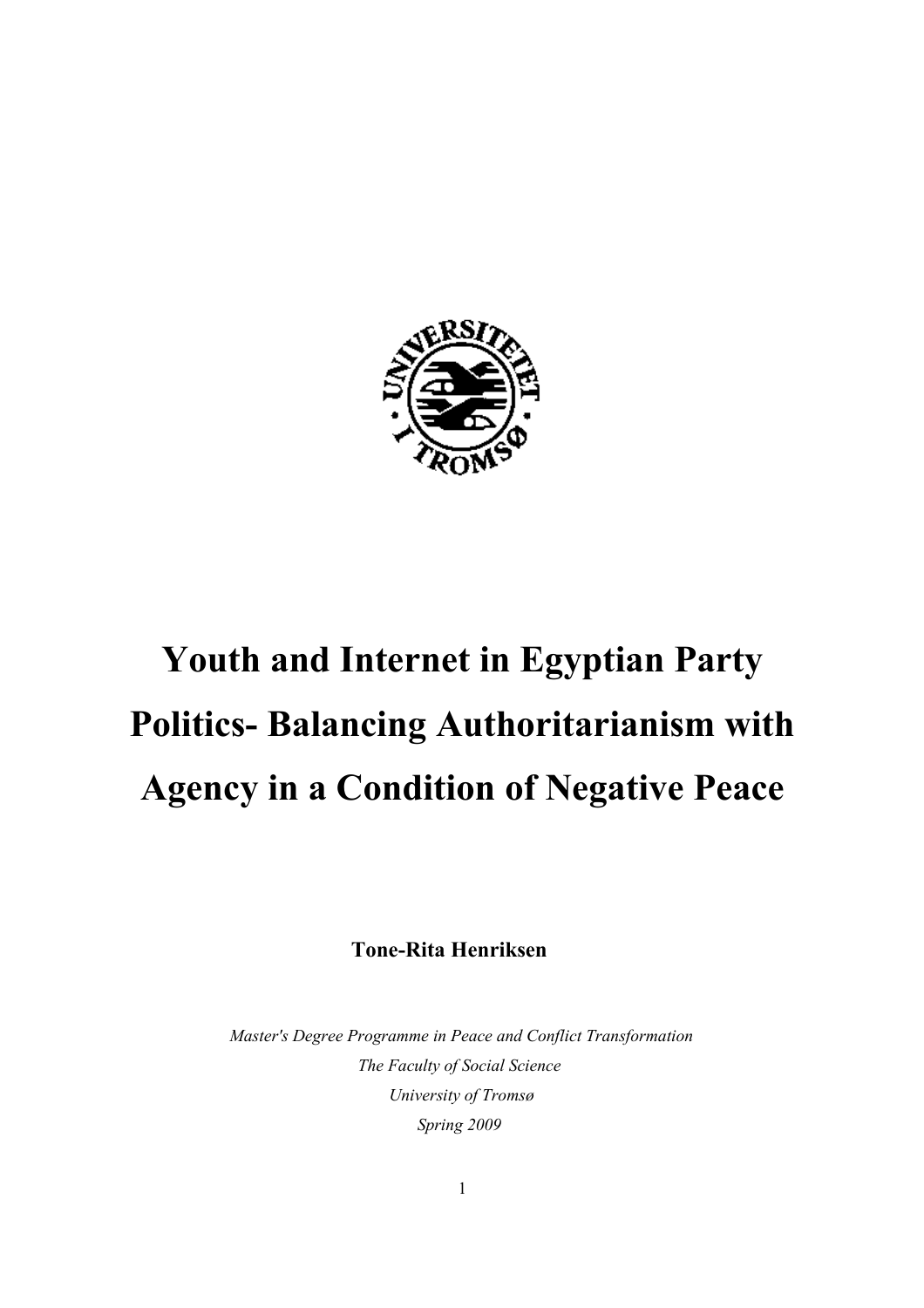# <span id="page-1-0"></span>**Acknowledgements**

The process of writing the thesis has been a true roller coaster ride. There have been many difficult and challenging times, but it has also been fun, interesting and extremely educational. Many people have helped me in different ways throughout the process, warm appreciations goes to:

- All of my informants, for sharing their time, thoughts and experiences. This thesis would have been nothing without their contributions.

- Party members and others that helped me in the field.

- My supervisor, Ingvild Flaskerud, for giving me the right amount of freedom and guidance. Special thanks for helping me find my way the times it all seemed impossible.

- My interpreter, Andrew, for helping me reach informants and get interviews, and for making my fieldwork-summer so much more than just that.

- The Peace Class of 2007, for the parties, the lunch breaks, the coffee breaks, and most importantly, for all the good conversations. Special thanks to Anne and Ingvild for always sticking around at the reading room.

- Mom and dad, for contributing financially to my fieldwork and throughout my poor-studentyears. But most importantly for respecting and supporting all my crazy plans.

- Carol and Bob, for showing and interest in my studies and for always believing in me.

- My sisters and my friends, for always being there.

- Fons, for brightening up the spring semester and for decreasing my stress-level.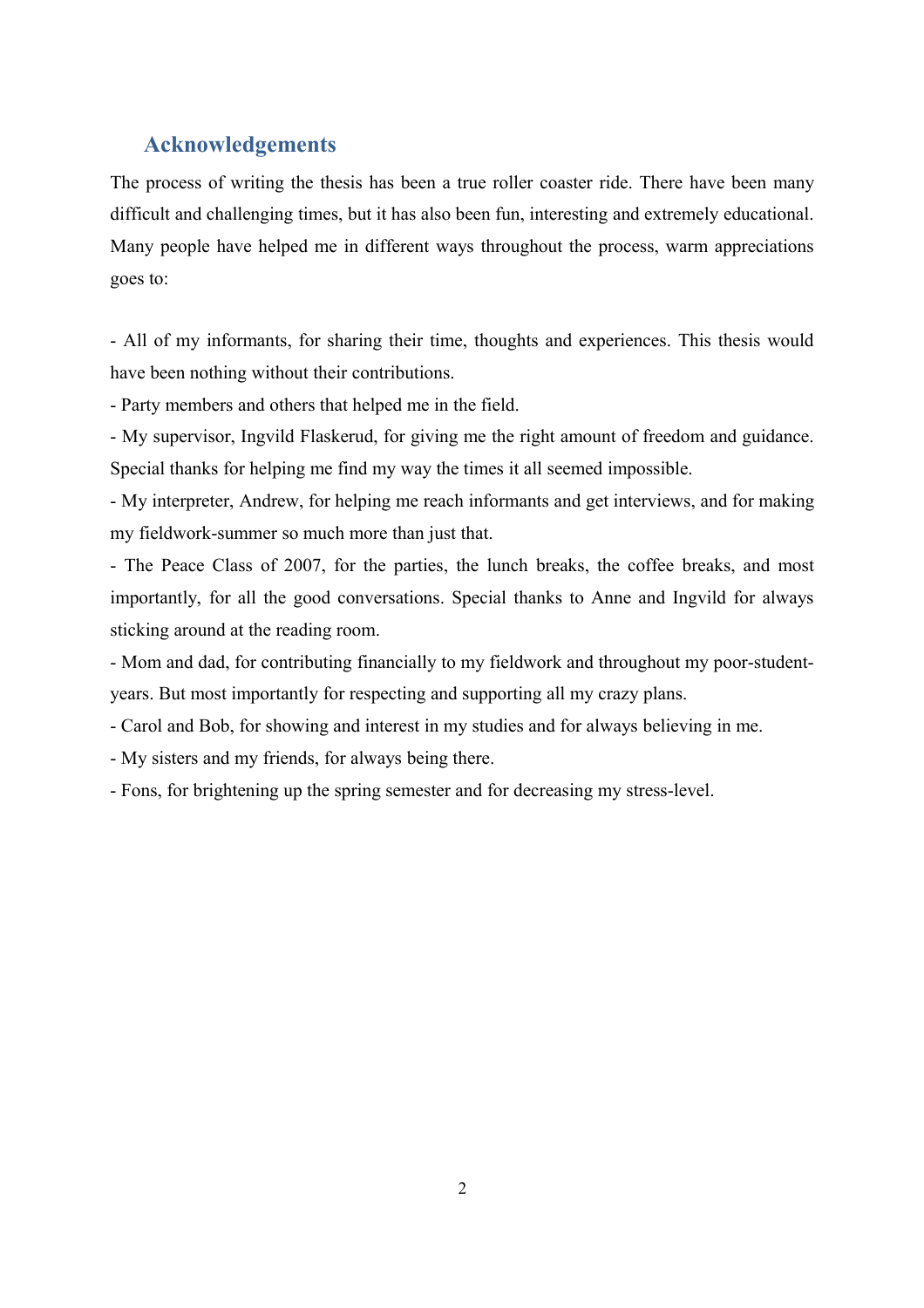# <span id="page-2-0"></span>**Abstract**

The thesis focuses on the role of youth members in political opposition parties in the Arab Republic of Egypt. The parties, as well as the state, are authoritarian in structure. The thesis discusses possibilities for youth participation in the upper-levels of political parties, and their subjective opinions of being included or excluded in internal debates and decision-making processes. In particular, the thesis discusses the parties' use of internet and whether the internet arena is a space in which young people can contribute in the development and working of the parties. The analysis is based on data from first-hand information obtained through interviews with members of several Egyptian parties. The discussion is situated within academic debates on the nature of agency within authoritarian party and state structures.

The conclusion suggests that youth members in Egyptian opposition parties may influence the working of the parties. However, due to the domination of structural phenomena, such as authoritarian structures, patron-client relations and a patriarchal system, youth's presence does not affect the parties in a substantial manner. Youth possess agency but do not produce organizational change, because the structural phenomena are used to control people and social entities. It is further concluded that the internet is an arena in which mainly youth members participate. The internet gives youth a larger room for involvement, but does not contribute at a general party level. This situation is not a result of structural phenomena, but is caused by the age gap between leadership and active youth members. The analysis suggests that Egypt experiences a situation of negative peace.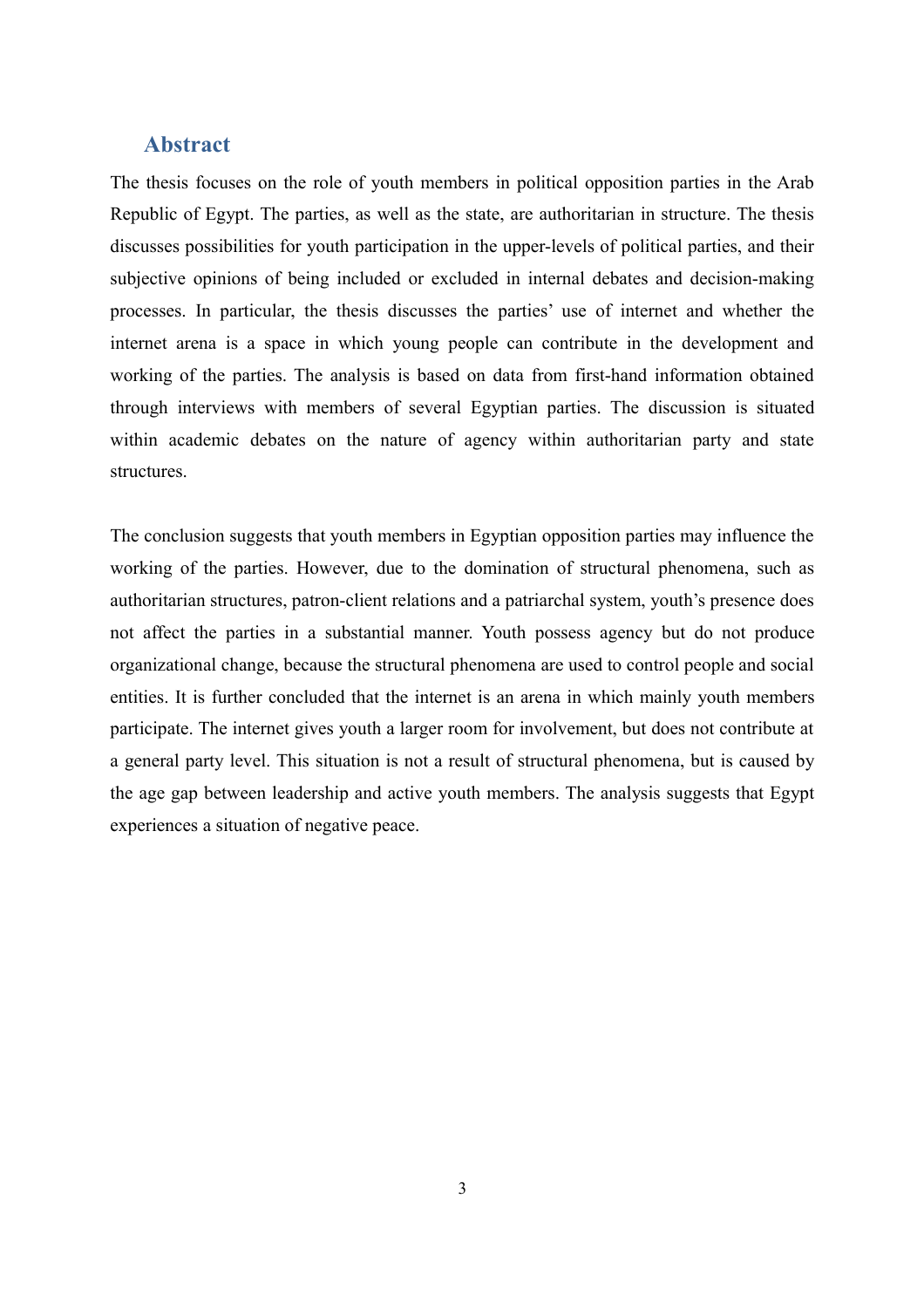# <span id="page-3-0"></span>**List of Abbreviations**

**CPP**- Committee of Political Parties' Affairs

**DFP**- Democratic Front Party

**ISPs**- Internet Service Providers

**NDP**- National Democratic Party

**NGOs**- Non-Governmental Organizations

**NPUP**- National Progressive Unionist Party

**SLP**- Social Labor Party

**SMS**- Short Message Service (referred to as sms in the paper)

**UNDP**- United Nations Development Programme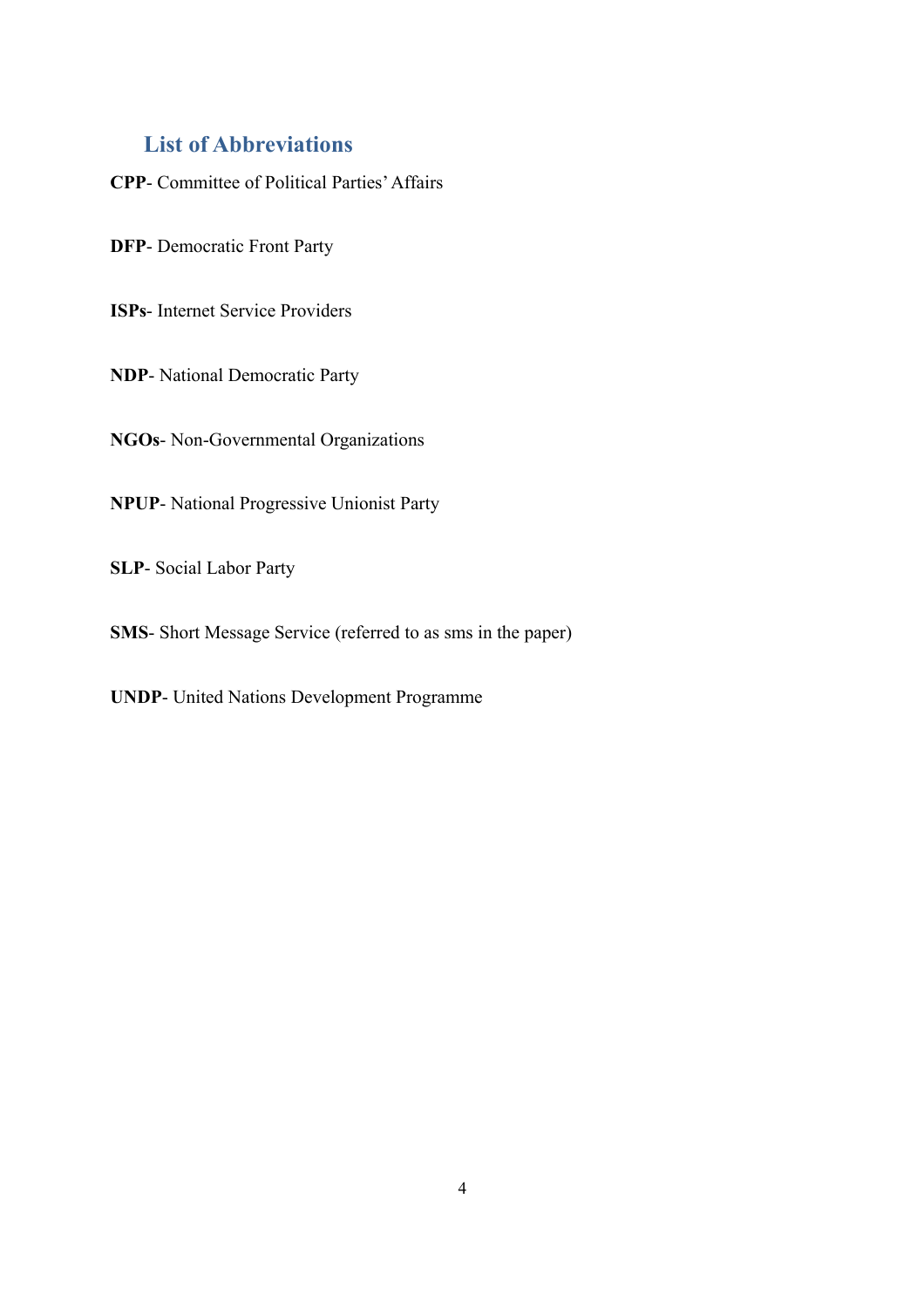# <span id="page-4-0"></span>**Table of Contents**

| .25 |
|-----|
|     |
|     |
|     |
|     |
|     |
|     |
|     |
|     |
|     |
|     |
|     |
|     |
|     |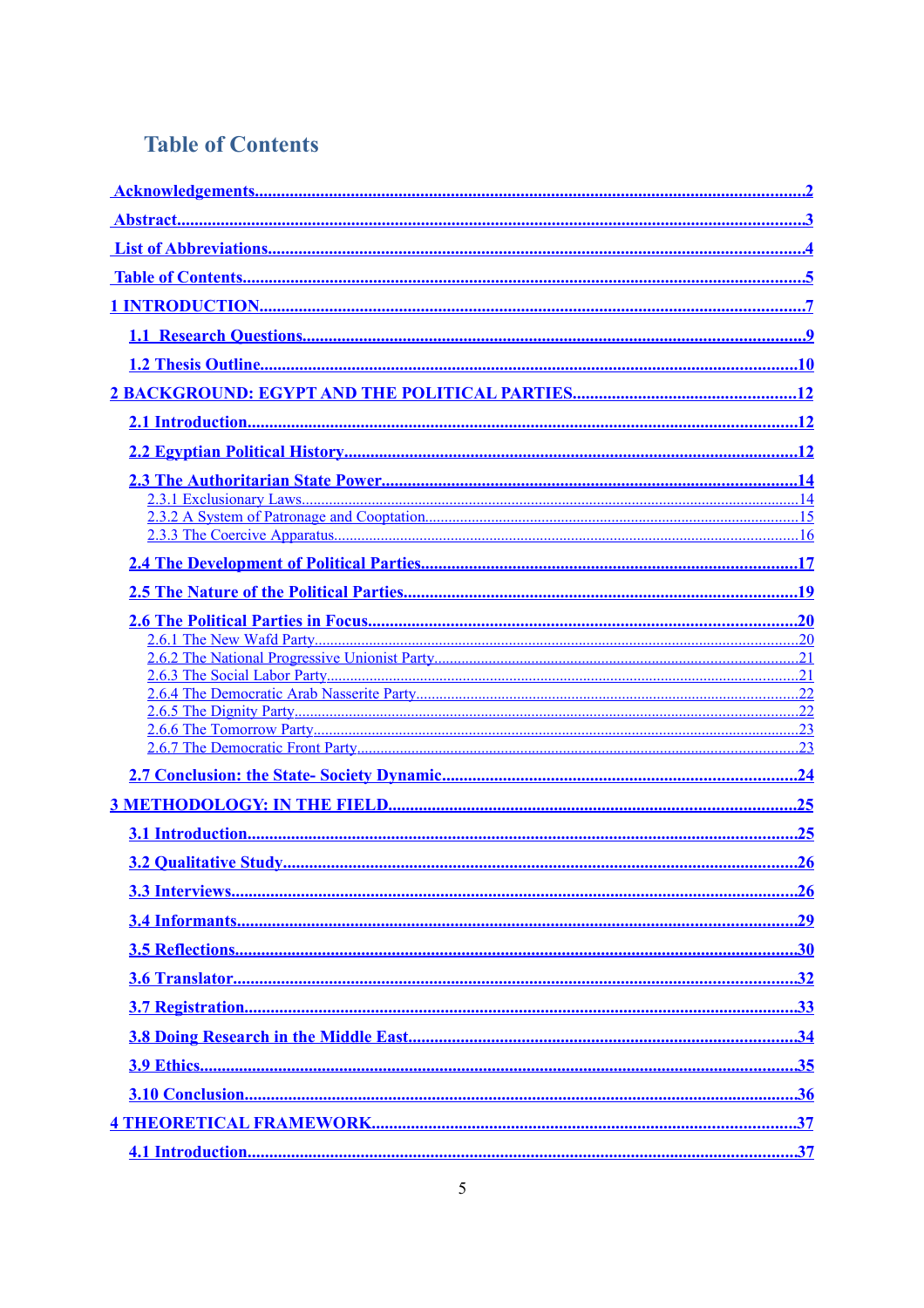| .44 |
|-----|
|     |
|     |
|     |
|     |
|     |
|     |
|     |
|     |
|     |
|     |
|     |
|     |
|     |
|     |
|     |
|     |
| .71 |
|     |
|     |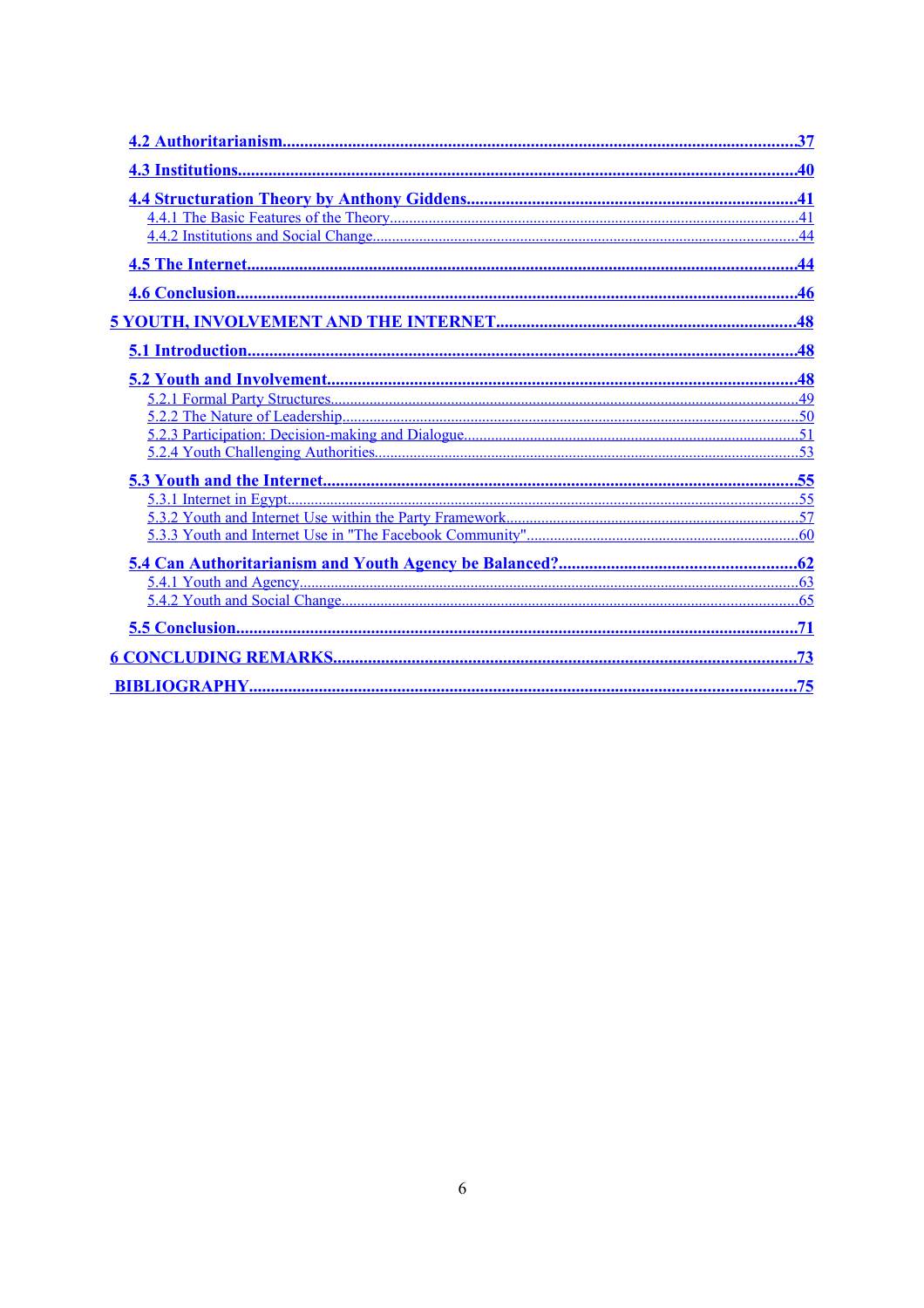# <span id="page-6-0"></span>**1 INTRODUCTION**

The thesis discusses democratization and political involvement under authoritarian regimes, more precisely, the political opposition to the regime of the Egyptian President Hosni Mubarak and the National Democratic Party (NDP). I focus on young people's role within the opposition. Young people are a large and growing part of the population in the Arab Republic of Egypt as well as in the Middle East region (Assad and Barsoum, 2007: 5). Growing up in an authoritarian state with high levels of poverty and unemployment, in addition to lack of social welfare and good quality education can be a challenge. It is therefore important that youth find channels in which they can engage and state their opinions.

Much has been written about the illegal Islamic opposition in the country, the largest one being the Muslim Brotherhood. I want, however, to focus on a different group of opposition, namely the legal political parties. These parties have an interesting position in the political arena. On the one hand, they are marginalized from any serious political engagement by the authoritarian regime. On the other hand, their existence is encouraged by the authorities as a way for the regime to legitimise its control, and further as a way to keep an eye on and control the opposition forces (Albrecht, 2005: 391). These parties do not have to hide their activities from the state and can participate in elections, but in order to keep their status there are boundaries in which they cannot cross. If they become too confrontational they loose their position (Ibid: 389). When this is known, one might wonder how these parties function internally. How can an oppositional party be in opposition, and at the same time harmonize its critique not to upset the power holders? How do parties manage to attract young members with such a limited space for action? According to a recent study on youth exclusion in Egypt it is stated that "evidence suggest that civic participation yields positive developmental outcomes: facilitating collective action, yielding more effective and better-targeted services, and reducing corruption by allowing channels of accountability" (Assad and Barsoum, 2007: 6). The authors also state that the opposite, "civic inactivity may contribute to socially deviant behaviour such as crime and religious militancy" (Ibid). In fact, Carrie Wickham writes that the Egyptian political parties have failed to attract disaffected youth, which in turn has created a vacuum that militant Islamic groups have taken advantage of (2002: 68). This data illustrates clearly the importance of focusing on youth in general and Egyptian youth belonging to political parties in particular.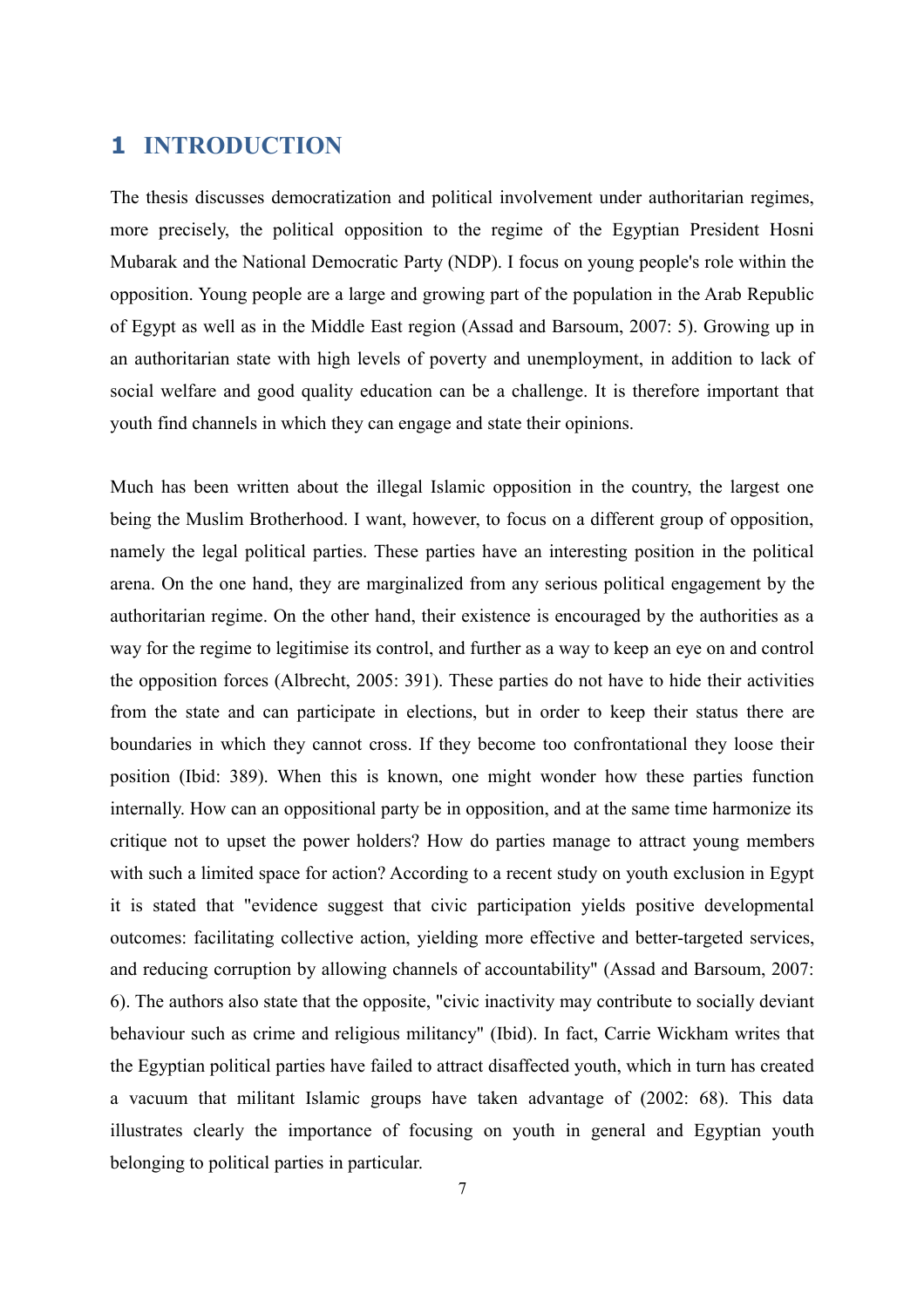The current political situation in Egypt relates to the situation described as "negative peace." Many scholars, among them Barash, distinguish between positive and negative peace. Negative peace means the absence of war, while positive peace involves "the establishment of life-affirming and life-enhancing values and structures" (Barash, 2000: 2). Even at the absence of war, violence may exist in a society. Galtung has developed the idea of direct, structural and cultural violence. Direct violence is physical violence against someone, for example killing children. Structural violence is indirect violence that is not necessarily intended, for example children dying out of poverty. Cultural violence is that which justifies violence, in this case the killing/starvation of children, or does not respect the value and dignity of other people (Ramsbotham et al., 2005: 10-11 and Miall, 2007: 11). To Galtung, negative peace is the absence of direct violence in the form of a conflict/war, and positive peace the absence of direct violence as well as structural and cultural violence (Ramsbotham et al., 2005: 11).

In my opinion, Egypt is a country in a state of negative peace. The country has been to war against the state of Israel on many occasions throughout the last century. Internally, the state has also in the last decades raged a fight against militant Islamist groups. Today however, the war with Israel is long gone and the state has somewhat managed to clamp down on the militant Islamist opposition. In this sense, there is no direct violence in the face of a large scale conflict present in Egypt. However, I argue that there is a lack of "life-affirming and life-enhancing values and structures" within the country, and Egypt is therefore in a state of negative peace characterized by direct, structural and cultural violence. Firstly, the Egyptian state is authoritarian in structure. Democratic participation and co-determination is not taking place. Secondly, the authoritarian regime is violating human rights. Torture in prisons is well known and lack of fair trials as well. In addition, people are discriminated against because of religion and some people are denied proper citizenship. Thirdly, Egypt is a country with high economic inequalities where large parts of the population live in severe poverty, with few possibilities of a life in dignity. These facts illustrate that positive peace is not present in Egypt. It also justifies the importance of focusing on the country in a peace and conflict perspective. The political opposition parties, the focus of the thesis, have a dubious position in the political environment. Leaders and other members are accused of having links to the regime, of participating in dirty games of corruption and merely thinking of their own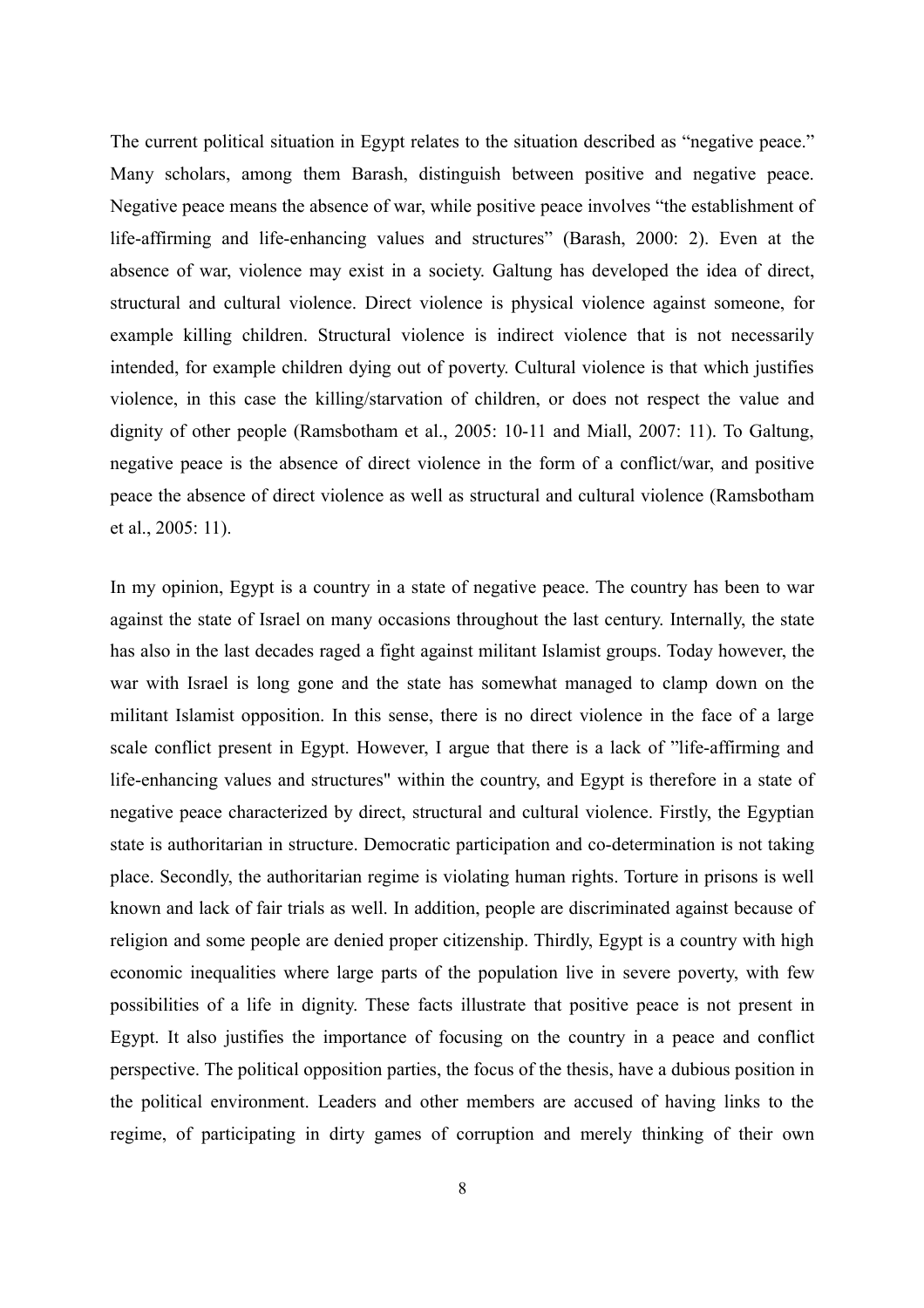prosperity. However, by the various parties' presence on the political scene they are showing that opposition and discontent exist and that someone is fighting for change.

#### <span id="page-8-0"></span>**1.1 Research Questions**

Youth are the future of the Egyptian state. If someone is to bring positive change to the country in the future it is them. It is therefore important to understand which political arenas youth can enter. Becoming a member of political parties is a relatively safe way to engage, and a party offers a place where youth can practice and learn. It is on this account I have formed my research questions, which are as follows:

1) To what extent may youth be given the opportunity to involve in political parties in contemporary Egypt? The question is relevant due to the parties' authoritarian structures. In particular, I look at access to formal positions in the different bodies in the party hierarchy and subsequently to participation in dialogues and decision-making.

2) The use of internet is increasing in Egypt, in particular among the younger generation. What is the parties' attitude to internet use, and to what extent has the internet become an arena for youth participation in authoritarian party structures?

The arenas focused on in this thesis are upper-level bodies within the parties and the internet. I find these issues to be of interest because of the authoritarian nature of the parties. In authoritarian organizational structures youth representation in upper-levels may be neither expected nor accepted. To youth though, this must be an important issue for joining a party and for continued membership. In authoritarian parties the internet may be viewed as a threat to the authority. Overall, computers and the internet are technologies young people are interested in. It is then interesting to find out what the parties' attitudes are towards the internet and if they have integrated in into their party affairs. As I see it, both youth representation in upper-party levels and internet integration are issues that are positive for youth involvement and participation. If they are present, they are both part of a platform from where youth can fight for their political opinions and for a bettering of their own position within the parties.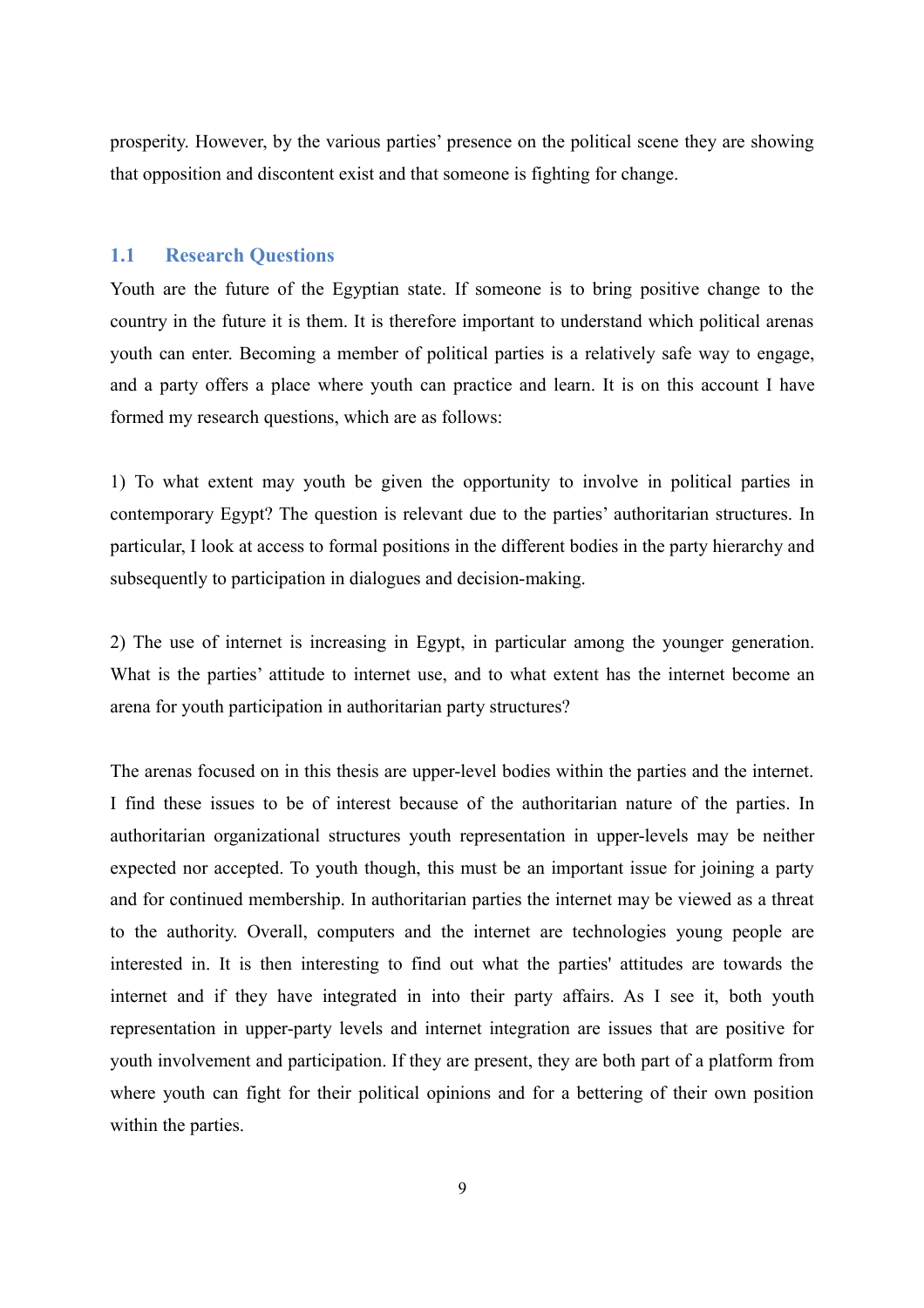Another related issue is the actual influence youth have on party politics. This is an issue I touch upon, although it is not a main issue. The topic is approached from the perspective of individuals' experiences, but my study on the issue is not comprehensive.

# <span id="page-9-0"></span>**1.2 Thesis Outline**

The following chapter, chapter two, offers a background to the field of study. Through a historical review of the political development of the Egyptian state as we know it today, I introduce the authoritarian character of the state and highlight challenges related to democracy and multi-party participation. The nature of the opposition parties is also elaborated on, which illustrate their position in Egyptian politics, caught between the intruding authoritarian state and their formal status as opposition parties. It also illustrates the many similarities between the authoritarian regime and the opposition parties themselves. This can show signs of an unfortunate weak state- weak society cycle, which can prove difficult to alter.

Chapter three presents the methodology of the thesis. I have used a qualitative research approach with interviews as my main method of data collection. The chapter mainly concerns the fieldwork I conducted in Cairo, where I collected the first-hand data that has been used in the thesis. I elaborate on how I got in touch with informants, on the interviews in general, and also on other situations and problems faced in the field. In total, this chapter aims to illustrate the reliability and validity of the project.

Chapter four presents the theoretical framework. The theories I apply are structuration theory, selected understandings of authoritarianism and institutions, in addition to hypothesis on the effects of the internet on modern organizations. The main concern here is the balancing point between, on the one hand, individual action in the face of youth involvement and, on the other, organizational structures, here represented by authoritarianism, institutions and social structures in general.

Chapter five presents data and findings. Here, the research questions and the theoretical framework are combined to discuss first-hand data and secondary literature. Youth involvement and participation within the parties, in addition to the parties' internet use are the focal points of discussion. First, are youth represented in the upper-levels of the parties and how far does their involvement and participation go? Second, has the parties' internet use resulted in a larger room for youth to involve within the parties?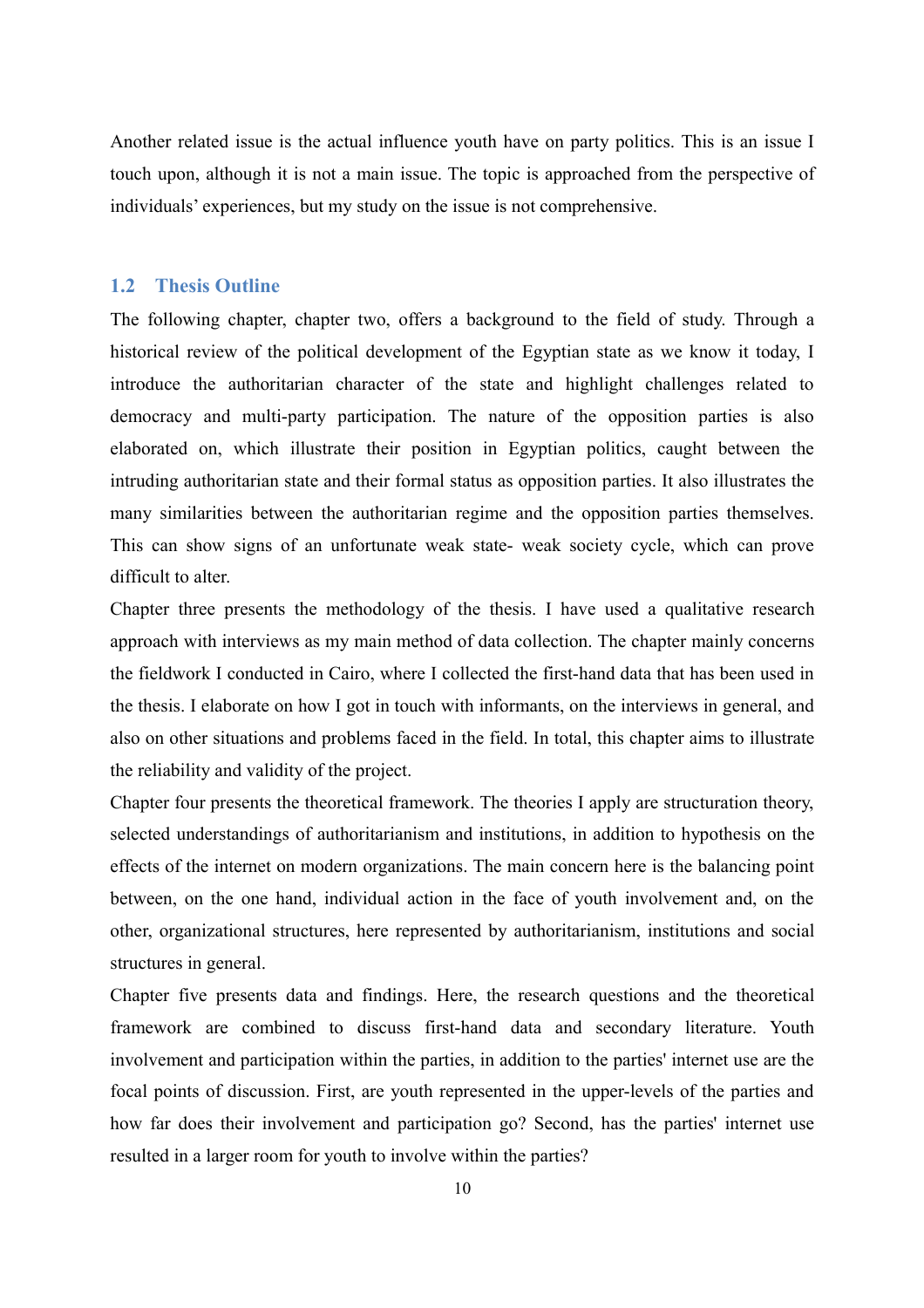Chapter six presents concluding remarks. Here I sum up important points that have been made throughout the thesis and present an overall conclusion of the project.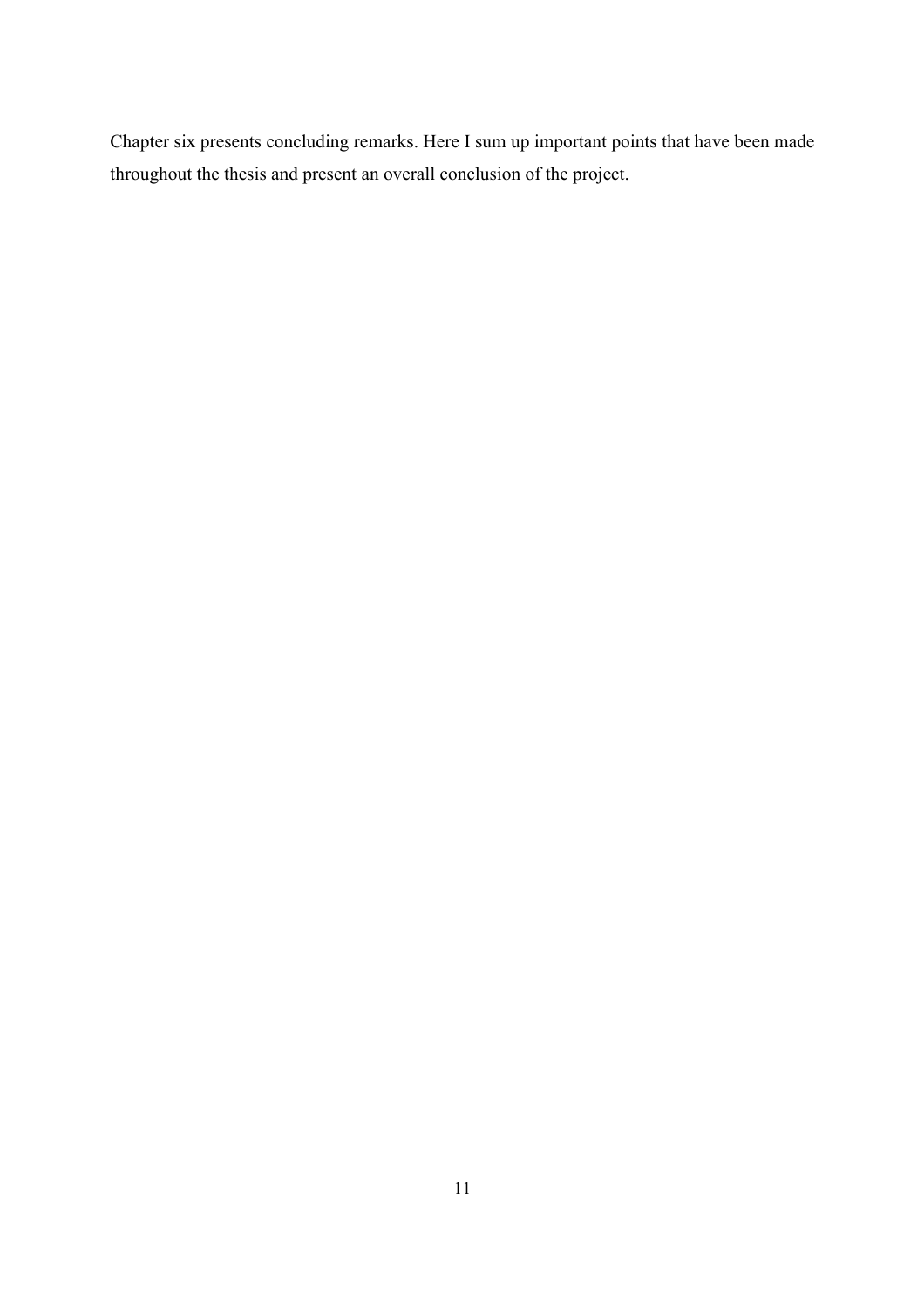# <span id="page-11-2"></span>**2 BACKGROUND: EGYPT AND THE POLITICAL PARTIES**

#### <span id="page-11-1"></span>**2.1 Introduction**

In this chapter I present the Egyptian state in a political and historical perspective. I also elaborate on the current political situation. Further, I present the political opposition parties, and give a suggestion to an Egyptian state-society dynamic.

# <span id="page-11-0"></span>**2.2 Egyptian Political History**

The establishment of the Egyptian nation-state and political system has emerged from the breakdown of the Ottoman and British empires. If we go as far back as to the  $16<sup>th</sup>$  century we find that in 1517 Egypt was put under the power of the great Ottoman Empire, which had its base in today's Turkey (Cleveland, 2004: 41). Egypt became an autonomous province of the Empire, and would uphold this status for a long time. In 1882 the British seized control of Egypt (Ibid: 100). This was done for several reasons and in the context of the imperial competition of the era. The main reasons were to protect the Suez Canal and to restore the country's political and economic stability (Ibid: 104). Egypt remained a monarchy and Britain viewed the country neither a protectorate nor a colony, but ended up influencing state affairs and controlling the country until 1956 (Ibid: 100). In the years following its invasion, protests against the British occurred and anti-imperial nationalist movements developed. By the beginning of the 20<sup>th</sup> century three political organizations were established, which all fought for independence, but differed in their views on how an independent Egypt should look like (Ibid: 109). In 1918 a delegation was established, which would later become the Wafd Party, "one of the most widely supported political parties in modern Egyptian history" (Ibid: 194). The party demanded a constitution and a parliament. By 1924 a constitution was made and the first Egyptian parliamentary election took place. The Wafd Party won an overwhelming victory, and their party leader became the prime minister (Ibid: 196). With this, an experiment of parliamentary democracy came to Egypt. The experiment did, however, not function well and as we will see, did not last for long. The difficulties the new system faced were primarily due to the power struggle between the king, the British and the Wafd Party. In addition, the king was granted enormous powers, and the Wafd leader acted authoritarian and did not want to cooperate with the opposition (Ibid: 196-97). These unfortunate traits of power struggle have followed Egyptian politics ever since.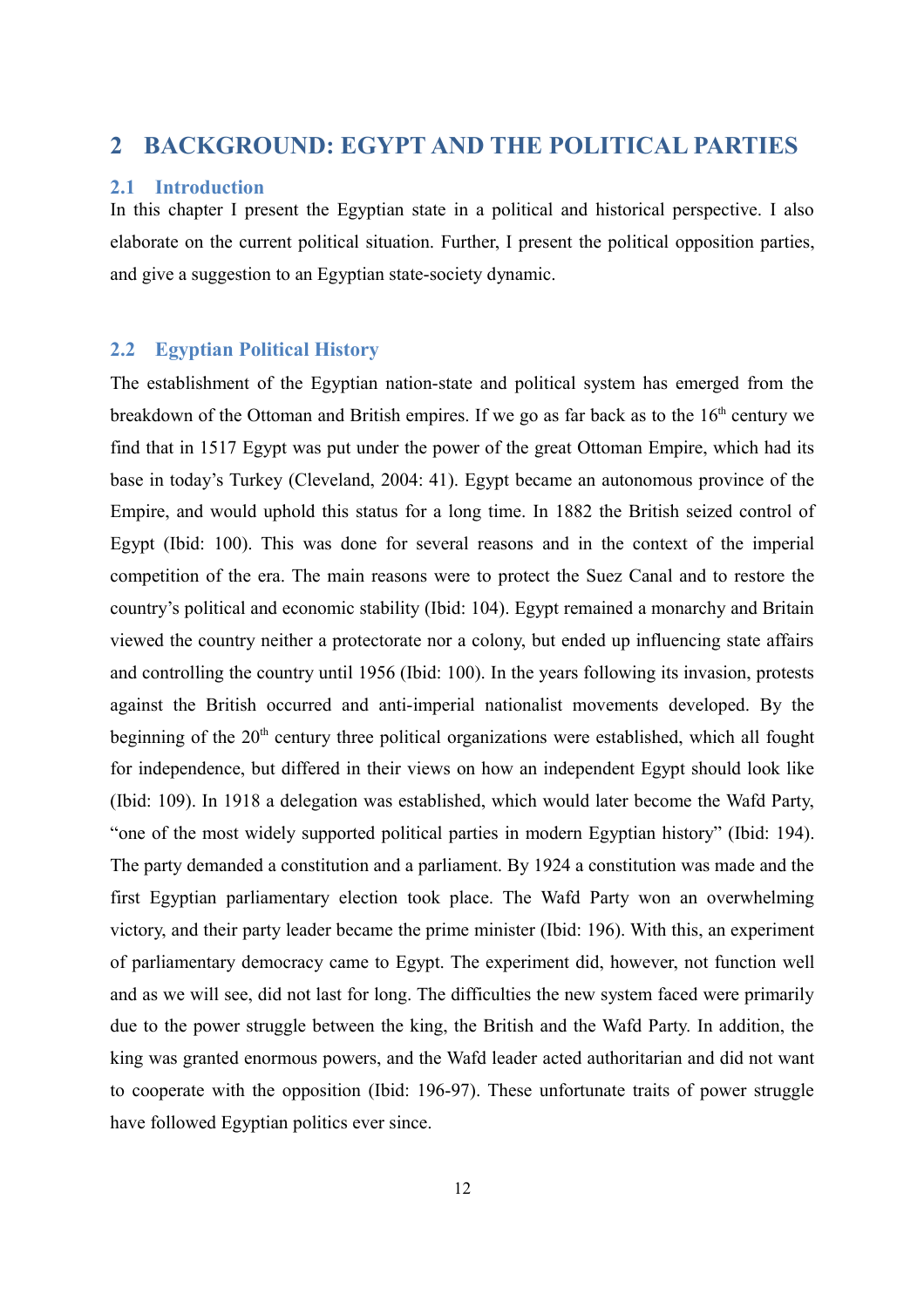In the eyes of the people, the new system of parliamentary democracy represented secularism and European values. The fact that the government did not manage to improve the situation for the masses further discredited the system. As a result, people started to engage in organizations outside the structured party system, and organizations promoting Islamic activism were particularly popular (Cleveland, 2004: 198-99). During and after World War II, the political scene was dominated by unstable coalition cabinets, which resulted in a political paralysis (Ibid: 2003). This, and the Treaty of 1936, which granted Egypt relative independence from Britain, laid a favourable ground for a group within the military planning a coup against the king and the government.

In July 1952 a group calling themselves the Free Officers carried out a coup d'etat. The coup resulted in a regime change that has lasted until today. The country was turned into a republic and "[t]he constitution of 1923 was abolished, parliament was dissolved, and all political parties were banned" (Cleveland, 2004: 306). Officers were put in political positions, resulting in a complete military control of the state (Ibid). After internal struggles within the group of the Free Officers Gamal Abd al-Nasser proved victorious and became the president of the newly founded Egyptian Republic. He grew to be an authoritarian leader whom did not hesitate to rid himself of people that challenged his authority. A single-party system was created, which was "designed to guide the popular will, not to respond to it" (Cleveland, 2004: 308). The overall ideology of the Nasser era was socialism, combined with heavy nationalization and the ideology of pan-Arab unity. Nasser died suddenly in 1970, and the presidency was, peacefully but not without complications, handed over to Anwar Sadat. He changed the course of the Egyptian state, from socialism to a state driven by liberal economic principles, and from a single party system to multi-party one (Kassem, 2004: 23). In addition, he signed a peace treaty with Israel that resulted in Egypt being excluded from the Arab League (Cleveland, 2004: 380).

When Sadat created a multi-party system, this did not mean that a democratic system was established. The single party created by Nasser was renamed the National Democratic Party and Sadat became the party leader. Two additional parties were formed, one leftist and another on the right (Cleveland, 2004: 380). However, as indicated above, Sadat remained the authoritarian leader he had always been (Kassem, 2004: 23-6). In 1981 Sadat was killed by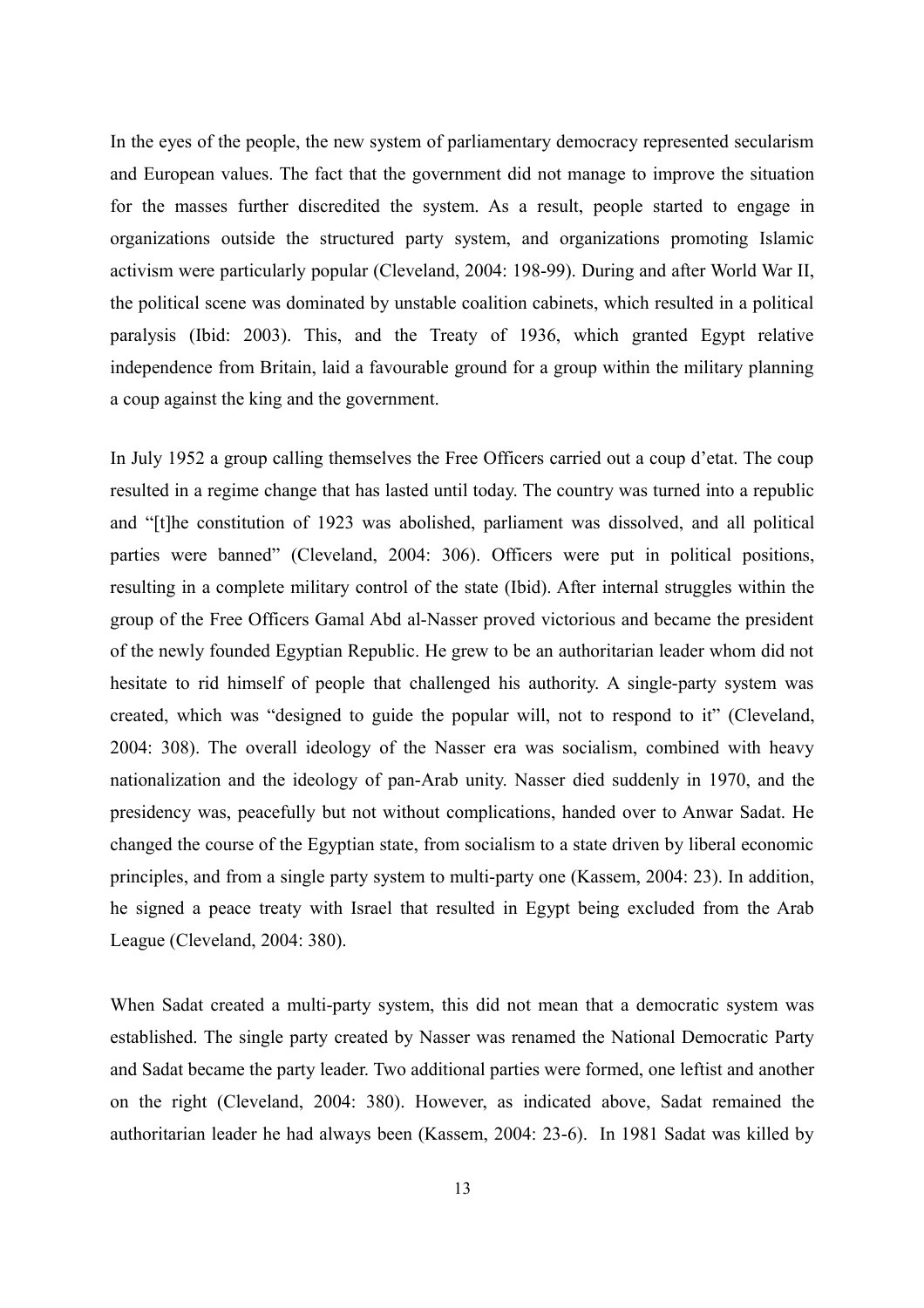an Islamist group, one of many that grew up during his presidency out of dissatisfaction with his policies and the peace treaty with Israel (Cleveland, 2004: 381-2).

Neither Nasser nor Sadat managed to improve the living conditions for the majority of the Egyptian population. This resulted in the alienation of the masses. People viewed the political system as closed and headed by people that only cared about personal gains. After Sadat died Husni Mubarak became the new president of the country, and he is currently in his  $28<sup>th</sup>$  year in power. He has not improved the situation for the Egyptian people, but somewhat continued and further developed the political path stalked out by Sadat. He has continued the liberal economic policies and further developed the multi-party system (Cleveland, 2004: 392-3, 533-4). However, similar to the multi-party system introduced by Sadat, the political opposition has no real chance of winning elections and Mubarak rules as an authoritarian leader, just like his predecessors.

# <span id="page-13-1"></span>**2.3 The Authoritarian State Power**

The current Egyptian system of governance has prevailed for 57 years. This long reign is not due to its popularity among the masses, but rather to the authoritarian structures the regimes have created. Such a system includes exclusionary laws, patronage and cooptation, and a coercive apparatus (Kassem, 2004: 3).

## <span id="page-13-0"></span>**2.3.1 Exclusionary Laws**

The Egyptian constitution is developed with an unequal balance of power. The executive office holds tremendous powers in relation to both the judicial and the legislative branches. This results in an exclusionary system, and the constitution is therefore viewed as containing exclusionary laws.

In 1971 president Sadat created a constitution that is still in effect today. Here, the immense powers of the executive branch are evident. When it comes to the legislature, the president can bypass objections the parliament may have and call a referendum of the people. The president also has the right to dissolve the People's Assembly, and "independent-minded legislators are denied both entry and re-entry to the assembly" (Kassem, 2004: 24). Concerning the judiciary, the president is expected to supervise their affairs, and appoint and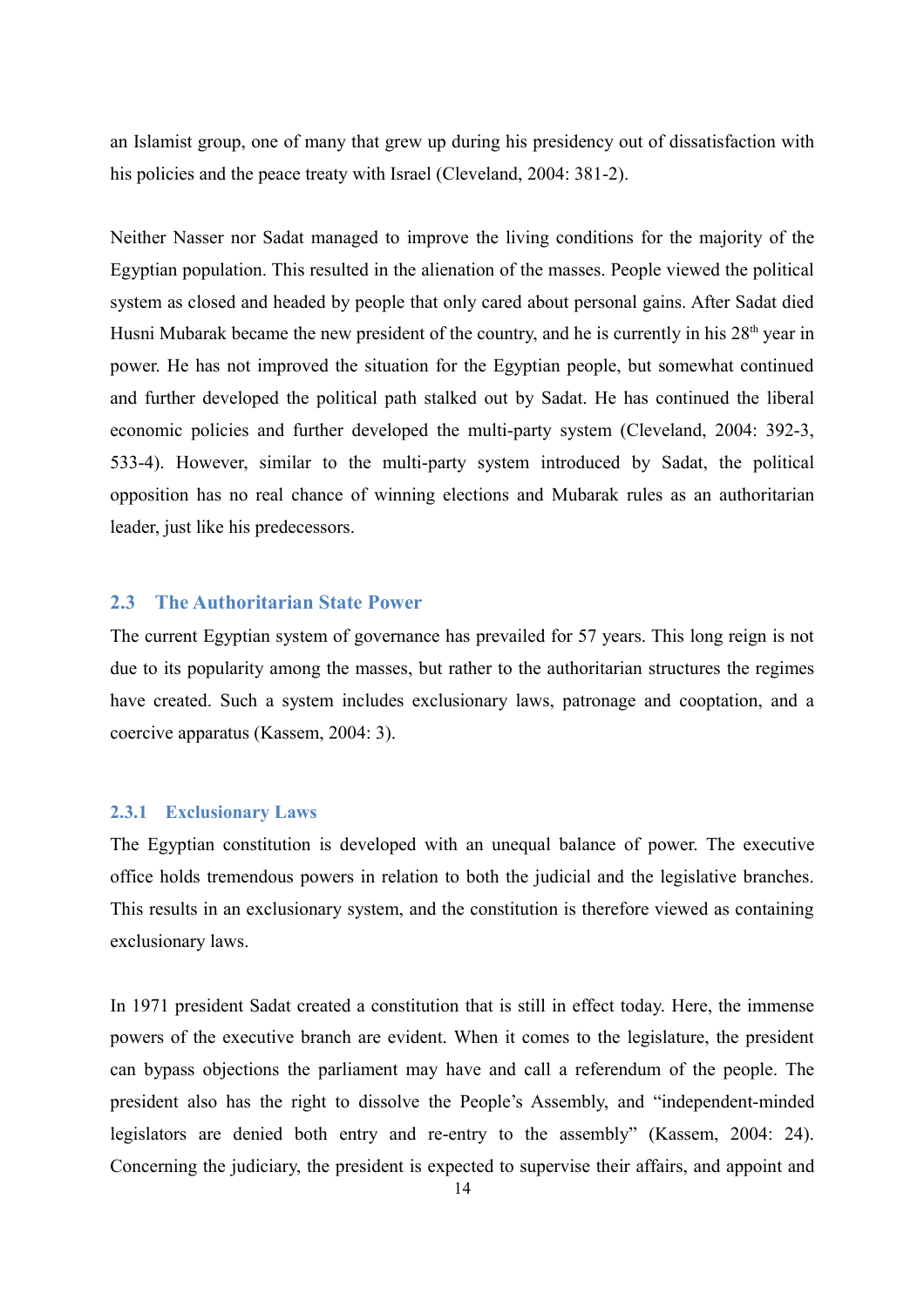promote judges and other positions within the judiciary. In addition, he can establish state security courts, which gives him an alternative judiciary body when needed (Ibid: 25). Moreover, the president has the power to promulgate and object to laws, rule by decree, declare a state of emergency and appoint and dismiss the cabinet (Ibid: 24).

When Mubarak came to power in 1981, after the assassination of the former president, he declared a state of emergency. When a state of emergency is declared it is mainly done to maintain political control. Because the state of emergency has lasted ever since, it has contributed in upholding the personal authoritarian rule of President Mubarak (Kassem, 2004: 37). Under such a rule censoring of political activity is allowed. People can be arrested by mere suspicion of political crimes and gatherings are severely restricted. In addition, civilians can be tried in military courts (Ibid). These restrictions have, among other things, limited the political opposition parties to the point where they have difficulties to function and interact outside their party offices (Ibid: 38). We can conclude by saying that the constitutional framework helps preserve the political status quo and has provided the regime "with the flexibility to move from a one-party to a multiparty structure (…) without being challenged in the process" (Kassem, 2004: 6).

#### <span id="page-14-0"></span>**2.3.2 A System of Patronage and Cooptation**

Kassem has observed that "in the absence of democratic institutions, accountable representation, and a compelling and mobilizing ideology, authoritarian regimes depend on the distribution of patronage to establish a clientalistic system that secures some form of stability" (2004: 4). A system of patronage involves providing resources to people that support your regime, like employees and supporters of your party. These are particularly directed at people with power and influence that are part of the cabinet, the army, the police, civil service etc. (Ibid). By creating a system of patronage people are co-opted into the current political system and their interests are therefore preserved by the endurance of the status quo.

Such a system can also be called a patron-client relationship. James Scott has suggested a definition of the concept:

The patron-client relationship-an exchange relationship between roles-may be defined as a special case of dyadic (two-person) ties involving a largely instrumental friendship in which an individual of higher socioeconomic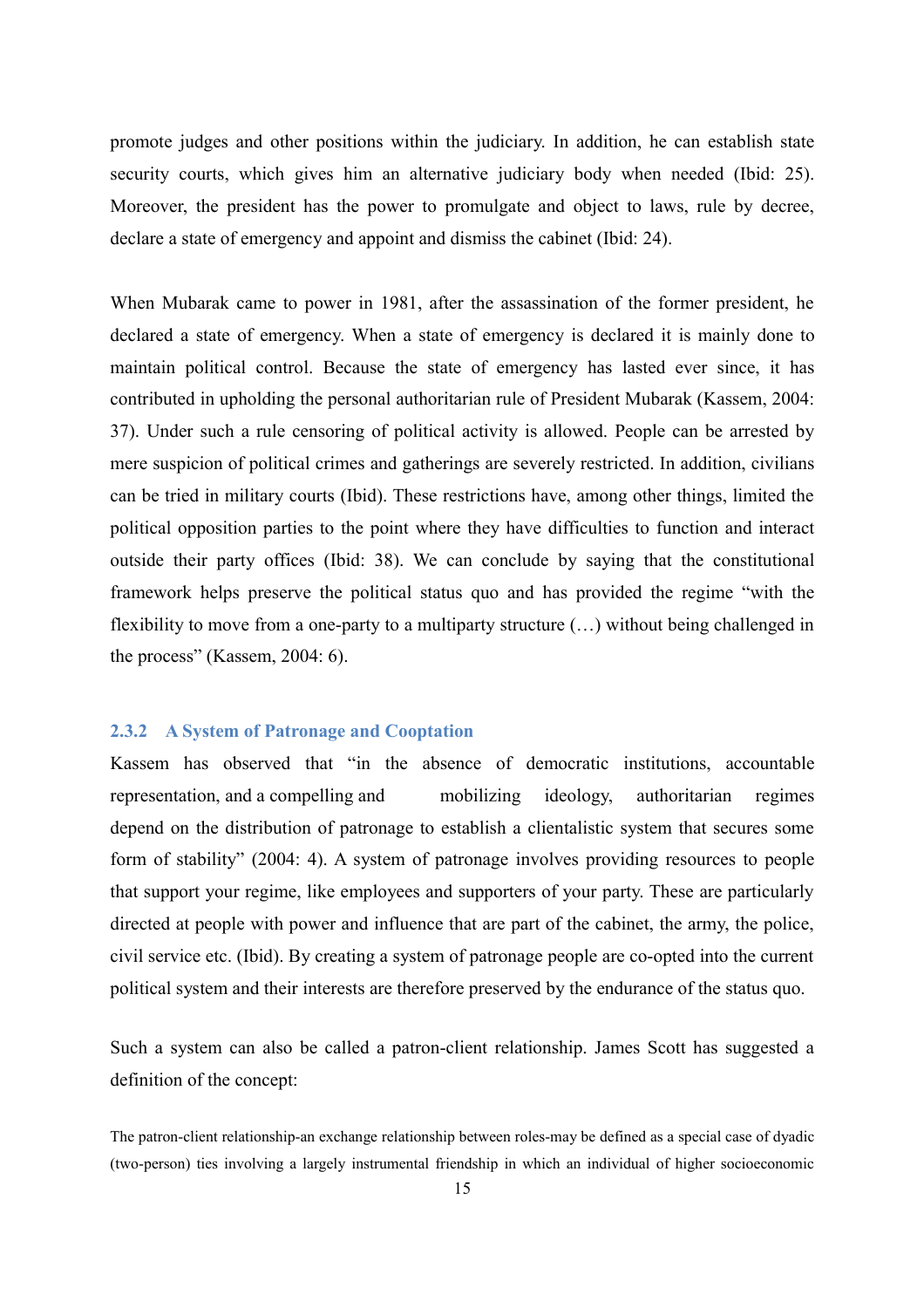status (patron) uses his own influence and resources to provide protection or benefits, or both, for a person of lower status (client) who, for his part, reciprocates by offering general support and assistance, including personal services, to the partron (1972: 92).

This illustrates that patron-client relations is a reciprocal system that is vertically organized between people of higher and lesser status/power. The patron provides resources while the client answers by supporting the patron in one way or another. A patron-client pyramid is a vertical relation between various patrons and clients (Scott, 1972: 96). In this sense, a person may be a client for a patron above him in the pyramid, while he himself is the patron of someone below him again. In the Egyptian case, President Mubarak may be seen as the ultimate patron in the patron-client pyramid. Below him are patrons and clients, but viewed from the position of the president, they are all clients in an intricate web that ensures his political survival.

#### <span id="page-15-0"></span>**2.3.3 The Coercive Apparatus**

The coercive apparatus largely includes the military and the police. In democratic states these institutions work to defend the country and protect government polices. In authoritarian states however, these forces extend deep into the political realm as well. This is done to the point that these forces both support and intervene to protect the regime (Kassem, 2004: 7). The president is both supreme commander of the armed forces and supreme chief of the police (Ibid: 25). In addition, he appoints the top leaders of each of these institutions. The close ties between the president and these institutions should therefore be clear. However, the support of the coercive apparatus does not come for free. These institutions are therefore heavily linked to the patronage system (Ibid: 168).

Some examples of how the coercive apparatus is used to protect the current regime in Egypt is provided here. First of all, both the military and the police forces are used to contain and control political activists. As mentioned earlier, because of the state of emergency the military courts can be used to try civilians, and the police can arrest and detain almost whom ever they want (Kassem, 2004: 40). Further, the police supervise elections, both the actual voting and the counting of ballots. Thus, the police have a role of "maintaining the regime's electoral success" (Ibid: 41).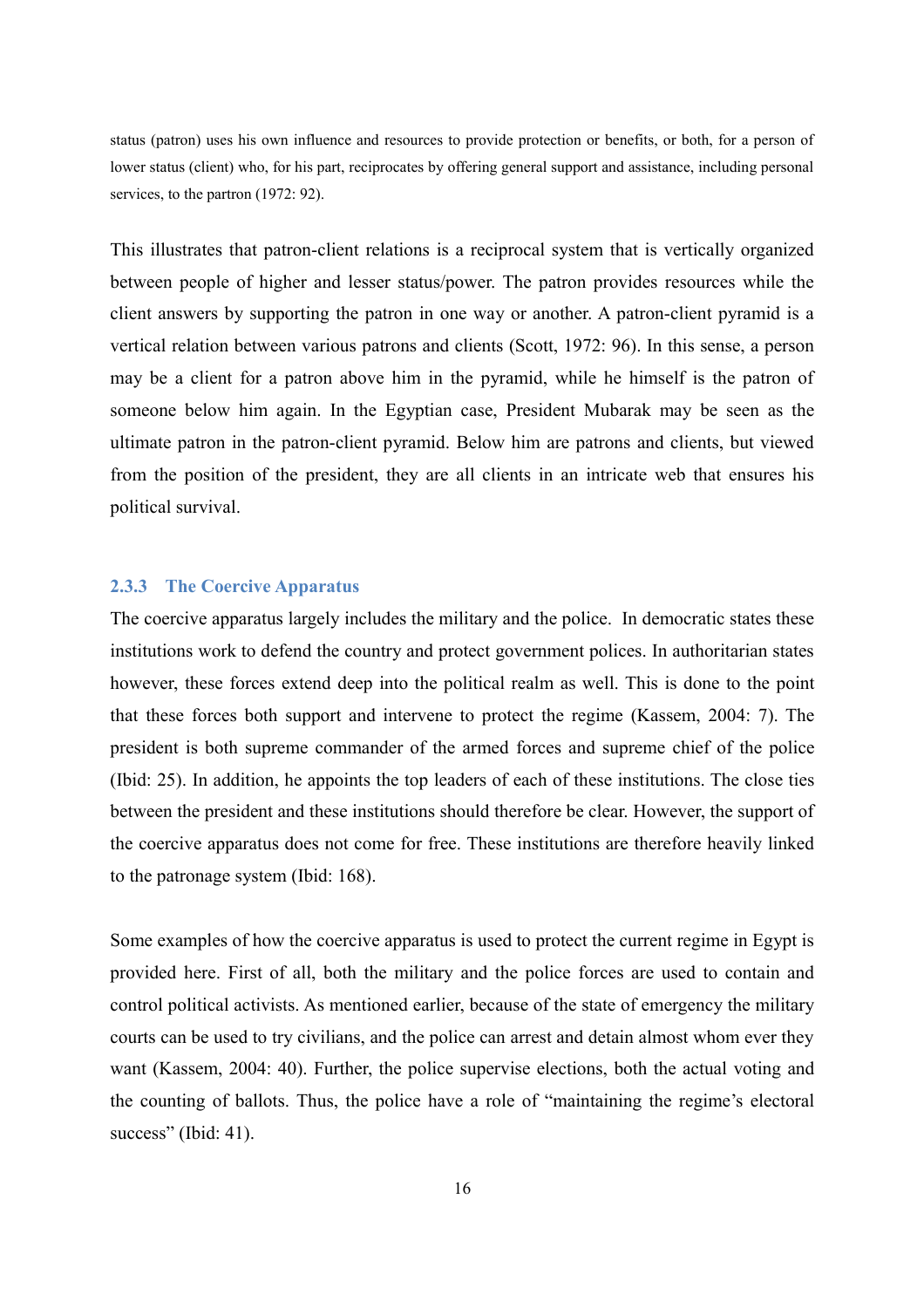## <span id="page-16-0"></span>**2.4 The Development of Political Parties**

As we have seen above, it was President Anwar Sadat whom introduced the multi-party system in post-1952 Egypt. The process started publicly in 1976 when it was stated that the single party was to be divided into three factions: the left, the center, and the right. The following year the president announced that these groupings were to receive complete political party status, and a year later Sadat had established his own party, the National Democratic Party (NDP), which President Husni Mubarak seized control over when he followed Sadat (Kassem, 2004: 52). The NDP naturally became the ruling party, getting favorable grounds and always winning elections. During Sadat's presidency a few more parties were created. However, a party boom did not take place before well into the presidency of Mubarak (Fahmy, 2002: 71). Today there are 23 legalized opposition parties present in Egyptian politics (UNDP), and they are all viewed as weak (Stacher, 2004: 219).

The interesting point here is that neither of the presidents allowed for a multi-party system because they wanted true democracy. Sadat created the system to achieve economic and political goals. Economically it was a way to attract Western aid, and politically it was part of an effort to get the old power block of President Nasser's regime out (Kassem, 2004: 53). According to Cleveland "Mubarak's principal goal was to ensure the survival of the regime", this was done by "introducing a minimum of structural adjustments while appearing to liberalize political and economic practices" (Cleveland, 2004: 392). In the beginning of his reign, Mubarak stated his support for true democracy (Kassem, 2004: 54), and in the two parliamentary elections in the 1980s he somewhat seemed to be keeping his word, as the opposition parties won more seats in parliament than ever before (not including the Muslim Brotherhood and independents) (Fahmy, 2002: 87). However, in the 1990s the table turned and the regime tightened its reign (Stacher, 2004: 215). As Kassem suggests, "the characteristics of personal authoritarian rule as exemplified under Nasser and Sadat are preserved under Mubarak, albeit under the guise of a multiparty system" (2004: 82).

Above we have seen that a multiparty system was created within an undemocratic system. The regime that created this system did not want any real opposition to its power. The multiparty system was merely created as a means to an end, the end being regime survival. But how does the regime manage to keep the opposition down? Part of this question has already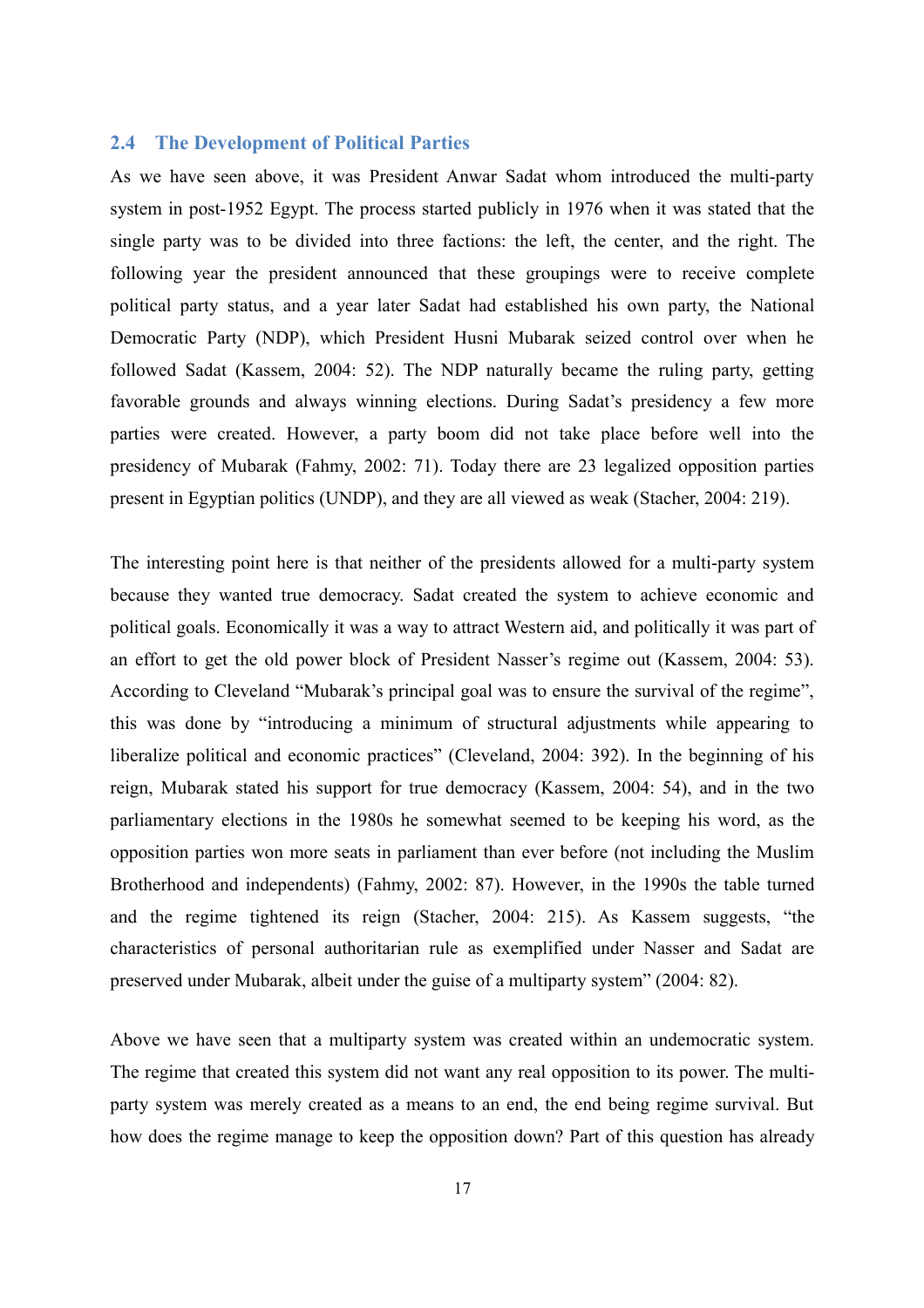been answered. It is due to the constitution, which gives unbalanced powers to the president over the legislative and the judicial, and the creation of various electoral and political party laws. It is also due to the cohesive apparatus, which supports the current regime, and the patronage network of benefits and dependence. The opposition parties are in fact part of the clientalist network of the regime. In that way, the various party leaders may benefit from the status quo, and see no urgent need in pressing for change (Albrecht, 2005: 379, 384). This illustrates that the legal opposition in Egypt holds an interesting position that is both linked to the regime and to the so-called opposition. How the regime manage to prevent the opposition parties from posing a real threat to its power is further due to the state of emergency, which limits gatherings, allows for censoring of activities, and also allows for arresting people on mere suspicion. In the following I elaborate on electoral and political party laws.

A committee named the Committee of Political Parties' Affairs (CPP) has been created. This committee has the power to approve or decline groupings applying for legal party status. It can also freeze established parties by stopping their newspaper and their activities. The CPP is highly linked to the regime and the executive office since many of its employees are part of the government. Among these are the Minister of Justice and the Minister of Interior Affairs (Fahmy, 2002: 67-8). The Egyptian newspaper Al-Ahram Weekly describes the CPP as "the government watchdog" (2005). When it comes to allowing a party to form, the CPP has many guidelines to follow. The parties must for example have a party program that is distinguishable from all the other parties, and no party can be formed on the basis of class, religion, gender, ethnicity or geographical location (Ibid: 67). In addition, people active in politics before the 1952 revolution are banned from political activity (Ibid: 68). Such laws, coupled with unpredictable decisions from the CPP, have resulted in the fact that ten out of eleven parties established under Mubarak have been legalized by court ruling (Kassem, 2004: 57-8). Meaning that the parties first have been declined by the CPP, and then decided to take the issue to court. In total, the challenges put forth by the CPP have the objective of "discouraging potential parties from applying for legal status" (Kassem, 2004: 58).

When parties have achieved legal status they also face obstacles in their mere political life. The state of emergency contributes much to the hardships political parties face, and several laws do the same. Here I focus on the latter. In order to receive representation in the People's Assembly (the lower house of parliament) the parties must receive eight percent of the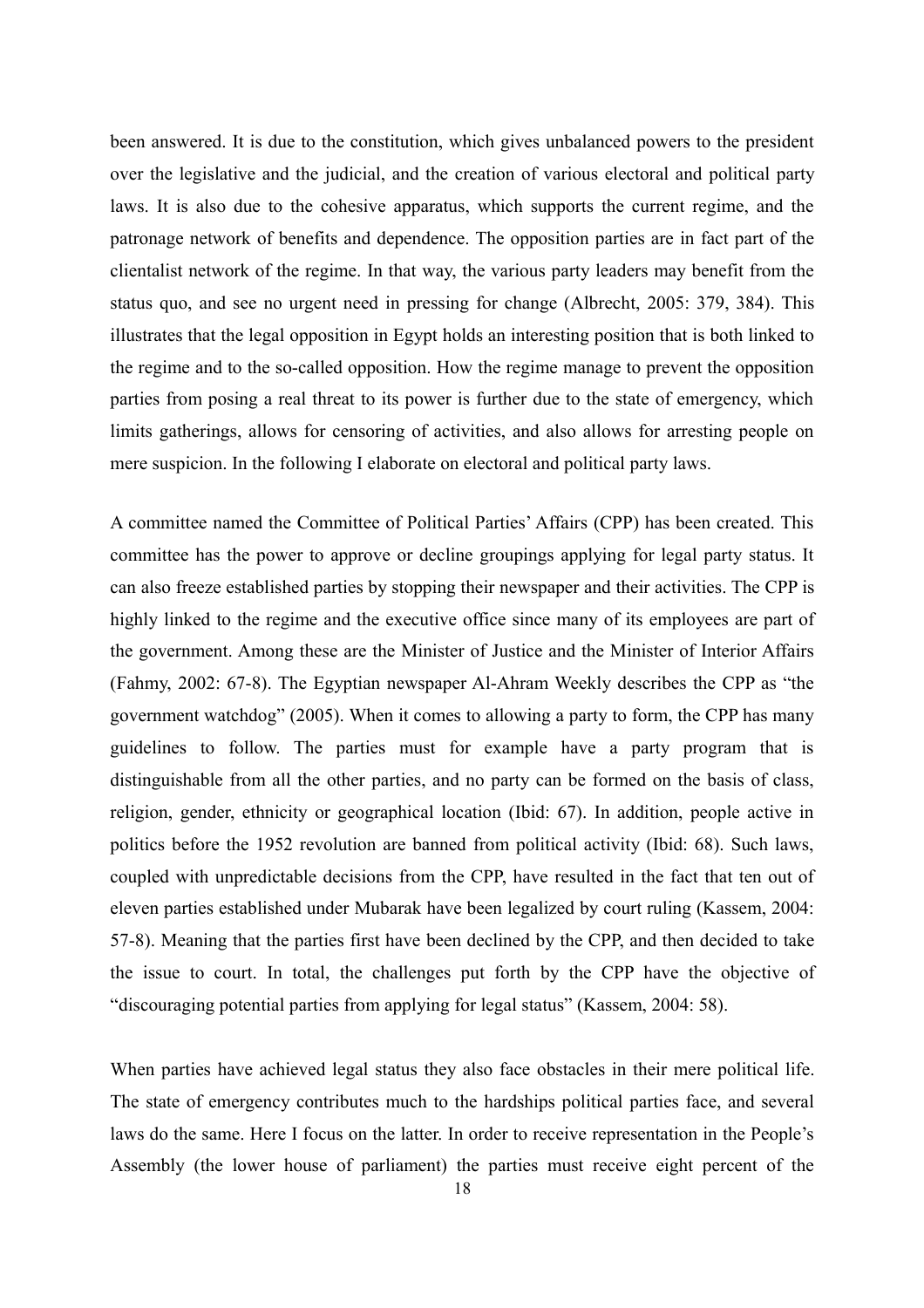national vote, and if this number is not achieved the votes are given to the leading party, meaning the NDP (Fahmy, 2002: 69). The Ministry of Interior has been assigned the right to decide where parties can have gatherings. This often results in opposition parties being assigned distant and inaccessible areas. Moreover, if an opposition candidate criticizes the government during an election campaign the gathering can be dissolved and the candidate arrested (Kassem, 2004: 56-7). Fahmy also explains that the party leader and the editor of the party newspaper are viewed as responsible for anything that is written in the party newspaper, and they can subsequently be sued if it contains any criticism of the executive office (2002: 68). Another important point that illustrates the difficulties faced by the parties is that between 1998 and 2004 seven parties were closed down by the CPP (Stacher, 2004: 215).

#### <span id="page-18-0"></span>**2.5 The Nature of the Political Parties**

The Egyptian opposition parties are, as previously stated, viewed as weak entities. This is due to both external and internal factors. The external factors have been presented above, and it mainly concerns the regime and the system it has built up. The internal factors however, involve the nature of the parties themselves. One important point is the nature of leadership. A party leader can sit for an unlimited period of time. This is best observed in the oldest parties that were established in the 70s. The same leaders have held office for decades and a change in leadership has not taken place until a leader has died. There is also a lack of democracy within the parties, to the point where leaders are acting dictatorial. The top leadership often seems to take decisions without neither involving other senior members nor the grass roots, and if opposition exists it is repressed (Fahmy, 2002: 95-6). Both of these traits, continuity of leadership and an undemocratic system, are areas in which the regime receives criticism from the opposition parties. It is interesting that the opposition builds their organizations on the very same qualities.

Other internal factors that weaken the opposition are divisions within the parties and lack of cooperation and trust between parties. The internal divisions have been highly present in two of the parties I have been in contact with. The Social Labor Party (SLP) split into a secular and a religious faction (Fahmy, 2002: 75). In the New Wafd Party the factions and struggles have continued for a long time (Ibid: 79), at one point resulting in the leader expelling two of its Members of Parliament (Kassem, 2004: 79). Divisions can in fact go as far as a faction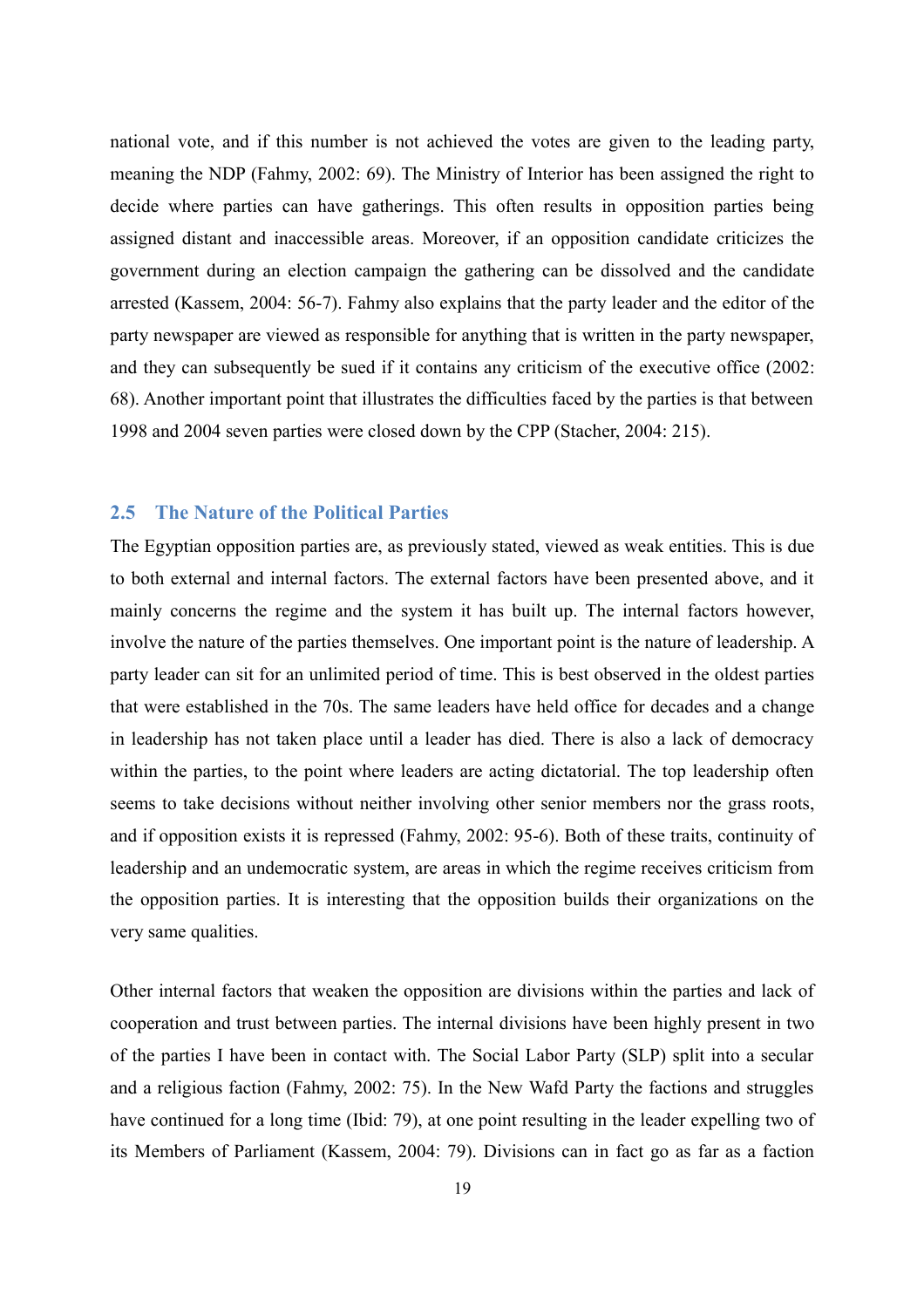deciding to leave and create a party of its own. Such problems do not help attract members and voters in a society where the masses are already alienated from politics. In addition to this, lack of cooperation across parties rids the opposition of the opportunity of being a united and therefore also a stronger force against the regime. Naturally, the regime finds divisions and lack of cooperation within the opposition to be in their benefit, and they tend to play on them (Fahmy, 2002: 95-7).

Yet other internal weaknesses are the fact that the parties often lack an ideology and a clear political standpoint. Instead, they can be built up around the personality of a prominent and charismatic leader or serve the interests of a small group in society (Fahmy, 2002: 97). This last point, in addition to the ones listed above, have had serious consequences for the parties' relationship and support among the people. Fahmy writes that "the failure of the parties to establish communication channels with the grass roots, […] has contributed to their failure to institutionalize the party system in the political culture of the masses" (Ibid).

#### <span id="page-19-0"></span>**2.6 The Political Parties in Focus**

In this section I shortly present the seven parties that have been engaged in this study. Contact with the parties has taken place through interviews with party members. Methodological issues related to the field research are discussed in the following chapter.

## <span id="page-19-1"></span>**2.6.1 The New Wafd Party**

In comparison to the other parties on the Egyptian political scene, the Wafd Party has a long history. It was first established in 1919 when Egypt was a monarchy under British control. After the coup in 1952, the party was banned. It was allowed to reemerge in 1978, only to find itself forced to disband until 1983 (Fahmy, 2002: 77-8). This turbulent history has, among other things, resulted in a slight name change from the Wafd Party to the New Wafd Party. In this paper it is referred to as the Wafd Party.

The current leader of the party is Mahmoud Abaza (information communicated by informant). The Wafd Party is a liberal party and was historically also secular. How it should be defined today is a tricky business since the party has cooperated with the Muslim Brotherhood and is also demanding the implementation of Islamic *Shari'a* law (Fahmy, 2002: 79). The party is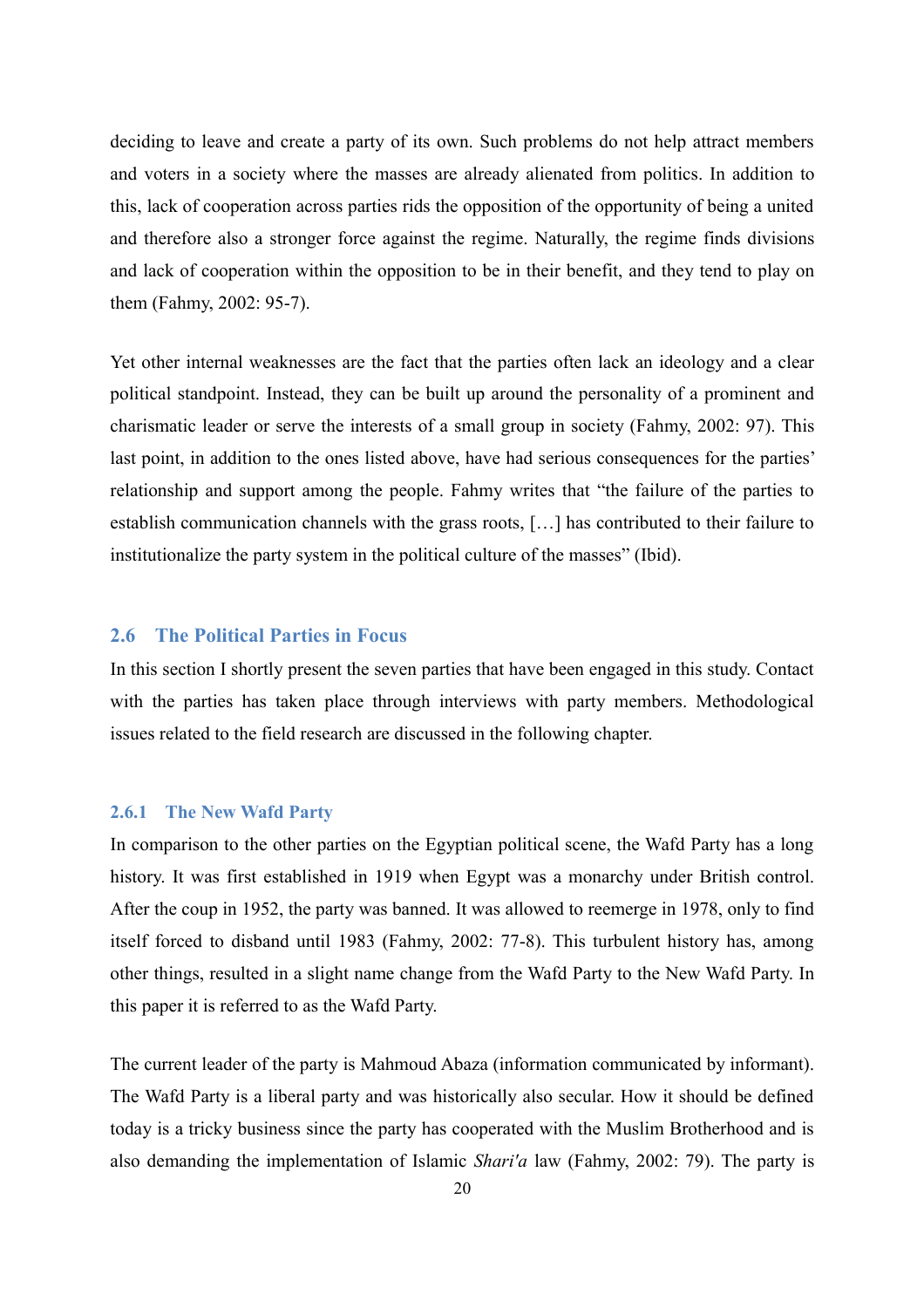promoting political reform, the development of a new constitution, a strict separation of power and greater civil liberties. It is further promoting a market economy where private enterprise is encouraged, but where companies should not be allowed to establish monopoly (Al-Ahram Weekly, 1995).

#### <span id="page-20-0"></span>**2.6.2 The National Progressive Unionist Party**

The National Progressive Unionist Party (NPUP) was one of the two opposition parties Sadat established in 1976, and it was designed to attract leftist groupings. Accordingly, it consists of an amalgam of various ideas such as Marxism, socialism and Nasserism, and further of people viewing themselves as social democrats and liberal independents. As Fahmy puts it, this leads to an "uneasy co-existence, and often calls for compromise solutions" (2002: 73).

The leader of the party is Mohammed Refaat al-Saed (Egypt State Information Service 1). In short, the party calls for liberty, socialism and unity, which they believe only can be realized after a thorough democratic transformation. The party also promotes Arab-African cooperation and Arab Solidarity (UNDP).

#### <span id="page-20-1"></span>**2.6.3 The Social Labor Party**

The Social Labor Party (SLP) was created by Sadat in 1978 and was thought to be the new loyal leftist opposition, since NPUP "failed" and turned into an authentic opposition. However, the Labor Party did not stay loyal for long either, and as with the NPUP it faced a major crack down initiated by President Sadat (Fahmy, 2002: 74-5). The two parties, SLP and NPUP, have similar political views and reaches out to the same social groupings. Hence, they challenge and threaten each other's social base (Ibid: 74).

The long time leader of the SLP, Ibrahim Shukri, past away last year (Al-Ahram Weekly, 2008) and I do not know who has taken over the leadership. Over the years the party has developed a division between a secular and an Islamic fraction, with the latter taking control (Fahmy, 2002: 75). The party promotes both Arab nationalism and Islam. It is further against the "Zionist-American alliance" and supports "independent economic development that avoids the sins of Western development" (UNDP). The party was frozen by the CPP in 2000, supposedly due to internal leadership strife. The succeeding investigation found, among other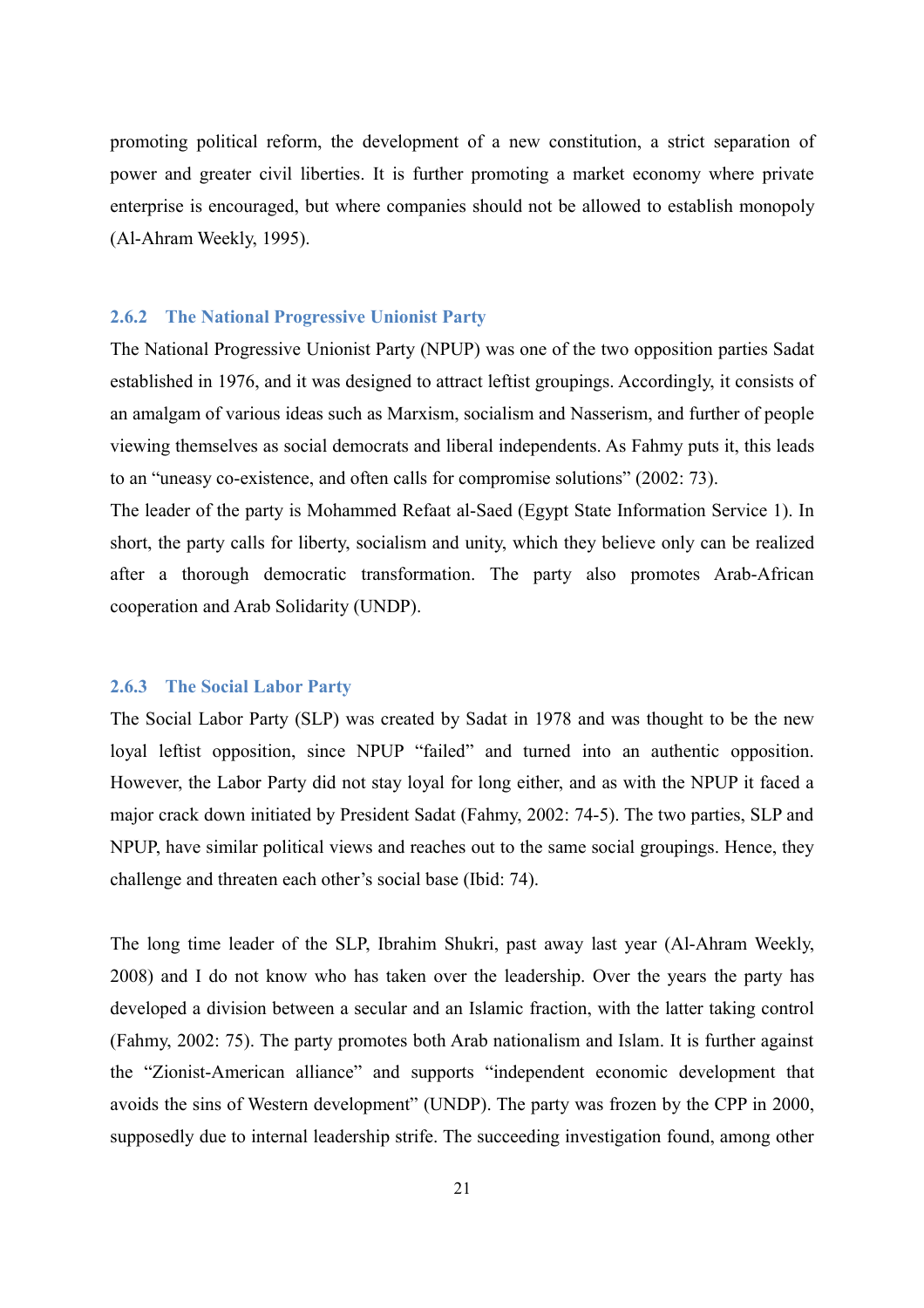things, that the party had cooperated with the illegal Muslim Brotherhood (Fahmy, 2002: 76- 7). According to a party pamphlet I received from an informant, the Labor Party took the issue to court and the CPP's action was found to be illegal, however, in the summer of 2008 the case was still being tried in court.

#### <span id="page-21-1"></span>**2.6.4 The Democratic Arab Nasserite Party**

The Democratic Arab Nasserite Party, often just referred to as the Nasserite Party, was founded in 1992, and is well over a decade younger than the ones listed above. The leader of the party is Dia al-Din Daowd (Egyptian State Information Service 2). As its name revels, the party supports the ideas of President Nasser, which includes socialism and Arab nationalism. It further supports constitutional reform and restrictions on the presidency. The party promotes international cooperation, but supports the fight against dependency and foreign hegemony (UNDP).

#### <span id="page-21-0"></span>**2.6.5 The Dignity Party**

The Dignity Party is the only party I have been in touch with which is not yet legalized. It applied for legal party status to the CPP in 2000, but their application was refused. The party then took the matter to court, but lost. Today the party is somehow functioning as the other legal parties. That is, it has its own newspaper and activities, and since independent candidates can run for parliament the Dignity Party has two representatives there (informant communicated by party member).

The leader of the Dignity Party seems to be Hamdeen Sabahy (Wikipedia). The party is an offshoot of the Nasserite Party and believes in socialism. The party seems to have a great focus on Arab unity and the Arab personality of the Egyptian state. The Arab character is built on the Islamic civilization, but also on Christianity. Within Egypt, the party wants to fight poverty and corruption. In their view, Egypt needs deep changes, which can be achieved by peaceful resistance and wide civil disobedience. At an international level, it is against what it sees as imperialism lead by the United States of America and Israel, and globalization. It further views the Arab leaders as satellites of the United States (information communicated by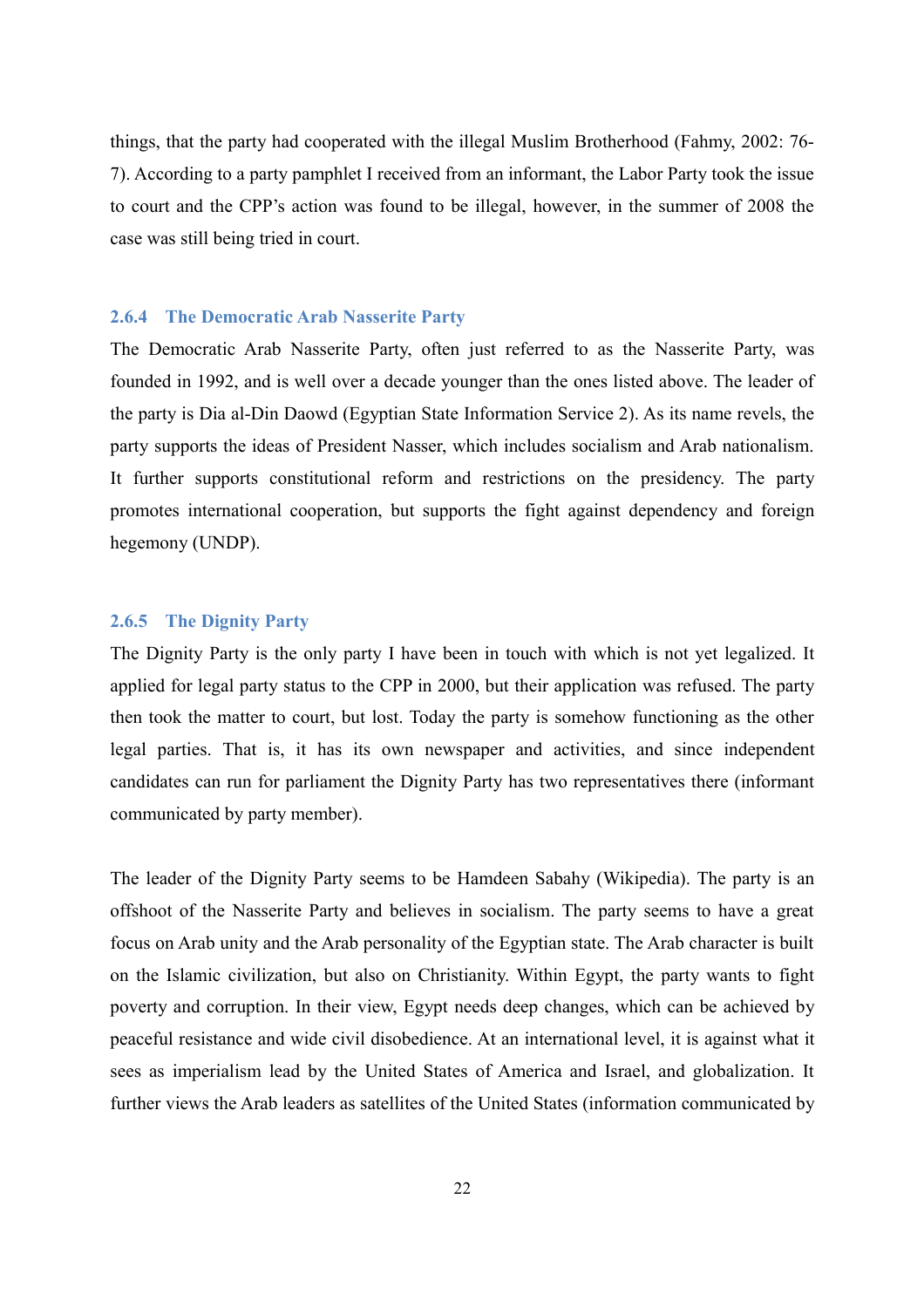party member). As I see it, the party's harsh political stand must be one of the reasons why the party has not been legalized.

#### <span id="page-22-1"></span>**2.6.6 The Tomorrow Party**

The Tomorrow Party was founded in 2004 by the now quite famous Ayman Nour. He was previously a member of the Wafd Party, but was forced to leave the party after internal disputes (Kassem, 2004: 79). Ayman Nour participated in the first presidential election in 2005, and came second after President Mubarak. Soon afterwards he was sentenced to five years in prison charged of forging signatures in relation to his party's application to the CPP (Al-Ahram Weekly, 2006). The current chairman of the party is Ehab al-kholy, while Nour has been elected Honorary Leader of the party (information communicated by party member).

The Tomorrow Party is a liberal democratic party, which believes in a "third way" where liberalization and the encouragement of private initiative are balanced with social welfare and a strong government. The party further believes in freedom of thought, expression and religion, and in the empowerment of all citizens. The party has proposed a new constitution where there are more balanced power relations between the executive, the legislative and the judicial (information communicated by party member). The Islamic religion receives a special place within the party, and it has an Arab focus. The party promotes an Arab Court of Justice, further developing the Arab League, and the development of an Arab Common Market (UNDP).

## <span id="page-22-0"></span>**2.6.7 The Democratic Front Party**

The Democratic Front Party was founded as recent as in 2007. The leader of the party is Osama al-Gazaly Harb. It is a liberal democratic party that supports a secular state (information communicated by party members). A truly democratic state is its ultimate goal. In order to achieve this, the party suggests that the country needs a new constitution, a canceling of the emergency law, and an elimination of exceptional laws and exceptional courts. Further, the party promotes the right to establish political parties and civil society organizations, and it also promotes political decentralization and health care services (UNDP).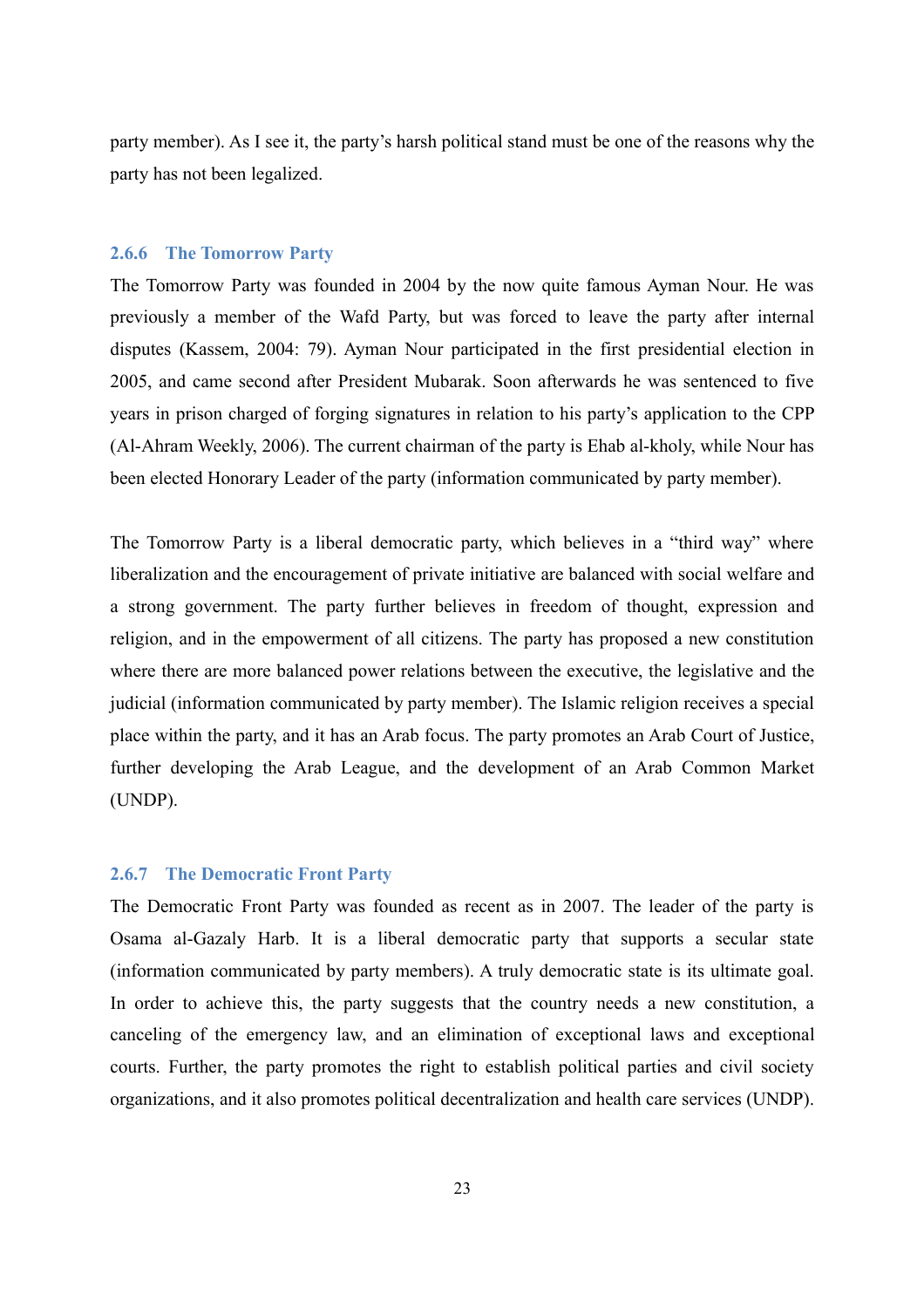## <span id="page-23-0"></span>**2.7 Conclusion: the State- Society Dynamic**

What we have seen above is a presentation of an authoritarian state that severely represses society in order to stay in power. According to Kassem, "restrictions on the public sphere from the late 1990s onward have reached an unprecedented level in the Mubarak era" (2004: 170). We have further seen that the political opposition, here represented by political parties, are weak and take on the same characteristics as that of the regime. How are we supposed to understand this reality? Ninette Fahmy proposes a solution. She understands the Egyptian state-society relationship to be that of a weak state and a weak society, which further influences each other to stay weak (2002: 255-57). The weak state- weak society model describes the state as having little capacity to penetrate into society and having an equally low capacity to extract resources from it. This results in the state having to use repression, both in order to carry out its policies and to ensure regime survival. The repression the regime executes is a mix between coercion, bribery and corruption. These are signs of a weak state, which by its repression further weakens society. Political parties and other organizations are therefore also weak and easily take on the same characteristics as that of the state. This result in the alienation of the masses, that is already apathetic to the system. The parties cannot represent and promote the people's interests and the state has built a political system on repression. There are therefore no "proper" channels the masses can use in order to state their needs and interests, and in that way affect policies. Such a situation force people to develop their own strategies of survival, which are executed through the very same system as that created by the state. The result is the fact that "[c]lientele networks, corruption and patronage prevail and supplant normal channels of mediation between state and society" (Fahmy, 2002: 255). It ends up as a vicious cycle where society reinforces the devastating characteristics and strategies of the authoritarian state.

It is through this weak state-weak society model the nature and position of the Egyptian political parties is understood. Further, it is in this context the participation and agency of party youth members is interpreted. In the following chapter I elaborate on methodological issues concerning the fieldwork I conducted in Egypt. I was fortunate enough to meet with members of the opposition parties and hear first-hand how they themselves view their party, their position in the political landscape and the role played by youth members.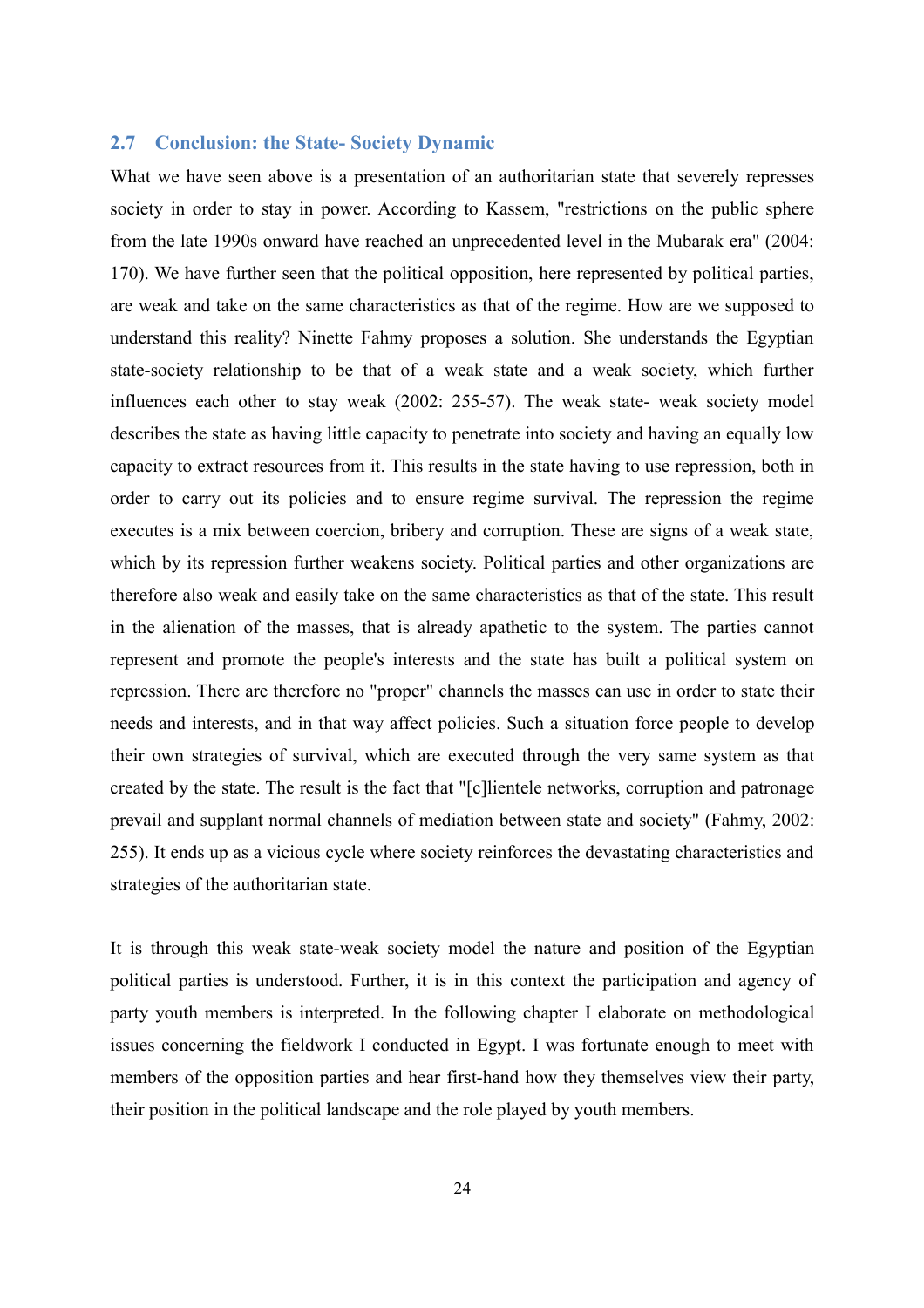# <span id="page-24-1"></span>**3 METHODOLOGY: IN THE FIELD**

## <span id="page-24-0"></span>**3.1 Introduction**

In the following I introduce the methodology of my research on youth members in political parties in Cairo, Egypt. I start by briefly introducing the concepts of validity and reliability, and then move on to my chosen methodology. Here I elaborate on the qualitative research approach, and on my data collecting method of interviewing. Moreover, I intend to present the most important aspects of the data collecting process; the choices I have made in relation to informants, the use of translators, and the issues of registration and ethics. My goal is to be honest and transparent about the process, I therefore reflect on the choices I made in the field and try to judge them objectively and see what could have been done differently.

This thesis is based on a qualitative research method. Two concepts are important for the qualitative research method, namely that of reliability and validity. These two concepts can help determine "the quality or sustainability of qualitative evidence" (Ritchie and Lewis, 2003: 270), and they concern the whole research process, from fieldwork sampling to the making of analysis and conclusions (Ibid: 270-275). The two concepts are therefore important to take into consideration, not just in relation to methodological concerns, which here mainly focuses on fieldwork, but in all parts of the research. The word reliability means 'sustainable', and concerns the replicability of findings, meaning that if a person did the exact same research as another person, they would end up with the same findings. Reliability further concerns the ability to generalize beyond the research sample (Ibid: 270, 272). Validity means 'correctness' or 'precision' (Ibid: 273). Hammersley has explained that "an account is valid or true if it represents accurately those features of the phenomena that it is intended to describe, explain, theorise" (Ibid: 274). Validity therefore also relates to the accurate use of measurements, which means that findings must be labeled with the correct words, and that the correct research "path" is chosen so that one is measuring the intended (Ibid: 273). Even though these two concepts concern different aspects of research they end up demanding similar methods of reassurance. First, they demand extensive checks on the quality of the data/findings. Second, they both demand a detailed presentation of the research process (Ibid: 272, 274). It is mainly the importance of a presentation of the research process that is the focus of this chapter. However, the two demands are highly interrelated, because if the fieldwork,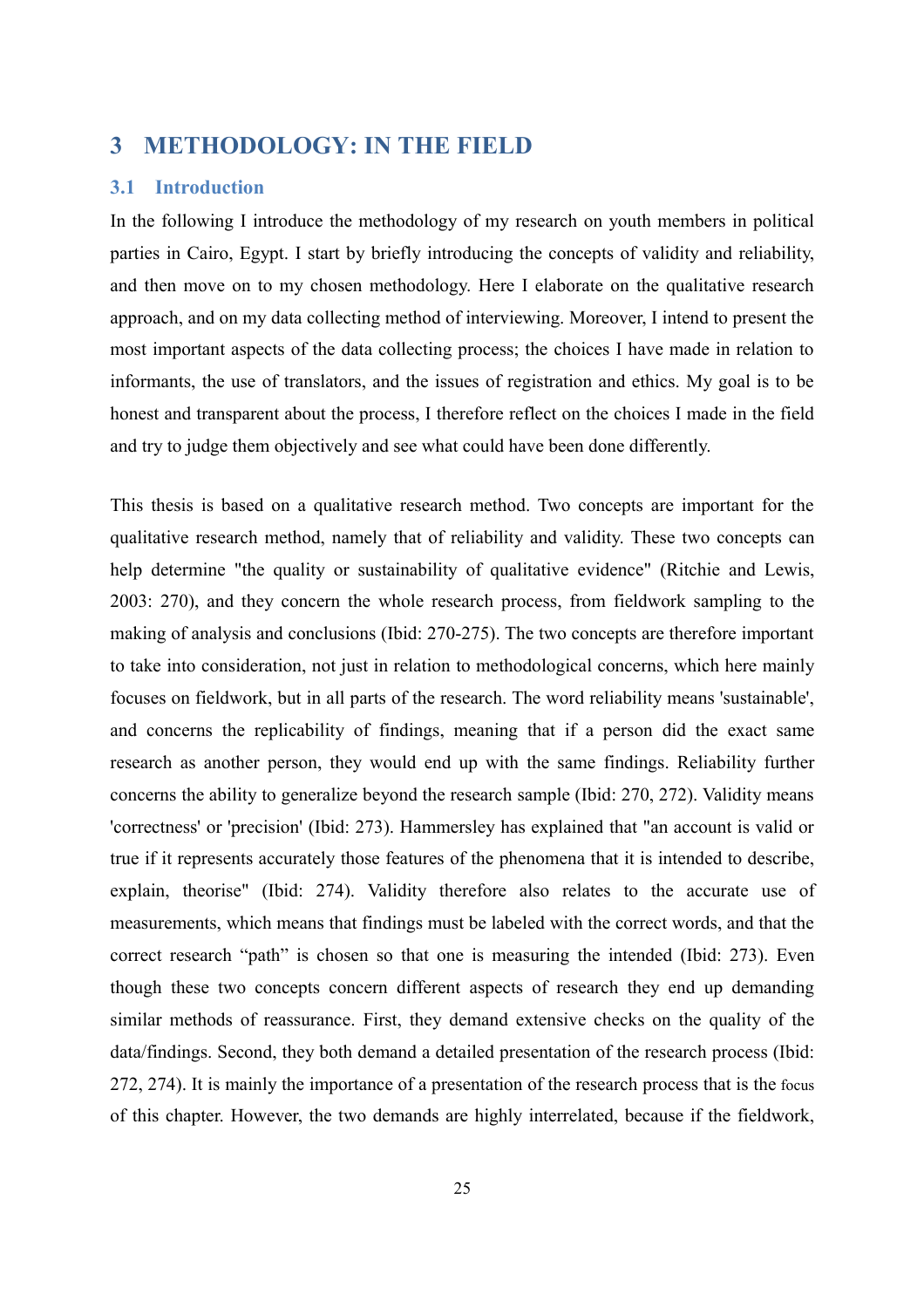and the research process in general, are not of appropriate quality, the findings will be less trustworthy as well.

## <span id="page-25-1"></span>**3.2 Qualitative Study**

Qualitative research can be described as "a naturalistic, interpretative approach concerned with understanding the meanings which people attach to phenomena (actions, decisions, beliefs, values etc.) within the social worlds" (Ritchie and Lewis, 2003: 3). Further, Holliday illustrates that the researcher can only "(…) explore, catch glimpses, illuminate and then try to interpret bits of reality" (2007: 6). We can then say that the researcher can interpret bits of reality and through that an understanding can be achieved.

Methodology "refers to the choices we make about cases to study, methods of data gathering, forms of data analysis etc., in planning and executing a research study" (Silverman, 2005: 99). The reason why I chose a qualitative and not a quantitative approach is because I found it suitable for my research. As Silverman has stated, the topic should decide what methodology a researcher ends up using (Ibid: 6). When carrying out my research I wanted to learn about youth's experience in political parties in Egypt. In order to be able to dig deep into this reality I had to sacrifice scope for detail. Here I have presented a division between two research methodologies, that of the qualitative and the quantitative. It is however important to be aware of the fact that these two are not individually unified "paradigms", but rather consists of various traditions.

My main research approach has been interviews with selected informants. An important motivation for using this method has been the lack of data on the topic, and qualitative field research could bring new knowledge into the field. Participant observation is another widely used method in qualitative research. I was, however, not able to use this method sufficiently. I shall return to this below.

# <span id="page-25-0"></span>**3.3 Interviews**

I traveled to Cairo on May  $31<sup>st</sup> 2008$  and ended my fieldwork on August  $1<sup>st</sup>$ . During these two months I conducted interviews with leaders and youth members of political parties. In total,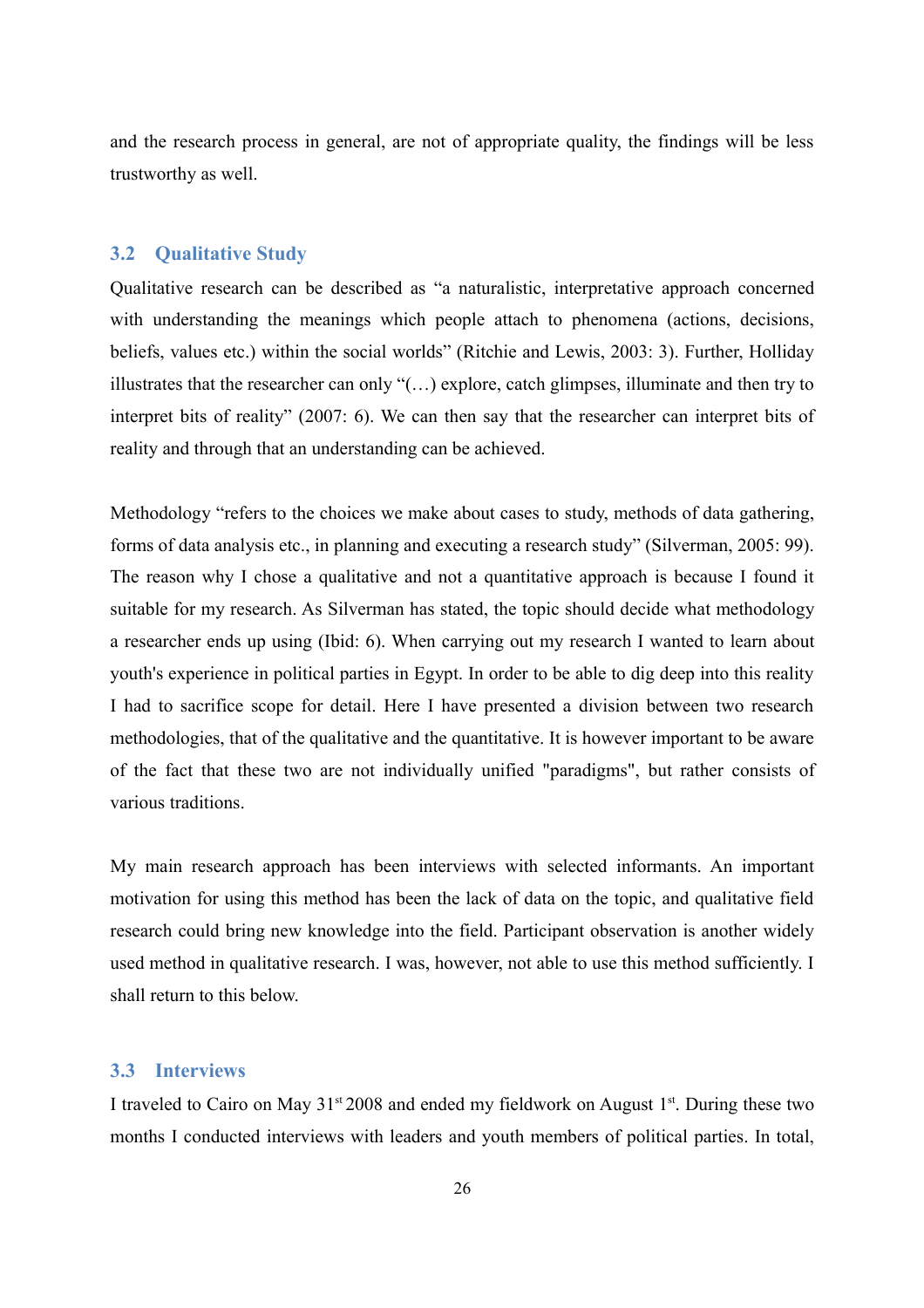people belonging to seven different parties were interviewed. The initial plan was to interview one leader and one youth member from each of the parties I got in touch with. I ended up interviewing one leader from each of the seven parties, and in total 14 youth members. Of the 14 some were not properly interviewed, they came along as friends of the informants, and just made comments when they found it suitable. In reality I therefore interviewed 11 youth members in the proper sense of the word. In addition to party members, I interviewed a nonpartisan political activist and one of the leaders of a liberal youth organization.

In-depth interviewing is one way of organizing an interview. It can be described as an unstructured interview, or as a form of conversation (Ritchie and Lewis, 2003: 138). This method is a good facilitator for making unforeseen discoveries about the research topic, which is something Holliday describes as an important quality of qualitative research (2007: 5). When planning for fieldwork I prepared for a mix of in-depth and structured interviews. This was done in order to get answers to specific questions that I found important, and also invite the informants to guide me to issues which they viewed as important. Question guides were prepared, one for party leaders and one for youth members, with topics that I wanted to touch upon during the interviews. In this way the interviews were supposed to be semi-structured, in-depth sessions. Some interviews, especially with party leaders, ended up more structured then I planned and hoped for. I met them in their offices between appointments and we therefore had limited time available. To save time, we worked our way through the question sheet. The interviews with the youth members were, on the other hand, more in-depth in character. We often met in a relaxed place, like in a café, and the informants usually had more time available. These factors resulted in a relaxed atmosphere where the conversations had a natural flow. However, I find it important to specify that not all interviews with leaders were structured and not all interviews with youth members were particularly in-depth. There was a mix, but it was more or less as described above.

Interviews are affected by the people that participate, in addition to the place and time in which it is conducted. This is something Hanne Bjertnæs elegantly points out in her thesis; "[a]ll conversations are ultimately interactions set on a social stage, where we act according to circumstances or participants. The setting is the stage, and what performance we put on is to a certain degree dependent on the audience" (2007: 26). This quote leads me to an additional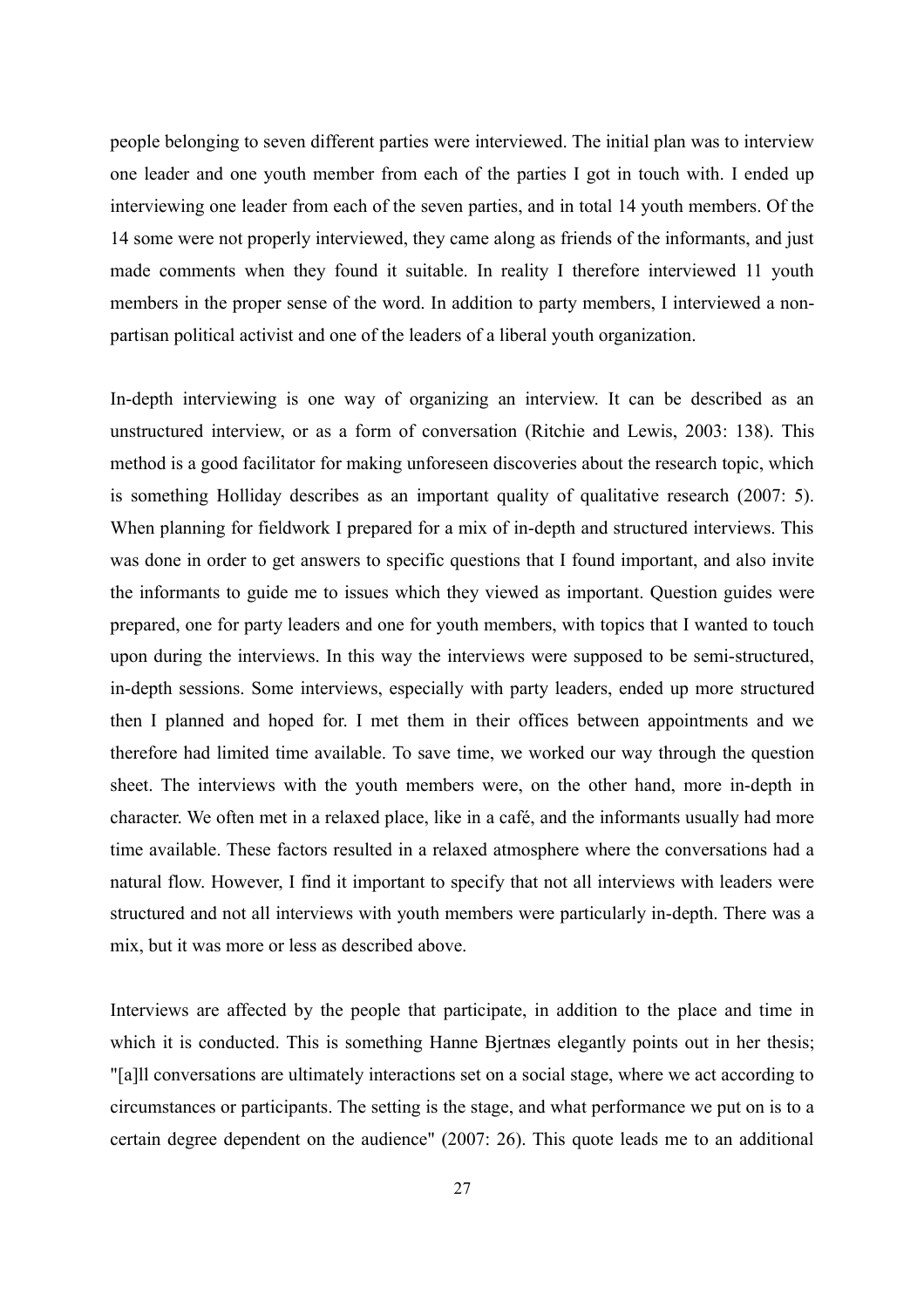explanation for the difference in nature between the interviews with youth members and party leaders. Dealing with leaders in a political environment where positions and authority matters can affect the researcher and thereby the interview. Managing to get interviews with busy party leaders that have great respect among their colleagues most likely affected me as a researcher. I consequently acted in a more formal fashion, which resulted in more structured interviews. This illustrates that there can be several reasons why interviews take a specific direction.

Participant observation can be explained as doing research while being part of a social setting (Glesne, 2006: 49) Valuable information can be extracted, and the method can be particularly fruitful when combined with interviews. Glesne has suggested, "through participant observation (...) you learn first-hand how the actions of research participants correspond to their words" (Ibid). In relation to my research it would have been interesting to observe the daily routines in a party office and to observe settings where youth members and party leaders worked together. Such observations would have given my interviews a deeper foundation in the reality of the field, and it would also have given me, as a researcher, a deeper understanding of my topic. There are various reasons why these kinds of observations did not take place. One is the lack of sufficient planning before entering the field. Another is that I had to put much effort into getting the amount of interviews needed. And yet another factor is that the political parties in Cairo are not organized into units of people working closely together at all times. People come and go, and when they are at the office they seem to work in separate rooms. Conversations, both informal and formal, seem to take place in the halls, of course depending on the size of the party office. This is my impression from visiting parties when conducting interviews. The number of visits was limited, but these observations gave me the understanding that simply spending a day in a party-office would not have been particularly fruitful. On the other hand, participating in various activities, such as seminars, meetings, and rallies could have been useful. My lack of competence in Arabic would, however, have been an obstacle. Moreover, it is an open question whether party members would have allowed me to do such observations. To conclude, more effort should have been put into participant observation. How it would have been perceived by party members, and if it would have been a fruitful experience is impossible to judge.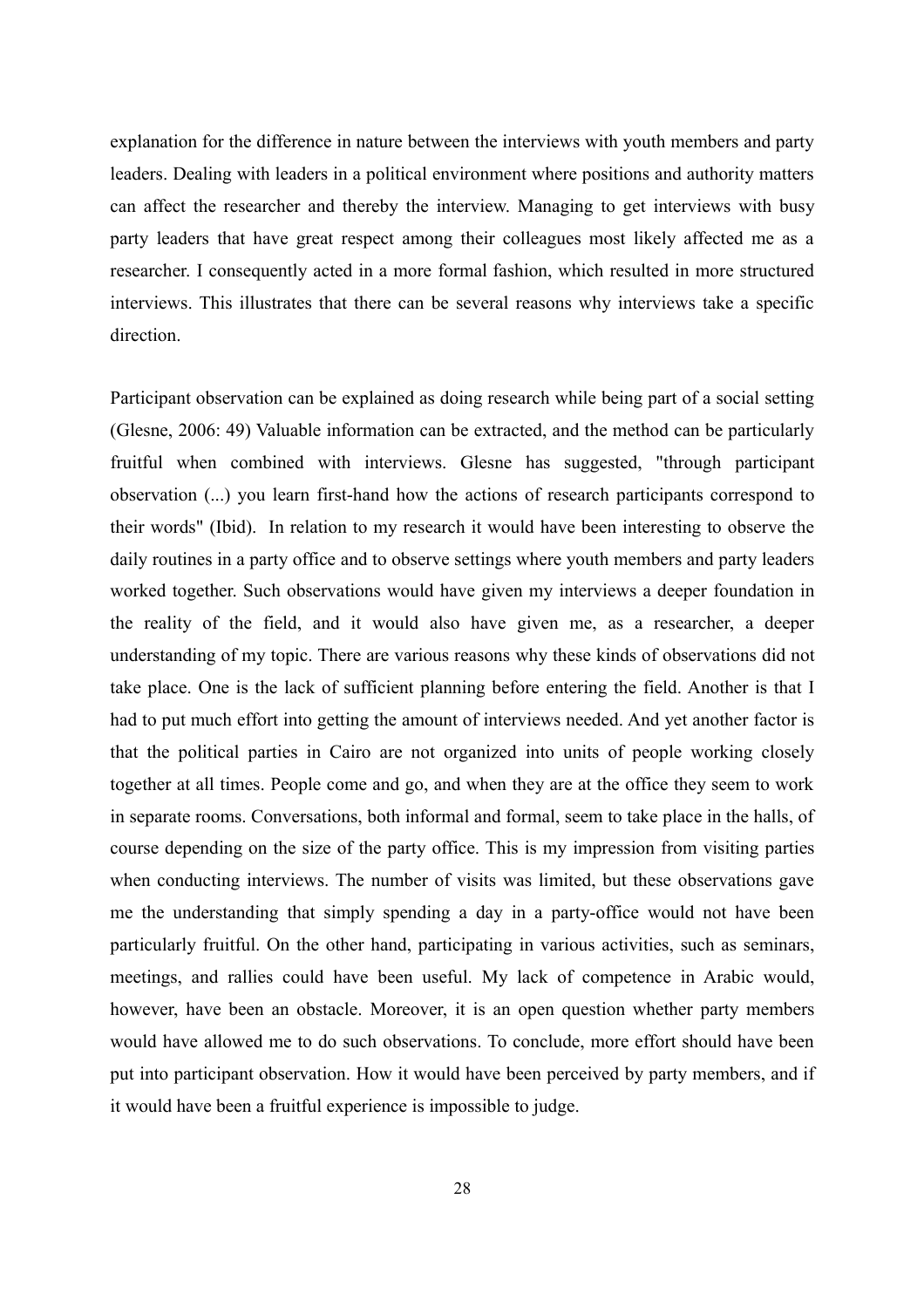#### <span id="page-28-0"></span>**3.4 Informants**

My interview subjects were leaders and youth members of seven different political parties. In particular, I wanted to speak with youth members, since they are the main focus of this research. Leaders were chosen because they have significant power within the parties, and are somehow responsible for the status quo of the organizations, as well as for their near future. Approaching both groups would allow me to learn about youth's role in the parties and their general participation in the parties from two perspectives, the youth and the leaders. The leaders could also contribute with valuable information since a leader is supposed to have extensive knowledge about his/her party.

In general, "Youth" and "young people" are two vague terms. In the thesis, I apply the understanding the parties themselves have of what a youth member is. Usually a person can be a member of the parties' youth committee/union until he or she has turned 35. In a few parties, the age limit is 30. A person who has past 30 is generally speaking not a youth, but since the leaders of most parties are elderly men in their sixties and seventies, 30 years of age is relatively young. Throughout the thesis I refer to youth members as one unified group within each of the parties. The Egyptian parties are, however known to be split into different rival factions, and the youth members must also be understood as participants in these rivalries. I treat them as one group, "the youth", because it is convenient in relation to my topic.

The informants were mainly male. Only two informants were female, one was a leader and the other was a youth member. This is not to say that women are not involved in party politics, but there were few women present in the party offices when I contacted them, and I was seldom referred to a female member for further interviewing. This is in itself an interesting issue, but since the research does not focus on gender differences I do not explore the phenomena further.

In order to get in touch with party members I used four different strategies. First strategy was to go directly to the party office. This was the preferred strategy and was used whenever possible. The second strategy was to call the party office, through the help of an Egyptian friend. My Arabic speaking friend helped when neither my English nor Arabic skills were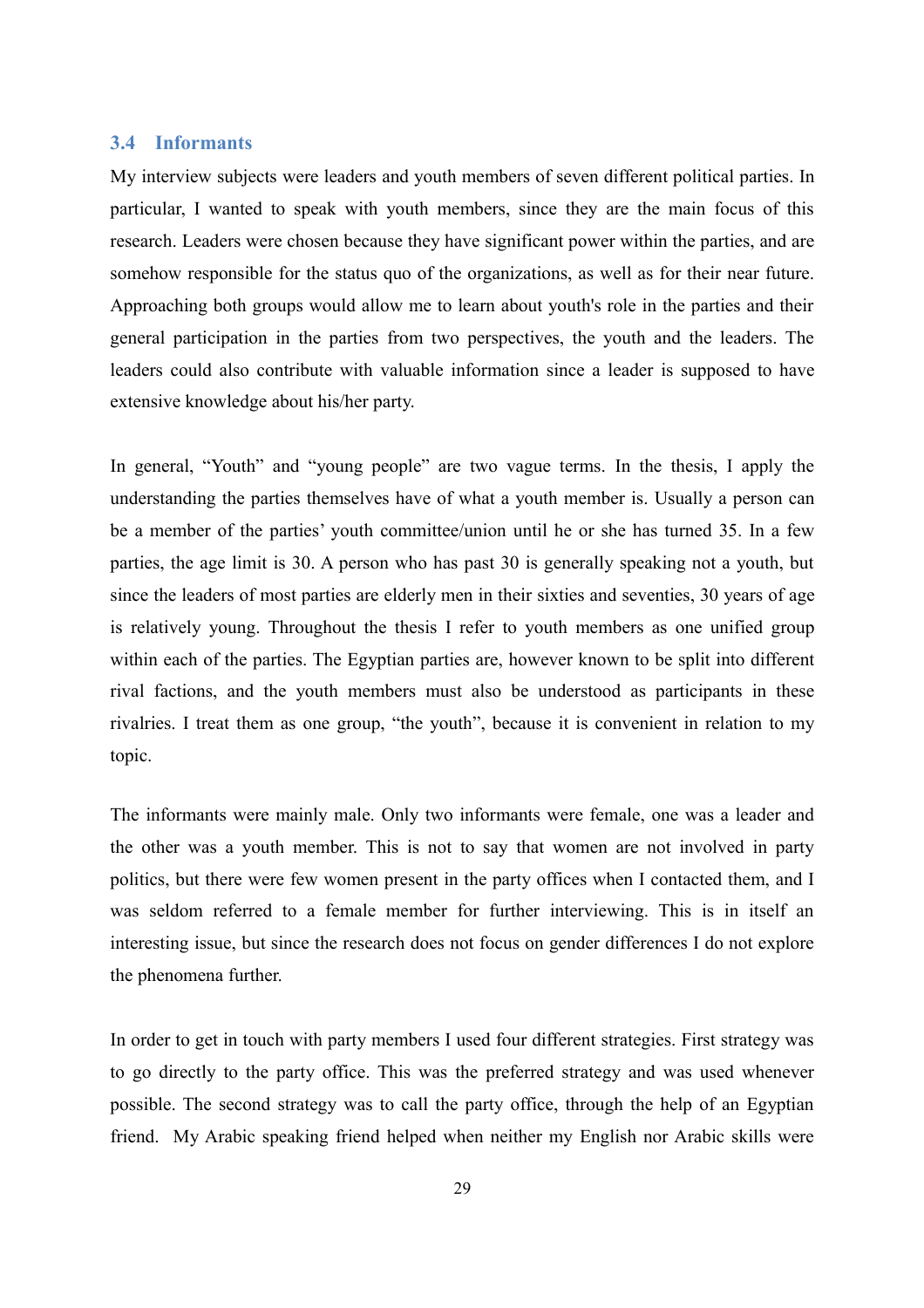sufficient. The third strategy was to contact party members on Facebook. This was a strategy not frequently used since I had a difficult time locating political party members on this website. However, Facebook is popular among politically active Egyptians, especially young people, and is therefore a useful website to follow in order to get some insight into what is happening on both the formal and the more informal political arenas in Egypt. This is an issue I elaborate on in chapter five. The fourth strategy was to let party members already interviewed guide me to other members or people active in other political parties.

#### <span id="page-29-0"></span>**3.5 Reflections**

When I contacted parties, either in person or by phone, I asked to interview one of the leaders of the party. This resulted in interviews with leaders holding different positions, some more powerful than others. This is a choice that can be criticized. Different positions of leadership have different responsibilities and most likely deal with youth to a various degree and in different ways. For comparative reasons, it could therefore have been reasonable to interview people in the same leadership position in the various parties. However, I decided not to do it this way, partly because it would have been too time consuming. Often, the interviewee was the leader present at the time I contacted the party, or the one that could speak English. The other reason why it was decided to interview leaders in various positions was because I assumed that the topics of youth members and parties' relationship to the internet were topics most leaders had knowledge about. This seemed to be the case and it was therefore not viewed as problematic to interview people holding different positions of leadership.

The fourth strategy used in order to get in touch with informants was to let party members already interviewed introduce me to other party members. This was a strategy mainly used to get in touch with youth members of the various parties. I usually first interviewed a party leader and by the end of the interview I asked if he could put me in contact with one of the youth members. This raises a question of reliability. One can ask if it was correct to let party leaders introduce me to youth members? This is an important question to ask considering that the interviews evolved much around youth's influence and position in the various parties. Since the leaders interviewed knew this, they could intentionally have introduced me to youth members they knew were satisfied with their role in the party. In that sense, the leaders could intentionally have shaped the data into taking a specific direction. However, this is not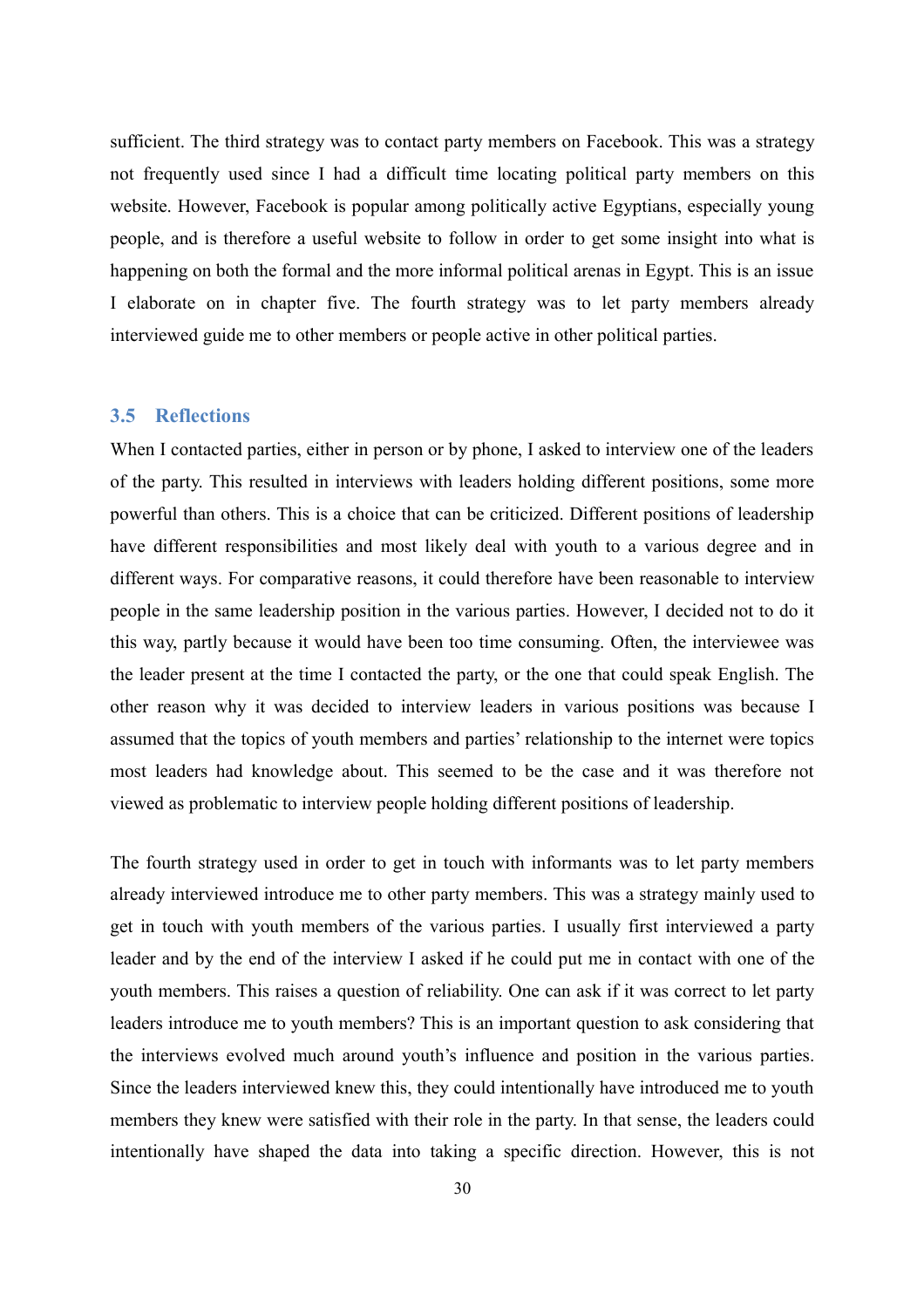believed to be the case. The leaders usually put me in contact with youth that knew English, the leader of the youth committee/union, or youth that were already at the party office. This can illustrate that the leaders most likely did not introduce me to youth they had chosen because of their "correct" view of the party and the leadership.

Another case also raises the issue of reliability. One leader I interviewed decided to introduce me to two youth members already in the office. These did not speak English so the leader, who was fluent in English, translated for them. To let a party leader translate for youth members in an interview partly evolving around their opinion on youth's level of influence and position is problematic. The 'dependability' (Ritchie and Lewis, 2003: 271) of some of the data collected in this interview can therefore be questioned. These parts of the interview will be treated with some scepticism. However, the interview has also presented valuable information that I do not find a reason to question. In addition to this, it was interesting to see the leader and the youth members interact. In my view, there was a relaxed and easy atmosphere. The youth, without knowing what the leader previously had answered to the questions he was presented with, gave many similar answers.

Five of the seven parties I was in contact with have official political party status, in addition, the Dignity Party has not received legal status as a political party and the Social Labor Party is currently frozen. In both cases I did not know about their political status until during the interview. After the interviews I evaluated their relevance to my project, and concluded that they were both still highly relevant. Both parties have the same internal structure as the legal parties and behave in similar fashion. The only significant element that distinguishes them from the other parties is how they are treated by the regime. This discussion can be taken further and put in relation to the limited role the political parties play in Egyptian politics. One can therefore ask what difference it makes if a party is illegal and cannot formally participate in elections when the legal parties that do participate cannot win any significant number of seats? When it is also known that people belonging to illegal parties and movements run as independents in election and can win seats in parliament, the difference between legal and illegal/frozen parties become even more insignificant.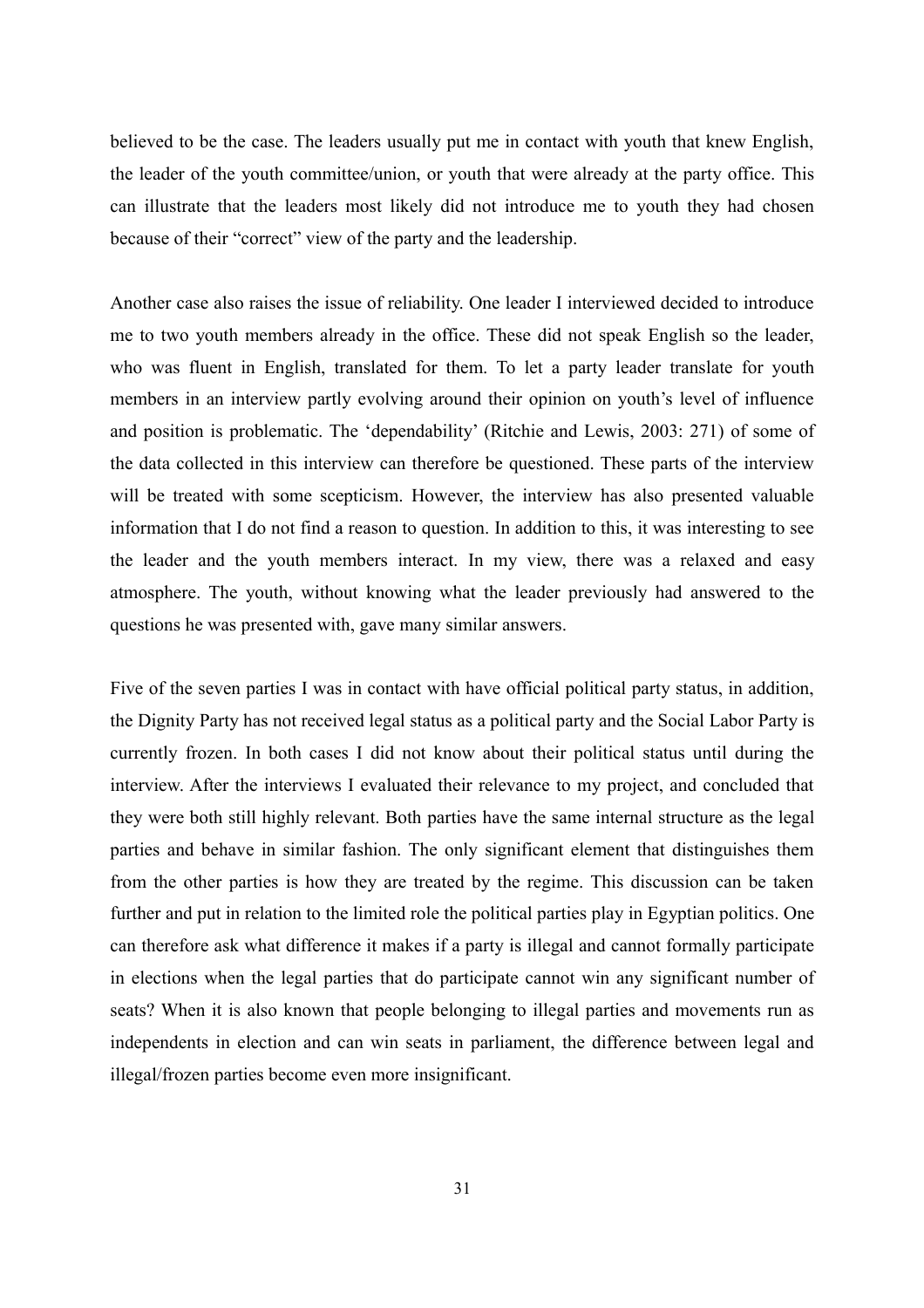#### <span id="page-31-0"></span>**3.6 Translator**

Because of language barriers a translator had to be engaged. An Egyptian friend of mine offered to help. This was something he did in addition to help make phone calls, as mentioned earlier. In total he was an interpreter in relation to three parties. There are both advantages and disadvantages in using an interpreter. The main advantage was that by engaging a translator it was possible to interview party members that did not speak English. In one party at least, the translator was an essential part of me being able to conduct any interviews, since no one seemed to speak English. The main disadvantage with using a translator is that the information received becomes second-hand. The information presented by the informant is not directly received by the researcher, but first goes through an interpreter whom quickly has to translate the information received. In such a process data can be lost. In addition, other problems depending on the situation can occur. In my case, I lost some control over the interview session. Time was spent during the interviews explaining questions to the translator, and sometimes he also slightly changed the questions presented to him. Further, I did not always get a full translation during the interviews, which made me less able to pose questions to the informants' answers. However, most of the time the interaction between the translator and myself went well, and we improved after each interview.

The advantages and disadvantages listed above are directly related to the researcher. However, using a translator can also result in implications in relation to the informant. How does the informant feel about having a translator present? If the informant is not comfortable with it, he can decide not to share specific information. In a country like Egypt, which is an authoritarian state, the issue of using an interpreter is important to discuss. It is even more important when the interpreter is an Egyptian citizen. In an authoritarian state where the political parties live on the mercy of the regime, it is important to know whom you share information with. If something is said to the wrong person, the security of informants can be jeopardized. My topic of research did not directly involve the Egyptian state. I study relations inside the political opposition. But since the political parties are part of the political milieu of the state, they are naturally affected by it. Therefore, during the interviews, the state was usually mentioned in one way or another. However, engaging a local translator could also have made the informants feel more comfortable. They were allowed to speak in their own language and had a person present that could better relate to the information they presented.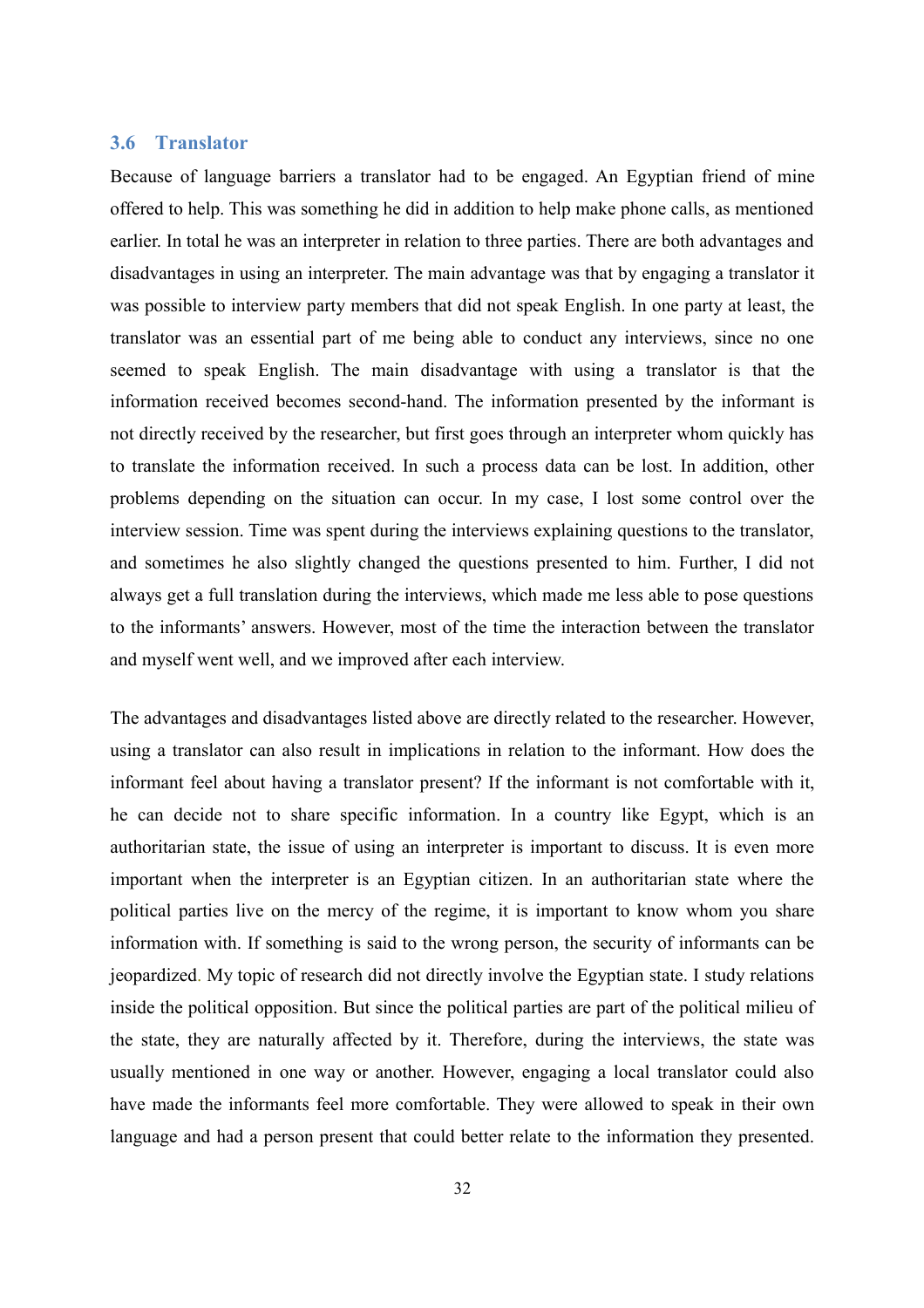The fact that the level of freedom of expression is higher in Egypt that in other authoritarian states in the region makes it less problematic for a person to express his views on various issues. From my point of view, engaging a translator did not affect the informants in a negative way. I would even dare to say that it affected them in a positive manner. However, this is difficult to judge objectively.

Four interviews were conducted using party members as translators. One was the case described above where the party leader translated for the two youth members. In two other cases a leader was present and available for an interview when I showed up at the party office. The leader could not speak English so an English speaking party member was located and translated during the interview. In one of these parties the same translator was used the following day when I returned to interview a youth member.

Mainly the same advantages and disadvantages of using a translator listed above apply when using party members as translators. In addition, these translators seemed to get quite involved in the interview session. While translating they would sometimes present their own opinion on different issues. Also, when a translator belongs to the party the issue of sharing information changes. Here, the informant knows the interpreter, at least on a political level, and the uncertainty about revealing information that may cause harm should not be present. However, since the interviews mainly evolved around internal party issues, using an interpreter from within the party could have resulted in informants not telling their true opinion about certain topics.

#### <span id="page-32-0"></span>**3.7 Registration**

Most interviews were recorded on a digital recorder and transcribed afterwards. A few interviews were recorded manually. I wrote down as much as I could during the interviews and shortly afterwards filled it out more extensively. Using a tape recorder is, in my view, a more accurate and objective way of recording. But deciding which method to use, usually comes down to what the researcher feels comfortable with. When using a tape recorder I personally found it easier to make the interview more of a conversation than a formal interview. However, when recording manually I found it easier to pay attention to the relevance of the data received during the interview, simply because I then wrote down what I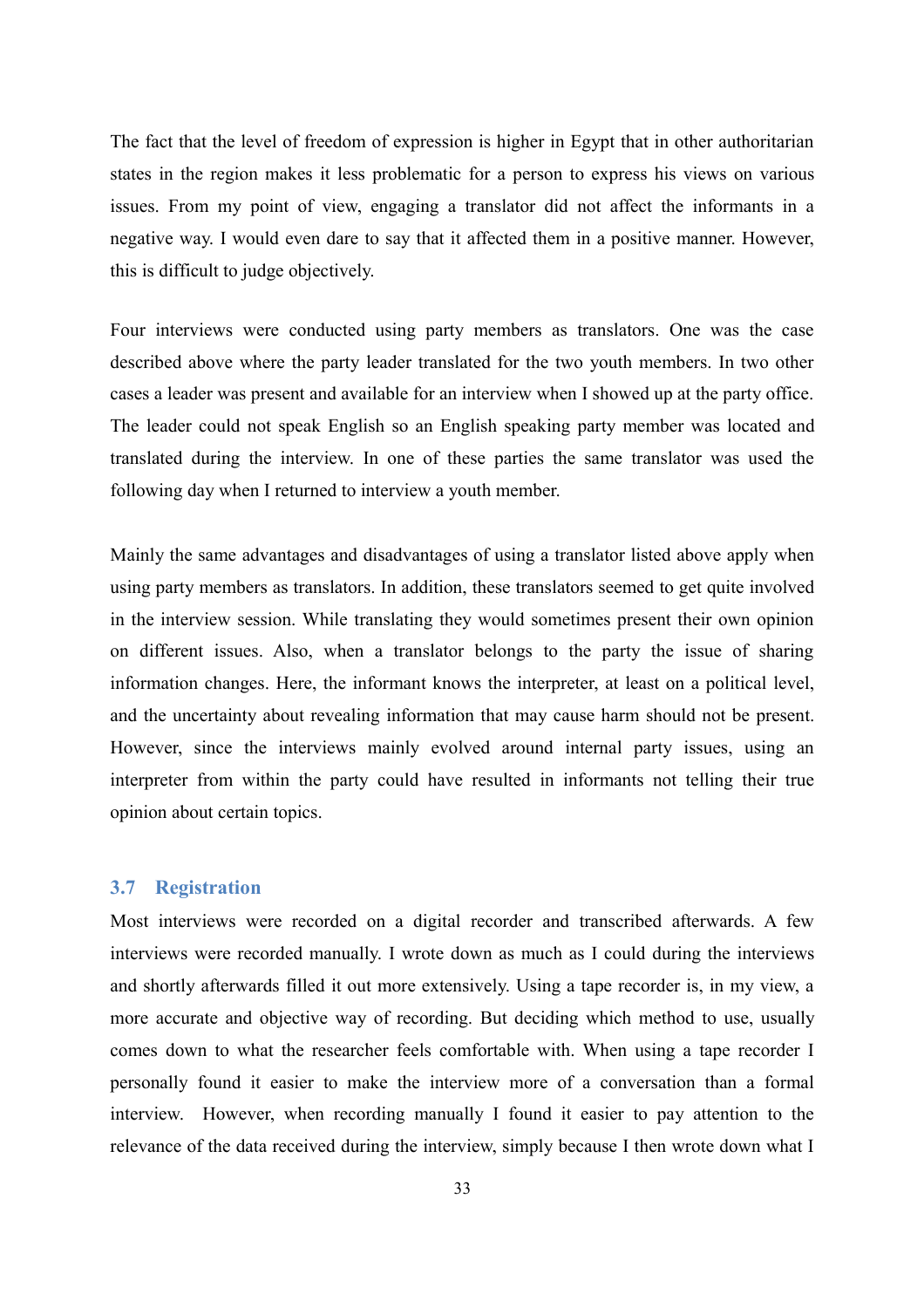found to be important, and before leaving the informant I could easily check if all the needed data was collected.

Two of the interviews were transcribed by the interpreter. He offered to do this because he felt that he did not manage to translate sufficiently to English during the interviews. I do not know how accurate his translations from Arabic to English are. However, the translator did not have any political affiliations and would in that sense not have a reason for changing the informants' statements.

#### <span id="page-33-0"></span>**3.8 Doing Research in the Middle East**

Being a European person and a woman doing research in an Arab/Islamic society did not result in any difficulties per see. Cairo is a big city with a great variety of residents. The city is also visited by many tourists and has quite a few foreign residents. My presence was therefore not remarkable. However, I do believe that my effort to dress modestly gained me some respect and trust among my informants, and other people I had to deal with throughout the fieldwork. It is common among Egyptian woman to dress modestly, and the majority also wears *hijab* (a shawl to cover their hair and neck). I did not wear a *hijab*, mainly because I did not find it necessary nor personally appropriate. When dressing modestly I felt that I managed to distinguish myself from European tourists and others enjoying the city without being aware of the local customs. I found this important to signal since I needed the informants' trust, and in order to achieve this they needed to know that I was interested in and respected their culture.

Being a European doing research in Egypt can be an advantage in some respects. Being a political person in an authoritarian state representing some kind of opposition to the ruling elite can be a challenge. It can be dangerous to talk to strangers and you have to be careful about what you say. This often result in suspicion towards others, and being open about political matters to people you have just met can be a challenge. In those cases it can be easier to trust a foreigner. The likelihood of him or her being involved on the "wrong" side of state politics is low. This can be one of the reasons why I did not face any particular problems when it came to finding informants and conducting interviews. Moreover, I also got the impression that many of the youth members appreciated the fact that a foreigner had come to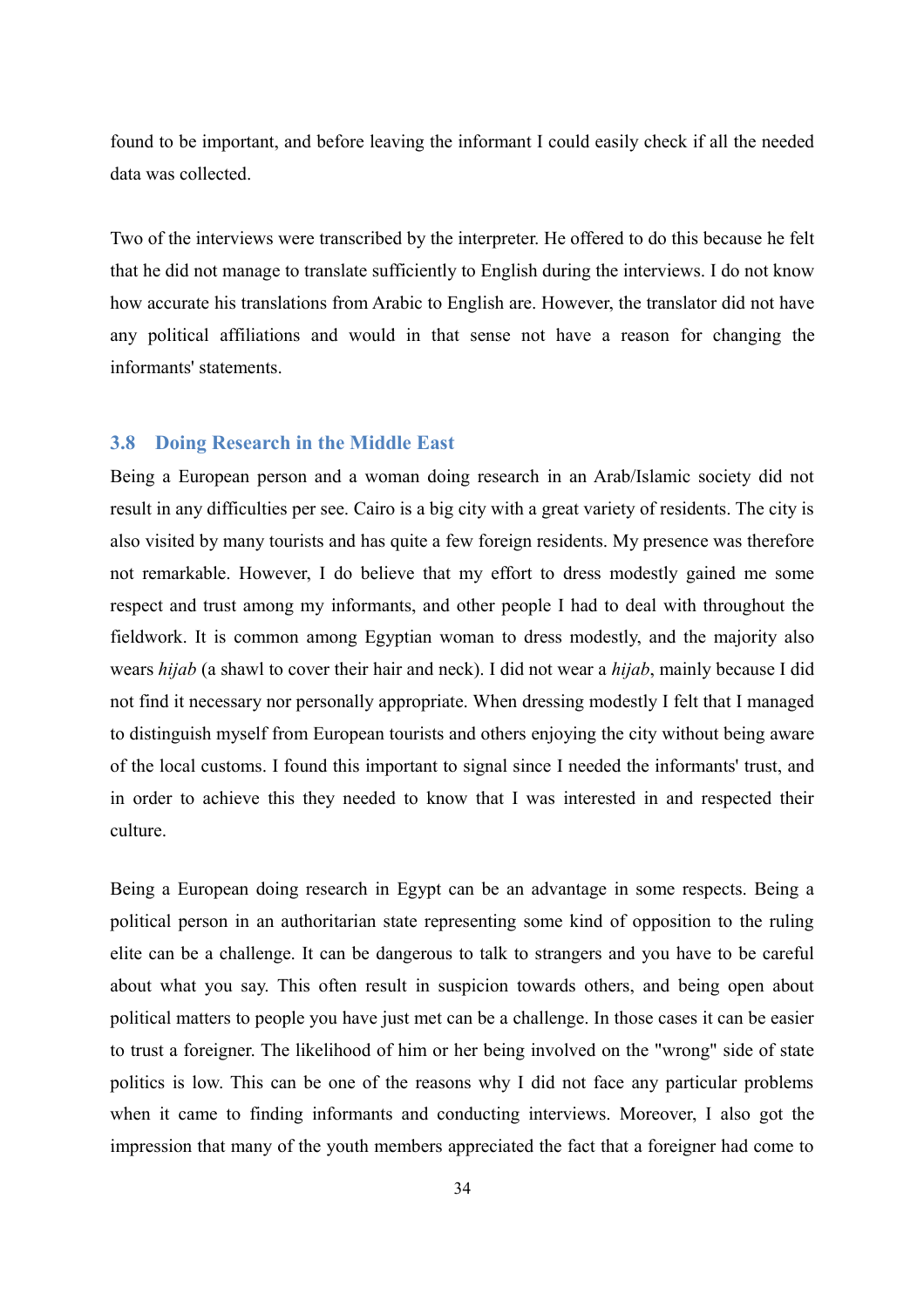Egypt to study their role in the parties. The majority of the youth were eager to share their experiences and opinions on my research topic.

As previously stated, my identity as a European woman did not prevent me from being accepted or taken seriously. The language barrier was felt as a stronger obstacle. My proficiency in Arabic is low and many Egyptians cannot speak English. Not knowing Arabic properly made it challenging to direct myself in the field, to get in touch with party members, and to conduct interviews. However, the language differences did not seriously challenge the research. It only created slightly more work and the fact that a translator sometimes had to be engaged. This resulted in a few problems, but I was nevertheless able to get interviews with party members that did not speak English. This was, in my view, more valuable than the problems faced when using a translator.

#### <span id="page-34-0"></span>**3.9 Ethics**

My informants did usually not find my presence and requests for interviews problematic. Because of that it often felt out of place to show the informants written documents of my identity as a student, ask them for consent to use the information they presented, and explain that I would not revile their identity. Because of their relaxed attitude towards my work I sometimes also forgot to do this. But all informants new that I was a student whom would use the information they presented in a thesis. This is however not the correct fashion of doing research ethically right, and I see now that I should have been more clear about my own role and the informants' role while on fieldwork. Some of the informants do probably not mind having their name published in this research, but because I did not always settle this matter during the interviews and because I had already decided to keep all my informants anonymous I will do just that.

Before the interviews formally started I asked if I could use a recorder and explained that it would only be used for personal reasons and would not be shown to anyone else. None of the informants had problems with it. At one point an informant told me that I should not share the information he presented with anyone, only use it in relation to the thesis. Names of the informants and the interviews, both the digitally recorded version and the written version, are stored separately. In some cases the first name of informants are present on the digital version,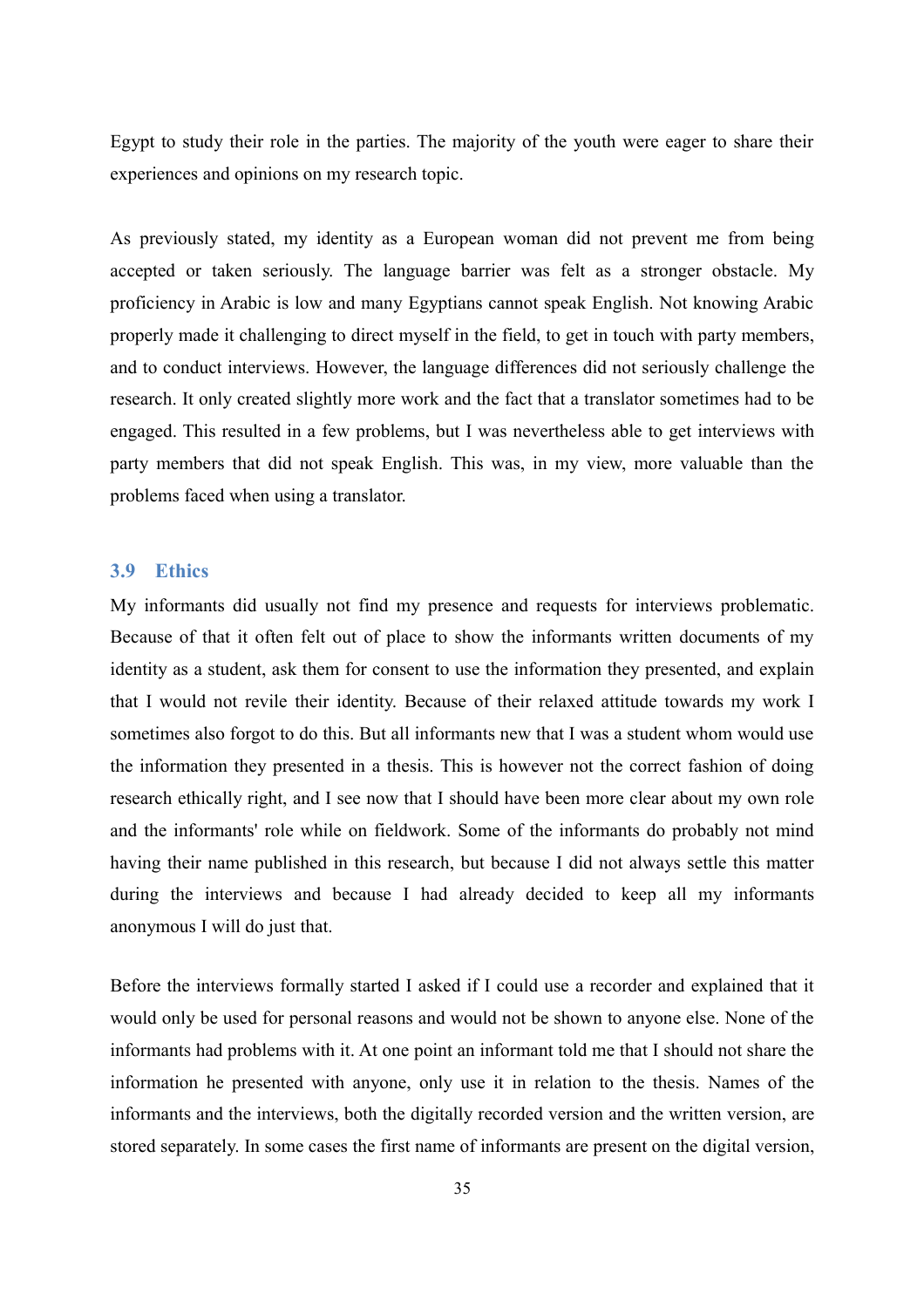either because informants or I have unconsciously said them during the interviews. These names are however not present in the written version.

# <span id="page-35-0"></span>**3.10 Conclusion**

In this chapter I have elaborated on the methodology and methods used in this research. I have also discussed important issues and problems that I faced during fieldwork. This has hopefully made for a clear understanding of where the data I use in the analysis chapter (chapter five) comes from, how I have obtained it, and subsequently how valid and reliable it is. In the following chapter I present the theoretical framework, which is also an important element of the analysis.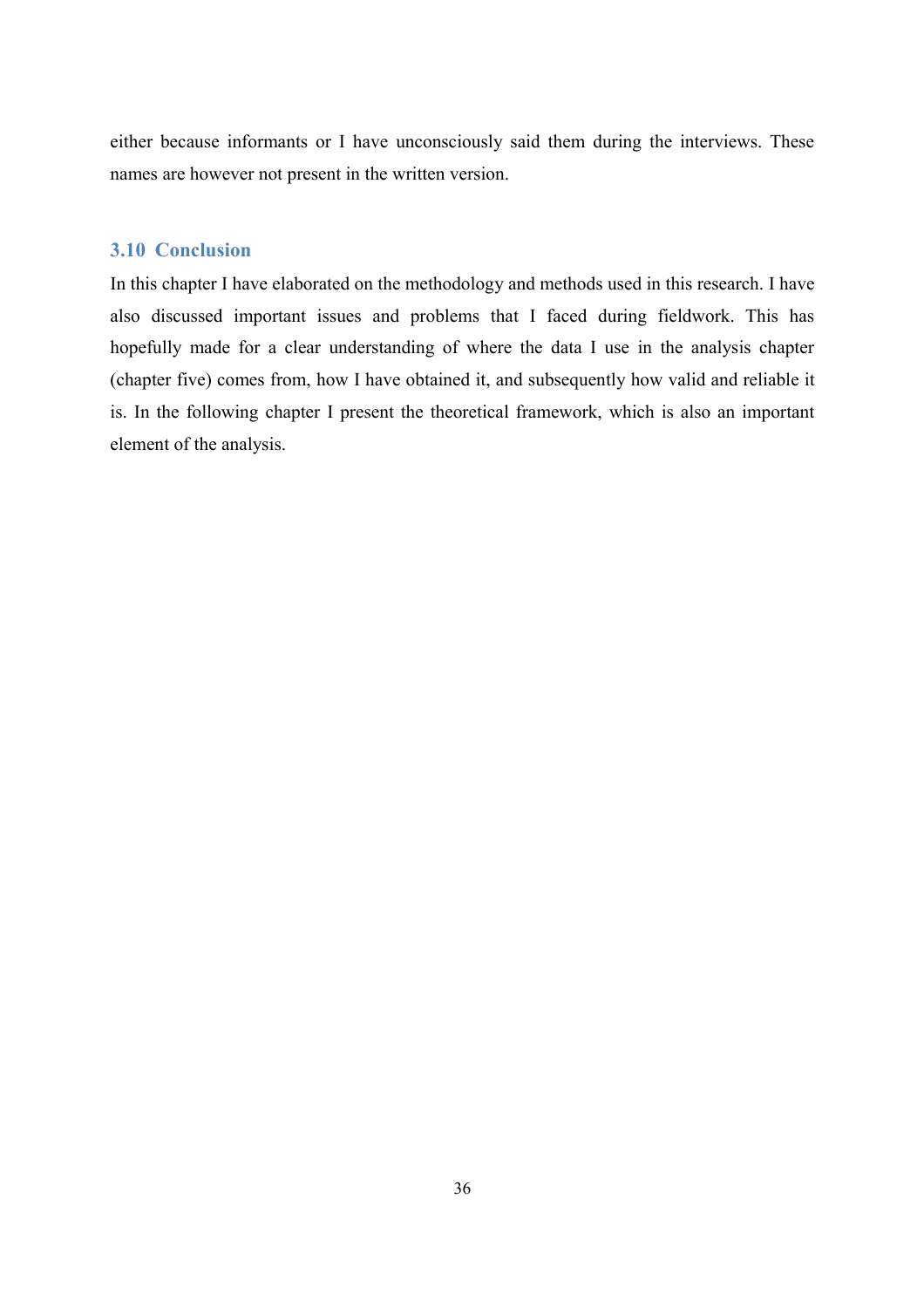# **4 THEORETICAL FRAMEWORK**

#### **4.1 Introduction**

In the following I elaborate on the theoretical framework that is used in the thesis. I define concepts that are important, such as authoritarianism and institutions. I also present the theory that I have chosen to use, namely Anthony Giddens' structuration theory. In addition, I use James Slevin's hypothesis on how modern organization can be affected by their use of the internet. I do not intend to give a complete review of the concepts or the theories, but focus on the points that are relevant for my work.

### **4.2 Authoritarianism**

The Egyptian state and the political opposition parties in the country can be described as authoritarian (Stacher, 2004: 219). My main focus is on the authoritarian character of the parties, but since the state is also authoritarian and quite intrusive on the political and civil society, it is important to include the state in the discussion.

In the book *Non-Democratic Regimes,* authoritarianism is described as "a situation where (a) freedom is restricted in favour of obedience to authority, and (b) this authority is itself exercised with few restrictions" (Brooker, 2000: 22). In my study of the organizational structure of political parties, the "authority" is the party leaders, who are often senior men. However, at a state level, the authoritarian Egyptian state that is, the parties are heavily controlled and their freedom to act is limited. Thus, the party leadership acts in an authoritarian fashion within its party organization, while it at the same time is subject to an authoritarian state.

The authoritarian structures of power and influence illustrates that organizations, at least in authoritarian states, cannot be properly understood if only studied in isolation from the rest of the society. The authoritarian Egyptian state is intrusive on society and any organizational study would fall short if the state power is not included in some way. According to Juan J. Linz, authoritarian regimes usually have a privileged party. Other political/societal groups can be allowed, but their presence is decided upon by the regime. Such an arrangement is described as limited pluralism. However, much of the pluralistic forces end up somehow connected to the ruling elite. Leaders of various sectors and institutions are co-opted into the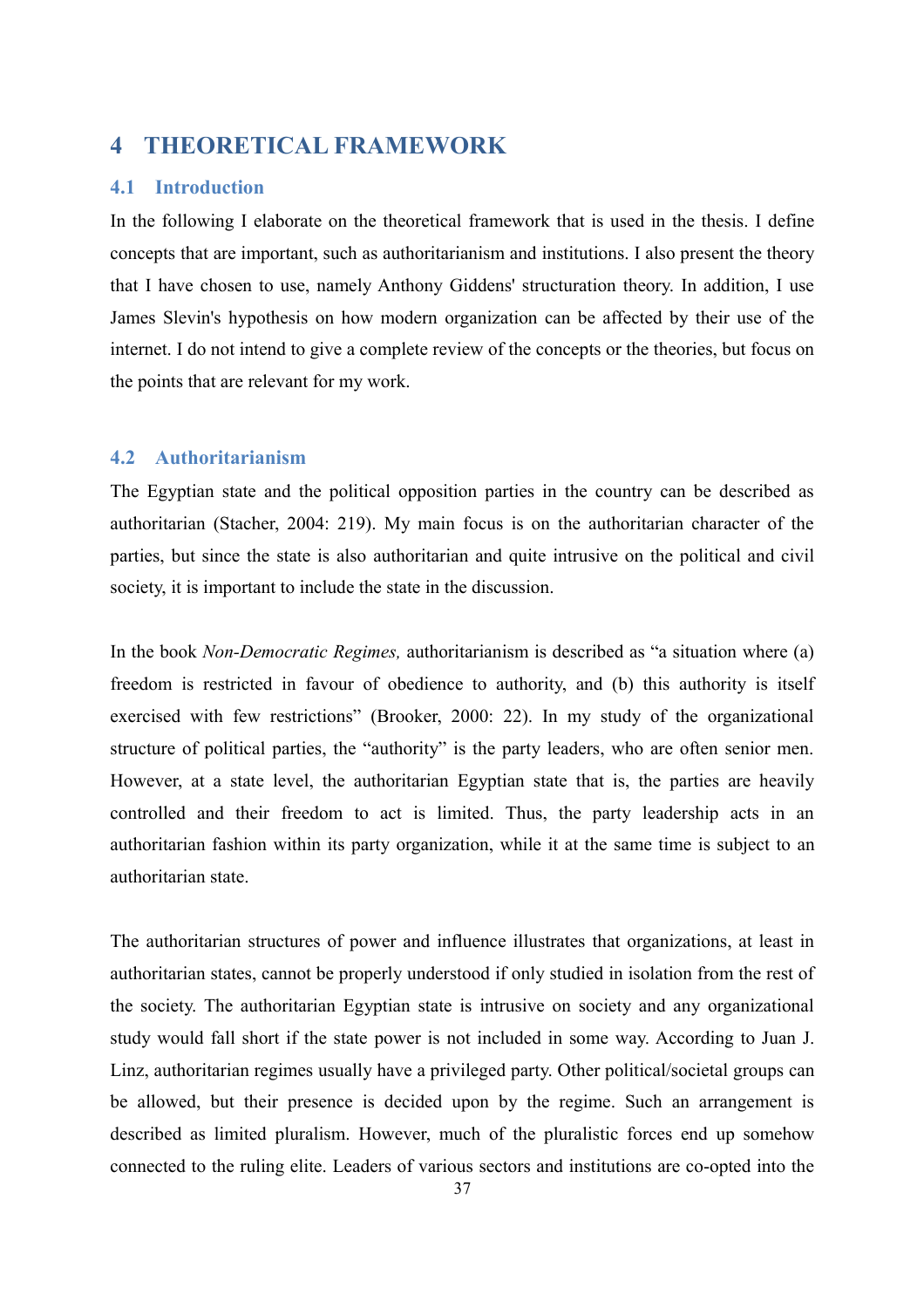system and subsequently become participants of it (Linz, 2000: 161). Linz further explains that authoritarian regimes often have a semi-opposition that is legal, in addition to the illegal opposition. The semi opposition has an interesting position in society, in that it partially criticises the regime and at the same time is involved and participates with it. Such a situation results in costs imposed by the regime on the semi opposition. This can explain their frustration, disintegration and the fact that they allow themselves to be co-opted by the regime (Linz, 2000: 168-70).

The Egyptian regime is made up of members of the National Democratic Party, which here is the privileged party. As described in chapter two, the Egyptian state has opened up for a multi-party system and it has also allowed non-governmental organizations and other societal groupings to form. However, it is difficult for such groupings to become legalized and if they do manage to obtain legal status these groupings, either it being political parties, NGOs or professional syndicates, are heavily controlled by the state. Hence, there is as Linz explained, limited pluralism present in Egypt. The Egyptian opposition parties fit well with Linz's description of a semi-opposition. The parties are restricted by the regime and many of their members are co-opted into the state's patron-client relations.

Linz further explains that authoritarian regimes usually lack a specific ideology. This can be due to intricate power relations, which makes the domination of an ideology impossible or at least challenging. This lack of ideology results in both positive and negative realities for the regimes. When it comes to the positive aspects, the lack of an ideology dampens the cleavages present in the regime coalition, and allows the regime to uphold the loyalty of the various fractions. It further makes the regime able to adapt relatively easy to changing conditions, especially in relation to the more hostile groupings in society. Opponents can be neutralized, actors can be co-opted, and the regime does not have to worry about living up to ideological utopian standards (Linz, 2000: 162-4). The negative results of not having a specific ideology are mainly that it alienates groupings in society from political participation, and mass mobilization seems impossible. Intellectuals, students, youth, and deeply religious persons are the groups that are the most difficult to involve (Ibid: 164).

The Egyptian regime does not have a specific ideology. Regime survival seems to be the main priority. In general, the political parties have also been described as not having a clear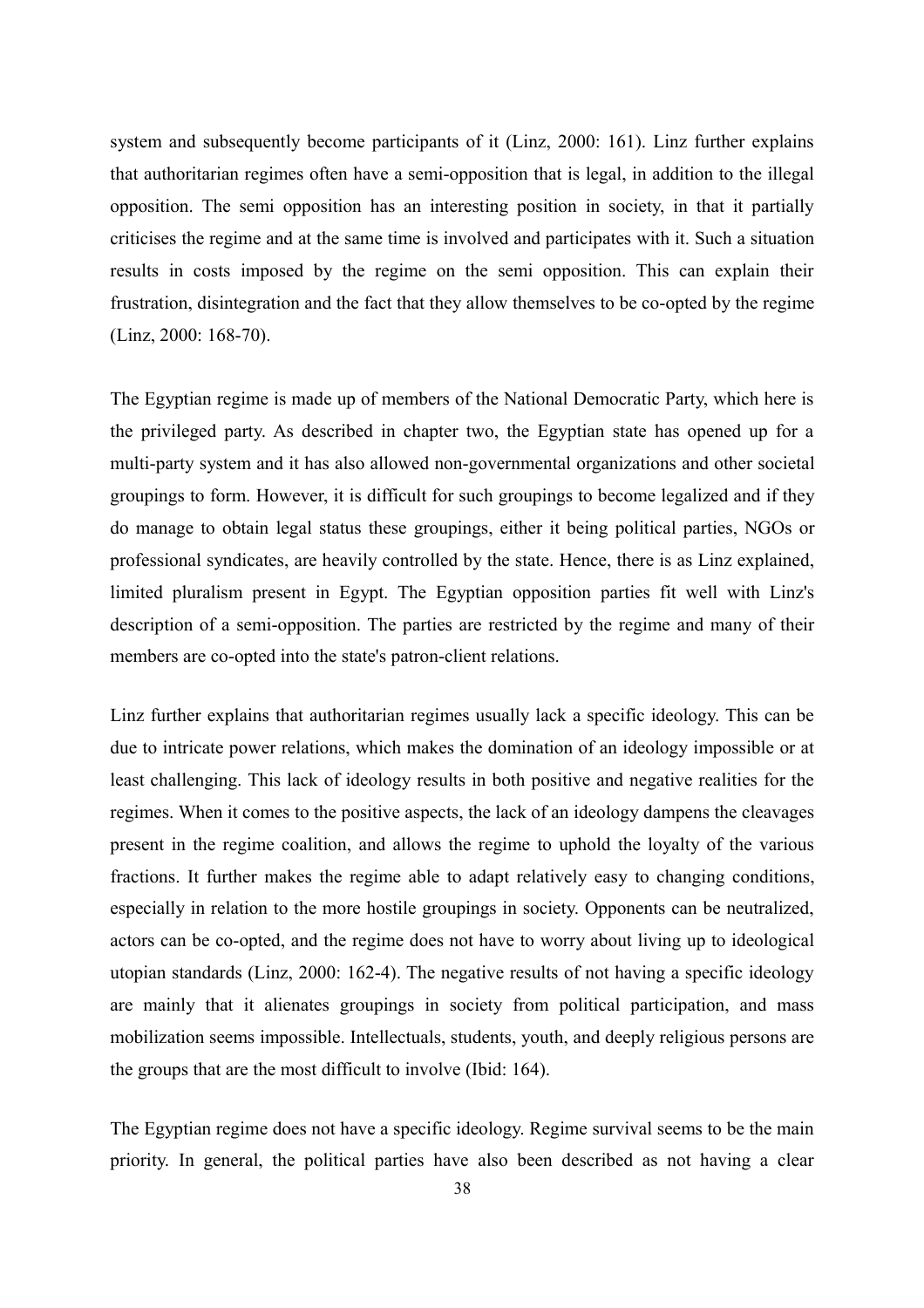political standpoint/ideology, but rather built up around the personality of a charismatic leader. However, as described in chapter two, many of the parties have some ideological foundation, either it being socialism, liberalism or pan-Arab unity. The issue of ideology may then be a breaking point between the Egyptian state, consisting of the co-optation of various sorts of social groupings, and the relatively small political parties. However, concerning authoritarian structures, the state and the parties are similar.

Moreover, Ninette Fahmy has described the Egyptian state as having several similarities with the bureaucratic authoritarian state model developed by O'Donnell (Fahmy, 2002: 242-45). In short, O'Donnell's model includes authoritarian regimes that incorporate various bureaucratic segments into the state machine. There is usually a strong connection to the military and to other public bureaucracies. Private bureaucracies like business corporations, technocrats and social sectors are also included. This inclusion by the state of bureaucratic segments is done in order to control social sectors by "encapsulating their political representation into government-dependent interest groups and/ or political parties" (Brooker, 2000: 30). This is done in an attempt to politically exclude and deactivate the popular sector (Ibid).

Fahmy points out that the Egyptian regime is built up by "an alliance between the state, the military and selected segments of the bourgeoisie" (2002: 242). There is a particularly strong connection to the military. An evidence of this is that since the revolution in 1952, all three presidents have come from the military (Ibid). Another similarity between O'Donnell's model and the Egyptian state is that the relations of power are organized in favour of the executive office. In Egypt the president holds enormous powers. In addition, the Egyptian state behaves exclusionary by trying to eliminate the normal mediators typically found in democratic states. In democratic states political parties are viewed as mediators in that they represent a bridge between the state and civil society (Ibid: 244). In Egypt, political parties are present, but they are restricted and marginalized in various ways, while they at the same time are incorporated into the state machinery (Albrecht, 2005: 391). The consequence is that Egyptian political parties have little value as mediators, which again makes them unattractive to the masses. People's critiques of the government cannot be channelled through the parties and they are in that sense of little help to the oppressed people (Fahmy, 2002: 255).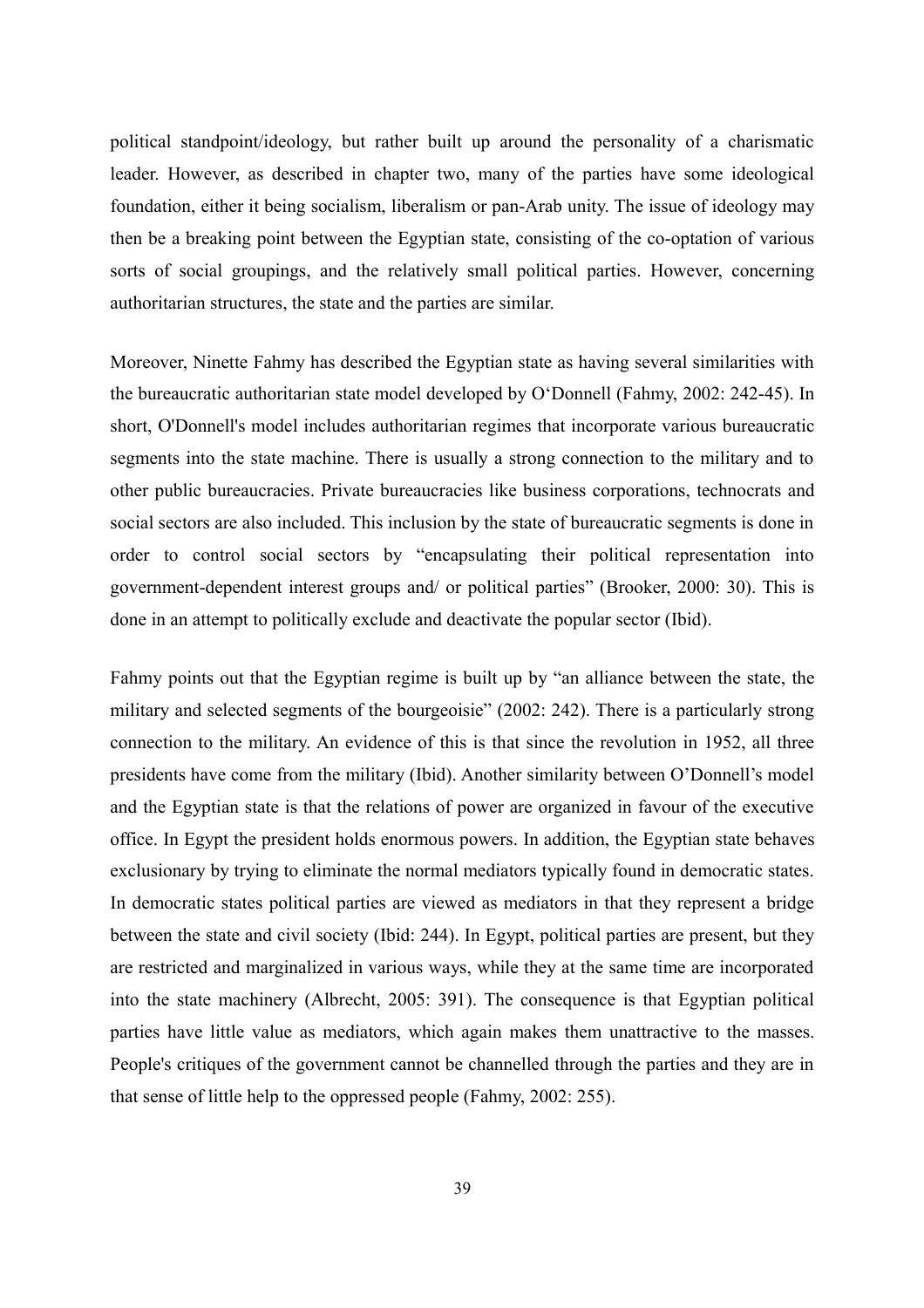#### **4.3 Institutions**

The Egyptian parties are political organizations. They are also institutions, both in themselves and as part of larger entities. Institutions can be explained as "multifaceted, durable social structures, made up of symbolic elements, social activities and material resources" (Scott, 2001: 49). As already indicated, institutions are present at all levels of society, from the large world structures to local structures between people (Ibid: 48).

Institutions are shaped by processes activated by three elements, the regulative (rules), the normative (norms) and the cultural-cognitive (cultural beliefs). These elements form the institutional structures of our societies. They bring stability and order, and one can say that they are "the elastic fibres that resist change" (Scott, 2001: 49). This is done by restricting individuals and groups through defining legal, moral and cultural boundaries. However, at the same time as institutions resist change they also empower. This is because the legal, moral and cultural boundaries do not just represent prohibitions and constraints, but also guidelines and resources (Ibid: 50). When people and groups are empowered by the institutions they are part of they can influence and affect them, and the institutions can themselves therefore undergo change. The changes can be minor and take place within the existing structures of an institution. But the changes can also be of a major art, and challenge and change its very structure. The idea of institutions undergoing change is relatively new and it has altered our view of institutions as mere properties to also include a continuous state of process. Hence, institutions are dynamic entities (Ibid).

Above, it was stated that the regulative, the normative and the cultural-cognitive elements of social life form the institutional structures of our world. One can say that these are the symbolic aspects of social life (Scott, 2001: 49). But can symbolic elements develop and survive on its own? The answer to this is no, because there is a need for more hand fast and visible elements too. This is where behaviour or social action, and material resources come into the picture. When it comes to behaviour, Scott has written, "[r]ules, norms, and meanings arise in interaction, and they are preserved and modified by human behavior" (Ibid). If we take a look at material resources we find that they are important in relation to power. This is something Giddens and Sewell have written about and it comes down to the fact that if rules and norms are to be effective they need to be supported by power, and power is again related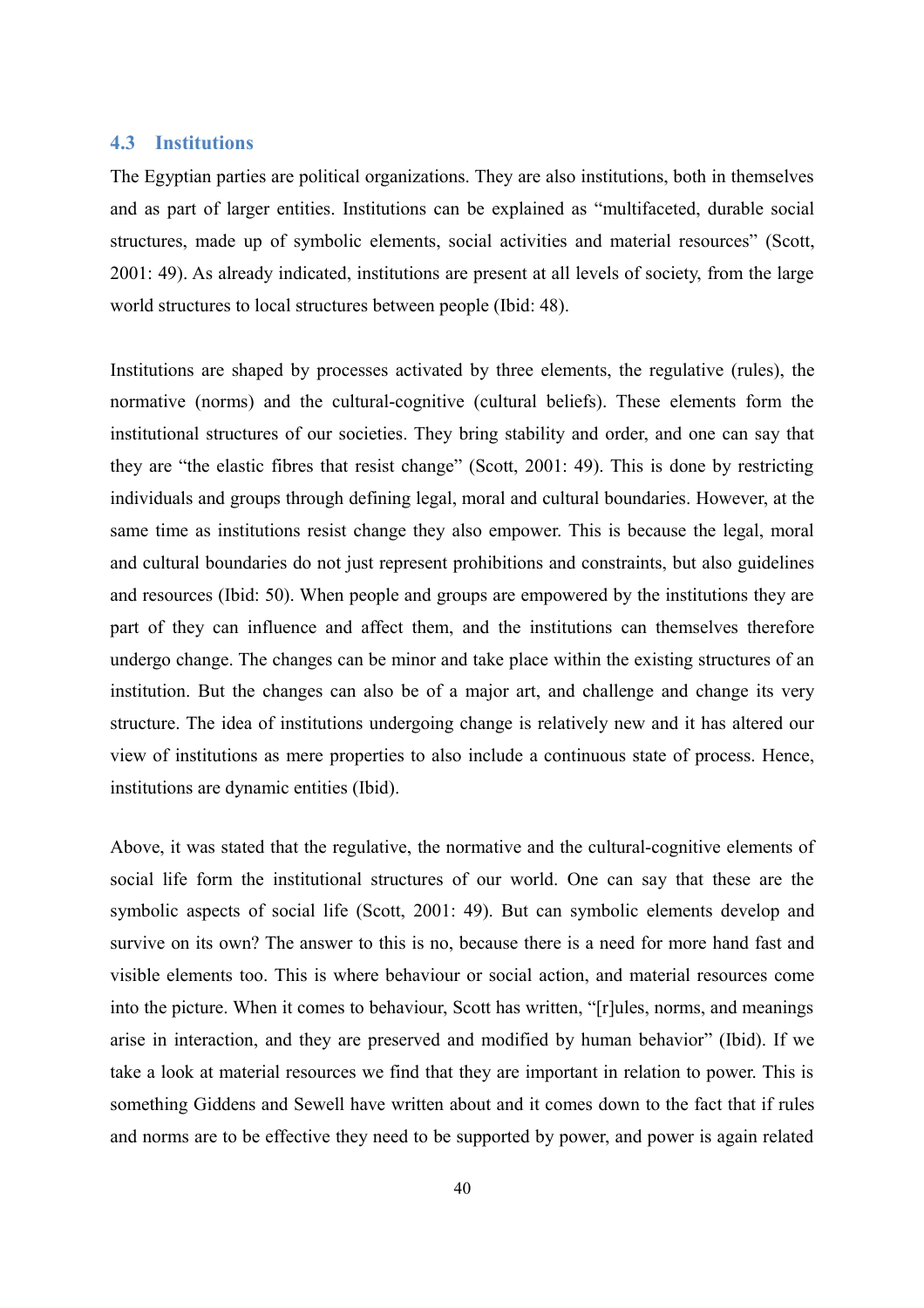to resources (Ibid: 49-50). Both of these points illustrate the complexities of social institutions.

Institutions across the globe develop differently and they also face different challenges. It is, for instance, a fact that institutions in the West have given social actors (people and organizations) greater autonomy and independence compared to South Asian societies (Scott, 2001: 73). Maye Kassem suggests that both the Egyptian state institutions and the political opposition parties are weak (2004: 81-2). The state leader is placed above all institutions to the point that personal authoritarian rule has become institutionalised in contemporary Egypt. Such a system relies on a weak political system that is never fully institutionalised (Ibid: 167). Institutions in Egypt are therefore not as strong and decisive as in democratic countries.

The idea of actors being able to influence and change institutions has been, and still is, a contested issue. Some scholars emphasize the constraints individuals face as actors within institutional structures. Other scholars give more attention to actors as being able to "make a difference" (Scott, 2001: 74). Anthony Giddens belongs to the latter group of scholars, but he is also seen as integrating both views. This has been done through his theory of structuration and that is where I am now turning.

#### **4.4 Structuration Theory by Anthony Giddens**

Towards the end of the 1970s Giddens began to publish literature on the theory of structuration. In his book *Central Problems in Social Theory* (1979) he writes that the theory begins from a lack of a proper theory of action in the social sciences. Understanding human action from the point of view of social determinism was, in his eyes, not right (Ibid: 2). Giddens also states that structuration theory should be viewed as "a non-functionalist manifesto" (Ibid: 7). And he adds that "social systems have no purpose, reasons or needs whatsoever; only human individuals do so" (Ibid). In the following I shortly present the theory of structuration and elaborate on the points I find important in relation to my thesis.

#### **4.4.1 The Basic Features of the Theory**

Structuration theory has a focus on social structures. Giddens sees these structures as consisting of patterns of social activities related in time and space. The social structures are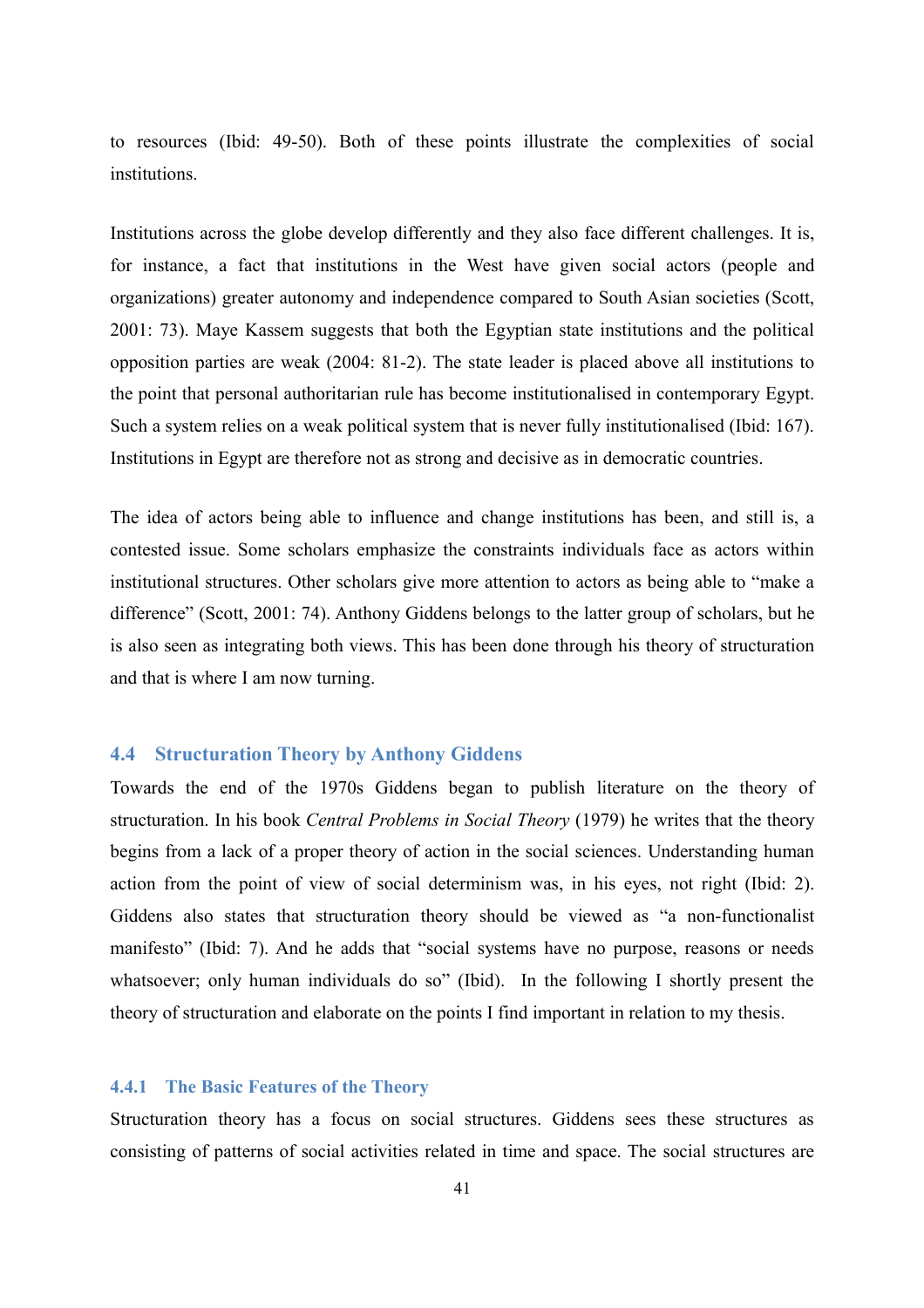highly connected to rules and resources. Here, rules refer to "generalized procedures applied in the enactment/reproduction of social life" (Scott 1979: 75, and Giddens in Scott), and resources to human or nonhuman objects "that can be used to enhance or maintain power" (Scott, 1979: 75, and Sewell in Scott). Another important aspect related to the social structures are, what Giddens terms the 'duality of structure'. By this he means that social structures should be viewed as having two equally important aspects, which are neither opposites nor mutually excluding. This phenomenon can be explained as structure being "both the medium and the outcome of the reproduction of practices" (Giddens, 1979: 5), or put in another way, that the social structures are both the "product and platform of social action" (Scott, 2001: 75). The duality here is that social action is formed by the existing social structures while it at the same time can evolve beyond the structures and possibly transform them.

In the Egyptian case, the social structures are, among other things, shaped by authoritarianism and patron-client relations. Both concepts have been explained previously, but it can be added that both phenomenas are hierarchically based. This has implications for rules and the distributions of resources. Those high up in the hierarchical structures naturally control the resources and are privileged enough to make rules that favours themselves. This can partly explain why the current system in Egypt has proven resilient and difficult to change, because, when individuals and a system in general are supported by favourable rules and resources, this provides them with the power to control and suppress challenging forces.

If the individual actors are placed within these grand structures it becomes apparent that also they are related to the idea of duality. Individuals are "simultaneously constrained and empowered by existing social structures" (Scott, 2001: 75). In order to understand this we must go back to the duality of structure. When social structures are both the product and the platform of social action it illustrates well how these structures are both constraining and empowering actors. Rules and resources are an essential part of this duality of structure. These two elements can both be constraining and empowering. Rules can prevent actors from doing what they want, but rules can also be favourable to certain actors. In addition, rules can provide a secure setting for acting. Resources can be used to gain power and in that way be empowering. It can also be used to prevent others from gaining power whom then will be constrained. We can conclude by saying that an individual's actions are a product of the social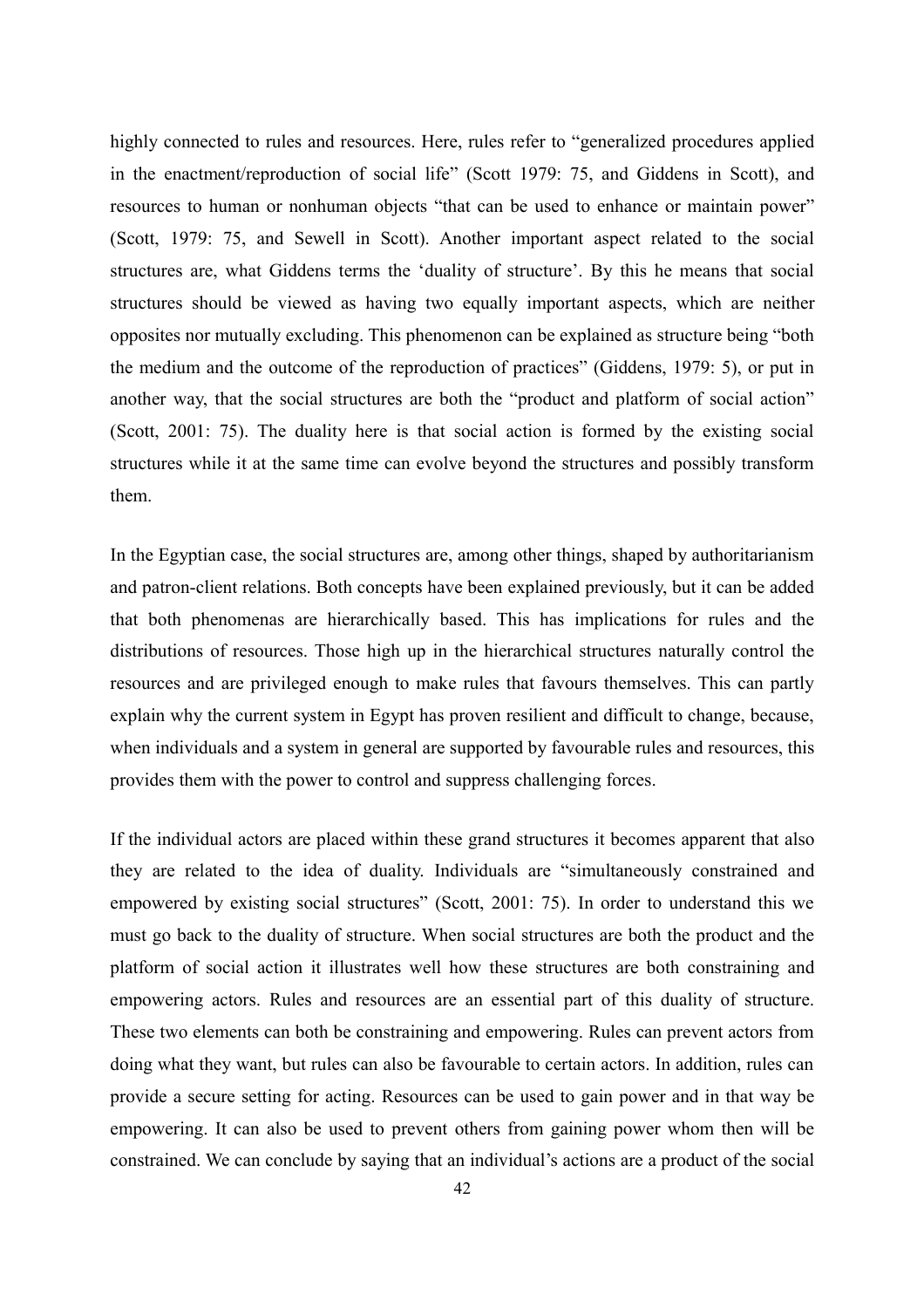structures and thereby constrained in some sense. But these structures are also a foundation or a platform from where actors are empowered, and can influence and change structures if the actors manage to mobilize resources or are surrounded by favourable rules.

The concept of power needs some further elaboration. Within structuration theory power is related to interaction in a dual sense. Power is both present in the process of interaction and it is used to accomplish goals (Giddens, 1979, 88). In the process of interaction power is understood as a two way process where both parties, by mere involvement in the relationship, possess power over the other (Giddens, 1979: 6). This illustrates that everyone in a relationship possess power simply because they are part of the relationship. The leader of a company is the most powerful person in an organization, but ordinary workers also possess power. This gives them a foundation from where to negotiate their position, fight for their causes etc. When it comes to the power to accomplish goals that is related to rules and resources. If the example of the company is used again, we find that the significant power of the leadership comes from their position as leaders, and the resources and rules that are present in the organization. Leaders can use both rules and resources to accomplish tasks they find important. However, in relatively democratic organizations rules are also present to limit the power of the leadership over the rest of the organization.

But does such an understanding of power work in authoritarian states and organizations? Here, the difference in power between the leadership and the others are severe. The leadership possess great powers through being supported by resources and favourable rules, and it may be difficult to understand where the power of those outside the leadership lie and subsequently how they might challenge the leadership in interaction. This is an interesting issue and something I return to in the following chapter.

Another key point in structuration theory is related to the individual actor. Giddens views actors as knowledgeable on the society they are part of (Giddens, 1979, 73). This means that actors are not "cultural dopes", but rather possess knowledge on their situation and their society (Ibid: 71). Another term related to actor is agency. Agency refers to the ability actors have to affect the social world and in that way alter the rules and distribution of resources (Scott, 2001: 76). This is related to the idea that "the agent could have acted otherwise",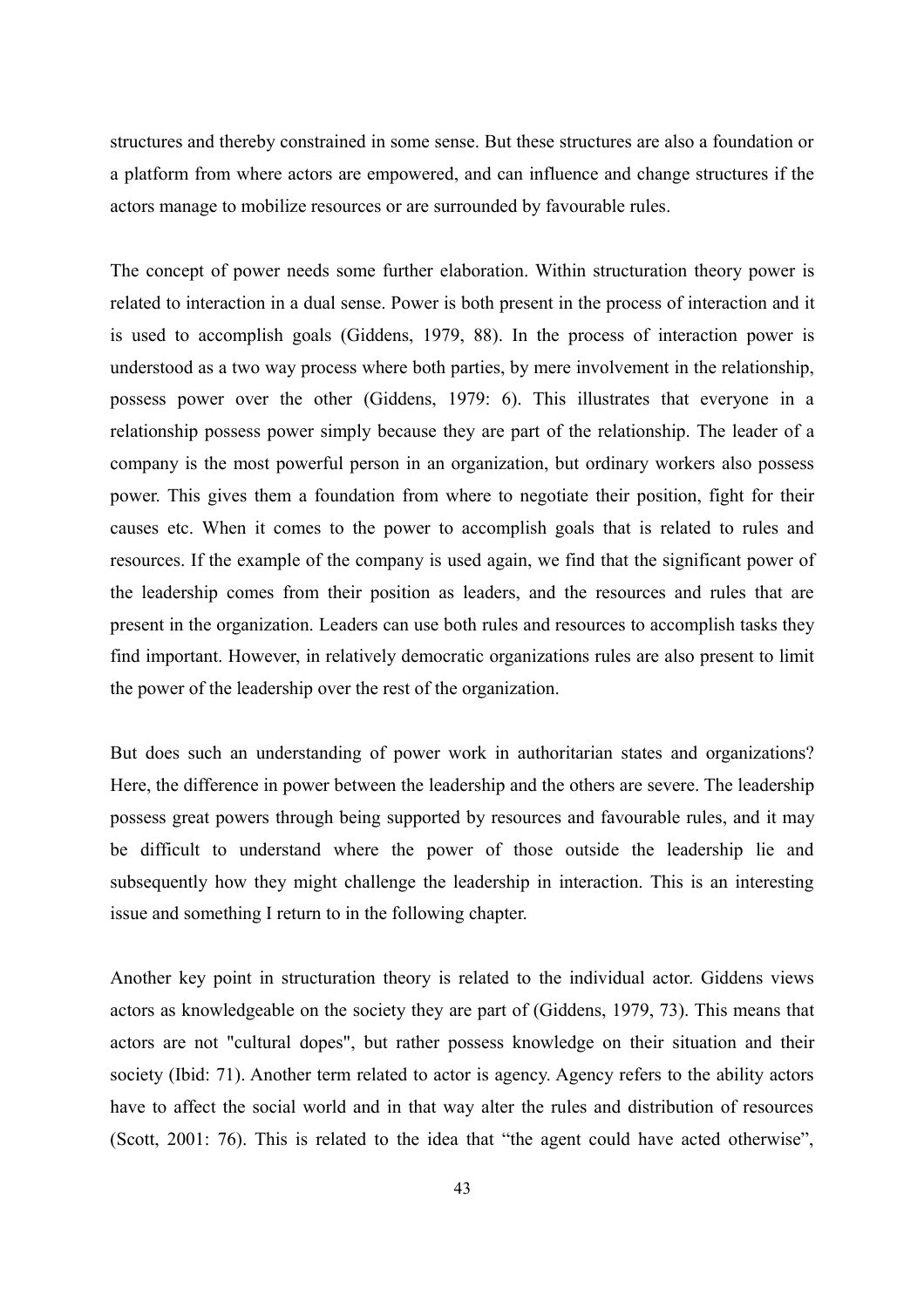implying that actors can intervene in the world (Giddens, 1979: 56). However, Scott makes it clear that even though all actors (both individuals and collectives) possess agency, the amount of agency varies between actors and forms of social structures, and he reminds us that "[a]gency itself is socially structured" (2001: 76). This illustrates well that every component of the social world is created within social structures and in that way is a product of it. But as Giddens emphasizes throughout his book, this does not keep actors from evolving beyond the current structures (1979).

#### **4.4.2 Institutions and Social Change**

Where does social change come into the larger picture of structuration theory? Giddens writes that in structuration theory "the possibility of change is recognized as inherent in every circumstance of social reproduction" (1979: 210). This is related to all the concepts dealt with above. Here I just mention the duality of structure. According to the idea of duality, change can be grasped when it is recognized that action "both draws upon and reconstitutes the institutional organization of society" (Giddens, 1979: 255). Viewed in this way, change occurs continuously, but the same goes for reproduction and continuation. The implication of the theory is that change for the most part is subtle, and only rarely revolutionary.

How can we link the theory of structuration to institutions? Within the theory of structuration, institutions are viewed as "those types of social structures that involve more strongly held rules supported by more entrenched resources" (Scott, 2001: 75). This means that institutions consist of social structures, just like everything else in the social world, only that these structures are stronger. However, the duality of structure, rules and resources, agency and action, and all the other elements related to the structuration theory, are also present here. Therefore, continuity and change are the daily routine within institutional structures as well.

### **4.5 The Internet**

Burnett and Marshall have written that, "The Internet is the specific name of the communication network that is comprised of millions of interconnected computers that freely exchange information with each other worldwide" (2003: 46). The use of the internet started to grow by the mid-1980s, and since then the growth has continued and become ever more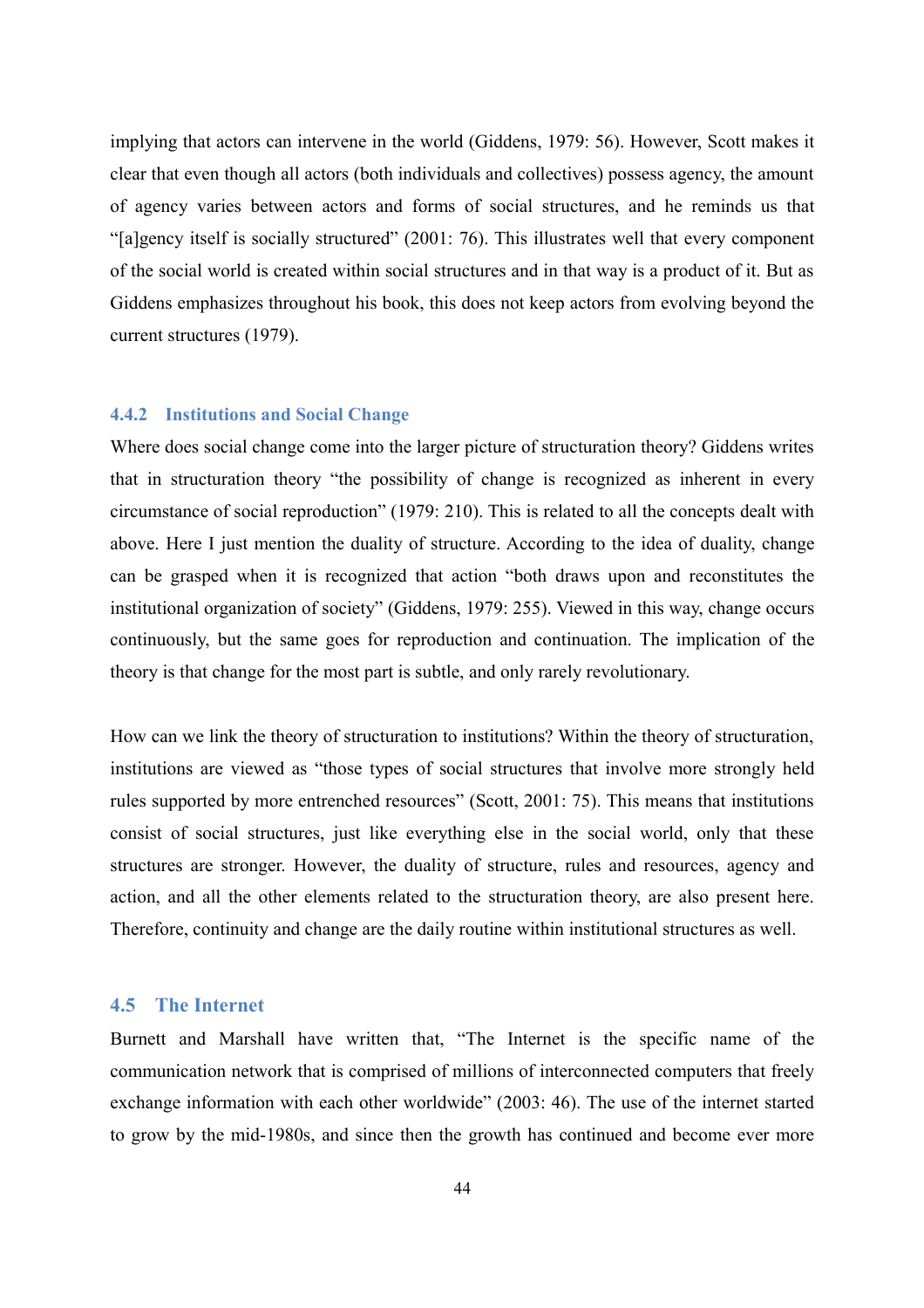rapid (Ibid: 47). The Internet naturally affects our societies, including organizations of various kinds. In his book *The Internet and Society* James Slevin describes the changes organizations have been through on their way to become modern organizations (2000). Centralized authority is not as rigidly preserved as before, but have opened out and in that way managed to form relationships across traditional bureaucratic hierarchies (Slevin, 2000: 126). Modern organizations also facilitate greater individual autonomy of action, which further makes space for innovation and the development of skills, in contradiction to plain fulfilment of duties (Ibid: 126-7). In this way, modern organizations are viewed as a constellation of relationships of intelligent agents (Ibid: 127). This understanding of actors as intelligent agents corresponds well with Giddens' view of actors as knowledgeable on their situation and possessing the ability to affect the world around them.

When Slevin writes about modern organizations he suggests how the internet can be used to further develop these modern organizational structures. It can help increase the spread of centralized information, increase the vertical integration of the organization and support networks of decentralization (Slevin, 2000: 128). The internet can further make the significance of time and space less important (Ibid: 132), in the sense that people do not have to be at a particular place at a particular time in order to keep up to date and be included. All in all, the internet can contribute to more inclusive and transparent organizations that build on the knowledge of their members (Ibid: 129, 135). However, Slevin also makes it clear that the internet is not a tool that can magically transform and change organizations. First of all, organizations need to put much effort into organizing and monitoring the organizational links to the internet (Ibid: 137-8) (for example home page etc.). Second, one needs to be aware of the fact that organizations are different, with different histories, geographies and general institutional arrangements, and therefore also need to be linked to the internet in different ways (Ibid: 136). Third, the use of internet in organizations may have positive as well as negative consequences. If an organization gets connected to the internet and people can do their job outside the office this can lead to an increased feeling of freedom and maybe also increased efficiency, but it can at the same time lead to a feeling of alienation. In addition, members/workers may also feel that the organization has omnipresence and can control them wherever they are (Ibid: 132).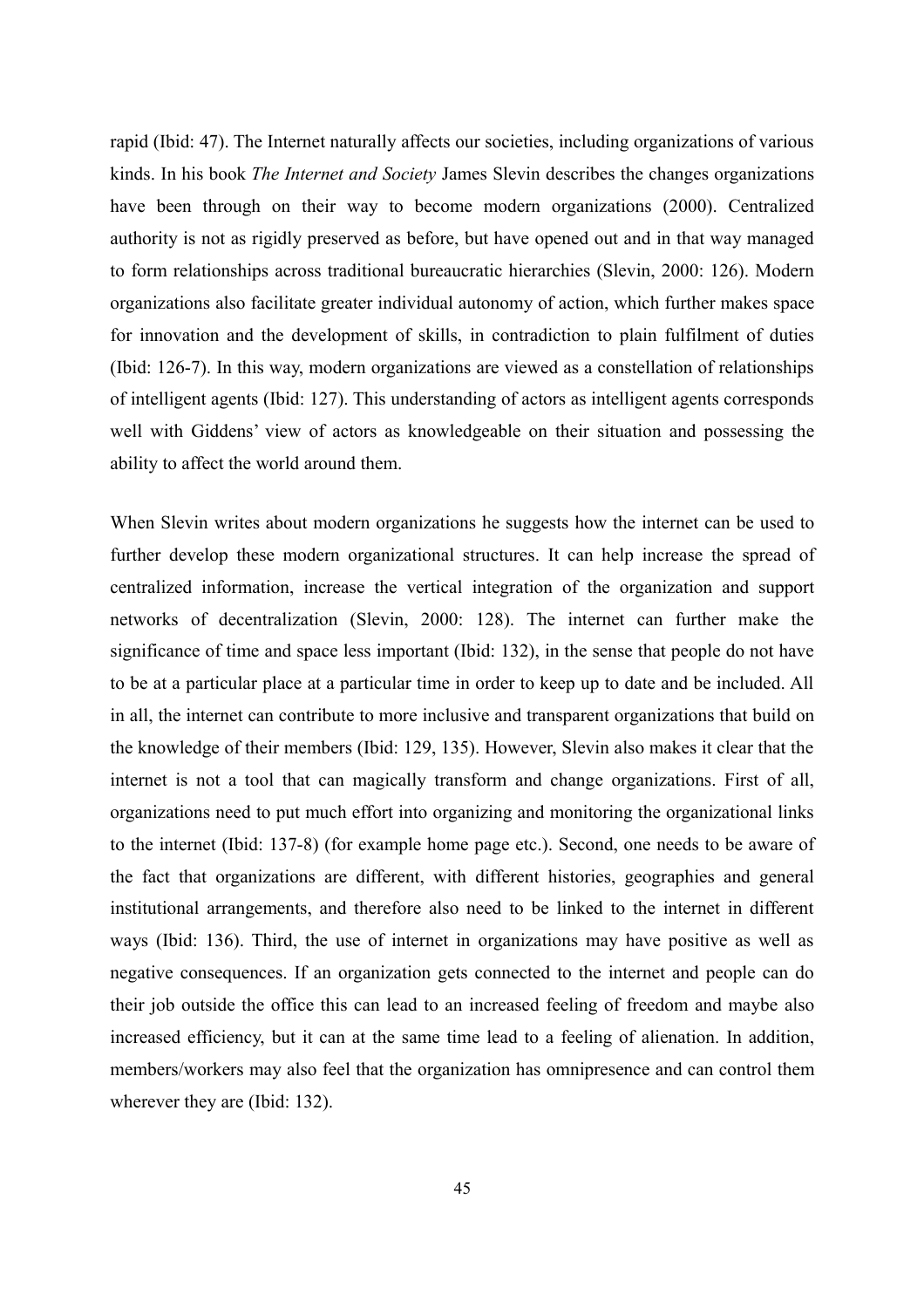Does the theory of modern organizations correspond to current organizations with authoritarian style leadership? In this sense, can the political parties in Egypt be viewed as modern organizations? When related to Slevin's arguments I must say no. Centralized authority in the various parties has firmly been preserved and they do not seem to have opened out. The practice of authoritarianism severely limits people's freedom, and any significant amount of individual autonomy can thus not be present. If the authoritarian Egyptian parties are not modern organizations in the sense defined by Slevin, can their use of the internet affect the parties and possibly transform them? The internet is a relatively democratic arena where actors are somewhat equal. On the open-accessed areas the internet does not distinguish between a party leader and a youth member. In this sense, the room for and the possibilities of individual agency, as described by Giddens, are highly present on the internet. It is then interesting to see how authoritarian organizations relate to and possibly are affected by a democratic technology such as the internet.

#### **4.6 Conclusion**

In this chapter I have presented the theory that is used in the thesis, as well as elaborated on crucial concepts. I suggest that Giddens' theory on structuration, which holds a positive view of human beings as being able to affect the social world, while it at the same time acknowledges the power of existing social structures, can be used to discuss the role youth play and the possibilities they have in the Egyptian opposition parties. However, in the Egyptian case I do not believe that the theory on structuration can explain the complete picture. Authoritarianism and other social phenomena related to it are important to include. Because, what happens when a leadership has the power to continuously suppress human beings, and when both the Egyptian state and the Egyptian society can be characterised as weak and as further affecting each other to stay weak? I find it interesting to combine these various theories, concepts and models as a frame for detecting the role youth play in a part of the Egyptian society.

The concept of institutions is important for my understanding of the Egyptian political parties. The parties are political organizations and institutions, both in themselves and as part of lager political entities. However, Kassem has suggested that the Egyptian president is placed above all institutions, which has resulted in personal authoritarian rule becoming institutionalised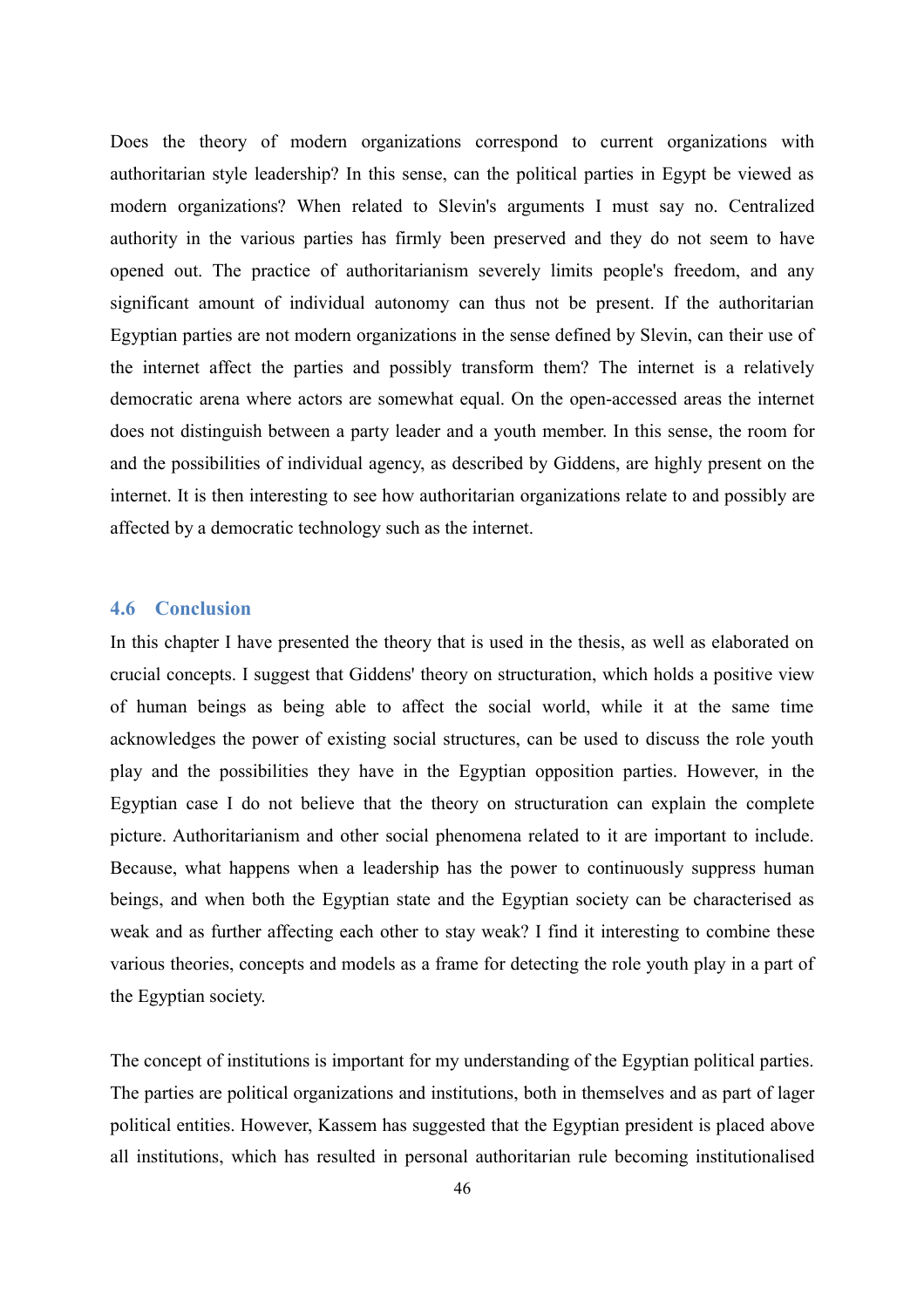and the institutions themselves being weak (2004: 167). The leaders of the various political parties can be thought of as further continuing the strong position of the ruling figure compared with the institutions. This illustrates that viewing the Egyptian parties through the lens of institutional theory alone cannot work. Again, it is important to include some country specific phenomena like authoritarianism and patron-client relations.

What happens when the concepts of structuration theory, institutions, authoritarianism and the weak state-weak society model are applied in a study of the internet? The internet promotes agency and democratic relations. The parties, on the other hand, stand for authoritarianism and hierarchy. Structuration theory may suggest that Egyptian youth can use the internet as an arena from where to create agency and possibly social change. But is that possible within weak authoritarian organizations? In the next chapter, the analysis, I apply the theory and the various concepts presented here as I look into the issue of youth involvement and internet use in the Egyptian opposition parties.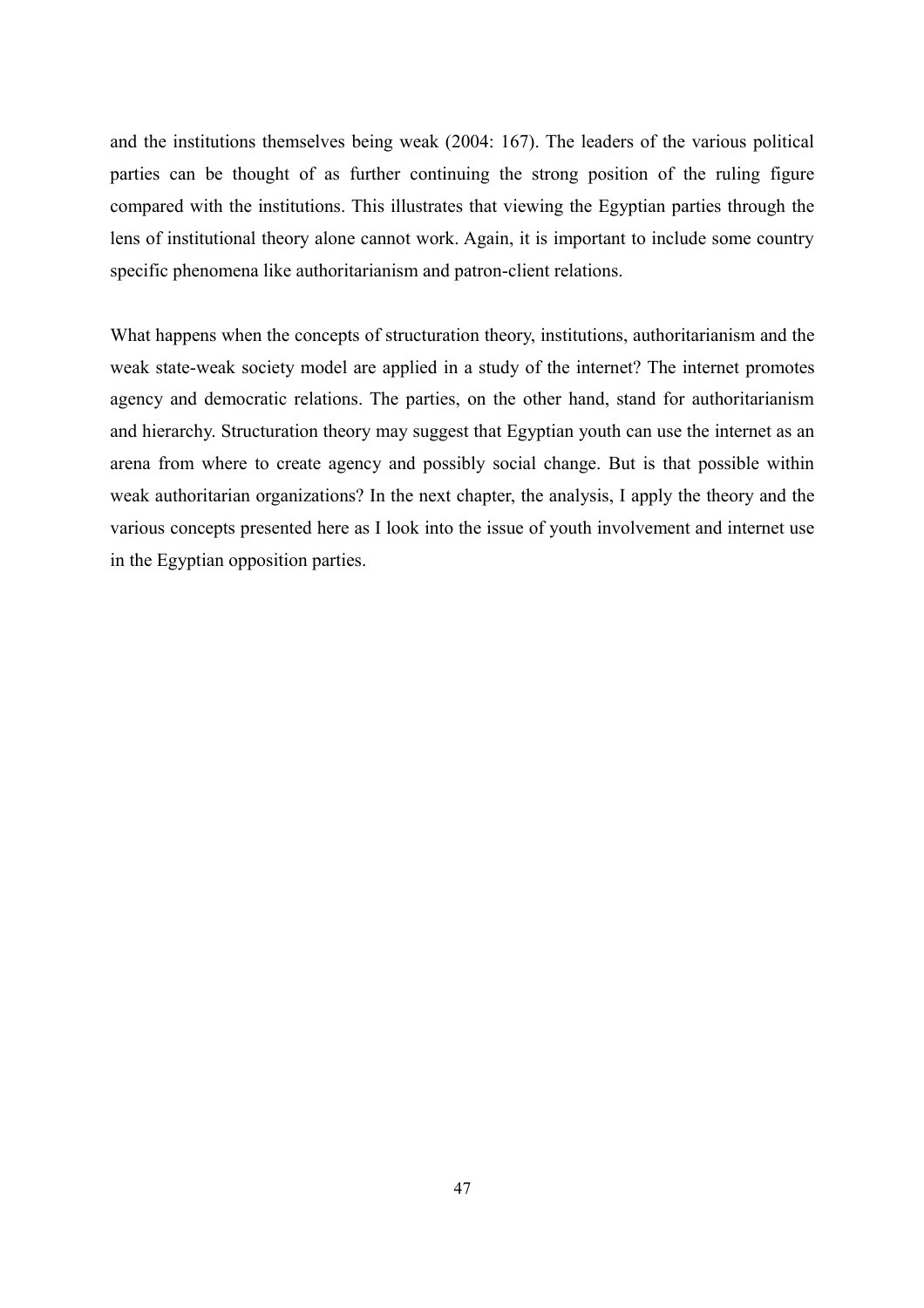# **5 YOUTH, INVOLVEMENT AND THE INTERNET**

## **5.1 Introduction**

In this chapter, I analyse and discuss the research questions and arguments that have been presented in preceding chapters. The discussion is based on first-hand information obtained through interviews with party members, in addition to secondary literature. The data is analysed through a backdrop of selected theories and concepts. The theories I apply are structuration theory, selected understandings of authoritarianism and institutions, in addition to a hypothesis on the effects the internet have on modern organizations. The research questions are as follows:

1) To what extent may youth be given the opportunity to involve in political parties in contemporary Egypt? The question is relevant due to the parties' authoritarian structures. In particular, I look at access to formal positions in the different bodies in the party hierarchy and subsequently to participation in dialogues and decision-making.

2) The use of internet is increasing in Egypt, in particular among the younger generation. What is the parties' attitude to internet use, and to what extent has the internet become an arena for youth participation in authoritarian party structures?

# **5.2 Youth and Involvement**

As previously suggested, authoritarianism means that the freedom of those outside the leadership is heavily restricted, and that the freedom of the authorities themselves faces few restrictions (Brooker, 2000: 22). This illustrates that restrictions, and therefore also exclusion, is the reality for the majority. Involvement on the other hand, can be explained as "the act of taking part in something" (Oxford Advanced Learner's Dictionary, 2005: 820). Restriction and exclusion seem to contradict with involvement. However, is it not possible to be partly excluded and involved? In this sense, is it possible to exercise involvement in an authoritarian party when you are outside the authority? Both the Egyptian state and the political opposition parties are authoritarian in structure. A small leadership holds a significant amount of power. The state leaders control a whole nation while party leaders exercise power within their party organization. Is it possible for youth to exercise some influence within such structures?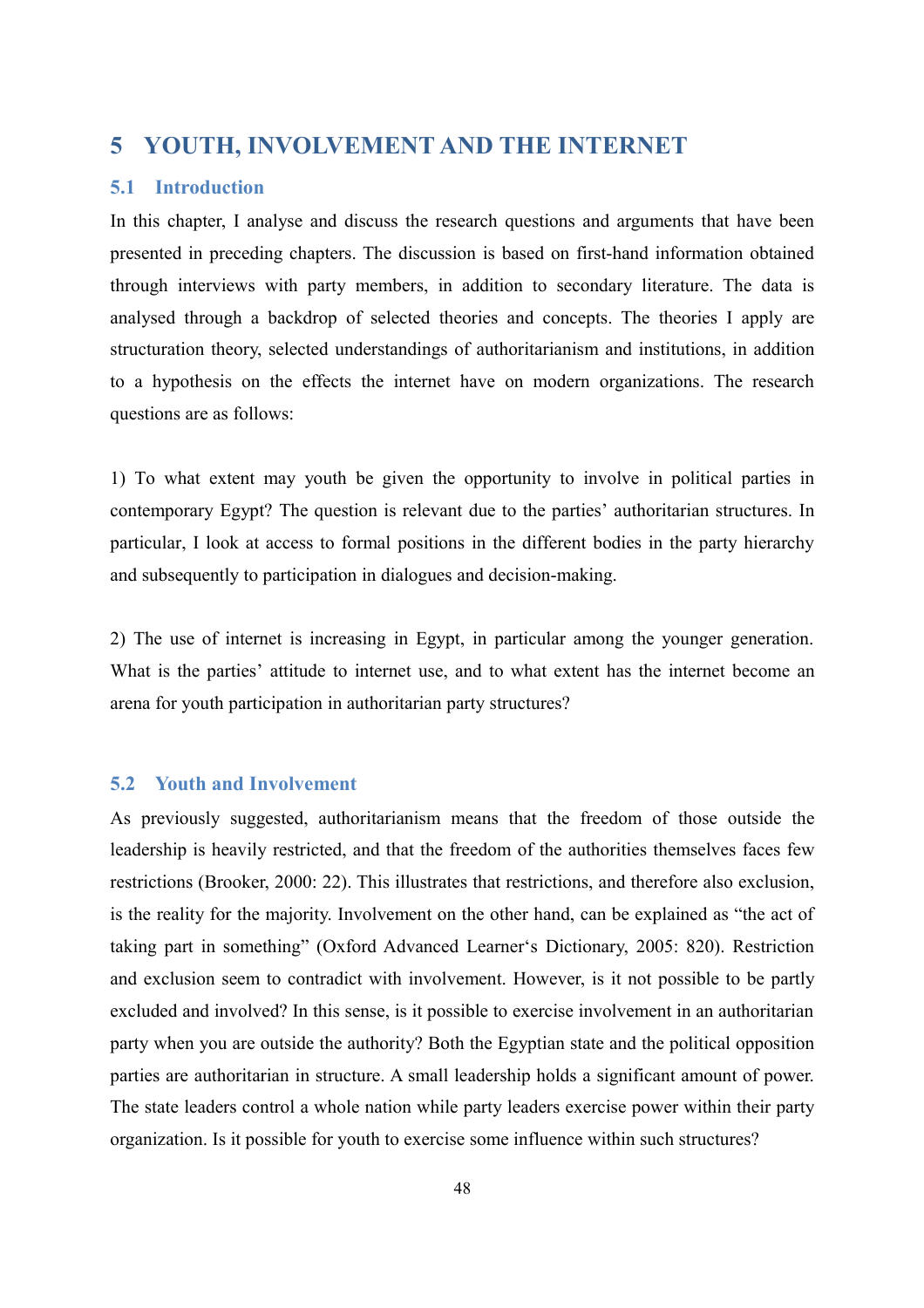If political parties are authoritarian in structure, they typically exercise exclusion. Youth can easily be viewed as too inexperienced and too radical to be given power. Being radical is a particularly dangerous trait for Egyptian political parties, since they function on the mercy of an authoritarian regime. If radical youth who want substantial change become too powerful within a party, the regime might feel threatened, and subsequently freeze the party, shut it down, or arrest party members. This could be an argument for excluding youth from power in political parties. At the same time, the parties are dependent on active youth members (Wickham, 2002: 69). Engaged youth members can be activists, represent their parties in different arenas and attract young people. In addition, they possess knowledge and skills that older generations often lack. A senior member of the Democratic Front Party (DFP) said, "youth are a very essential part of the formation of the party". Similarly, a top leader of the Wafd Party stated that "youth are very important for the party", and he further estimated that 60 percent of the member mass was thought to be youth. But are youth only active launching activities, or do they also participate in forming the parties on a higher level? The expression used by a senior member of the Social Labor Party (SLP), who described youth as the "muscles" of the party, might support the notion that youth merely participate in activities, but do not initiate or lead. However, according to the majority of my informants, both leaders and youth, youth members are part of the higher offices, participate in discussions, influence decision-making and the like.

#### **5.2.1 Formal Party Structures**

Let us first look into the issue of youth representation. In order to do this I briefly explain the overall structure of one of the parties, namely the Tomorrow Party. I do not have a detailed outline of the structure of each of the parties included in this research, but I assume that the overall structure in somewhat similar since the parties have developed in the same political environment, and many parties have developed by a fraction leaving a mother party. The Tomorrow Party is divided into three levels. 1) The local committees are headed by the Executive Board and the General Assembly. The local committees are among others the Youth Committee and the Committee for Woman. 2) The party has central committees headed by an Executive Board. This board is built up by the Secretary General, deputies, a treasurer, vice presidents, assistants and finally of the leaders of the main committees. Among the committees on the central level are the Organizational Committee, the Legal Committee and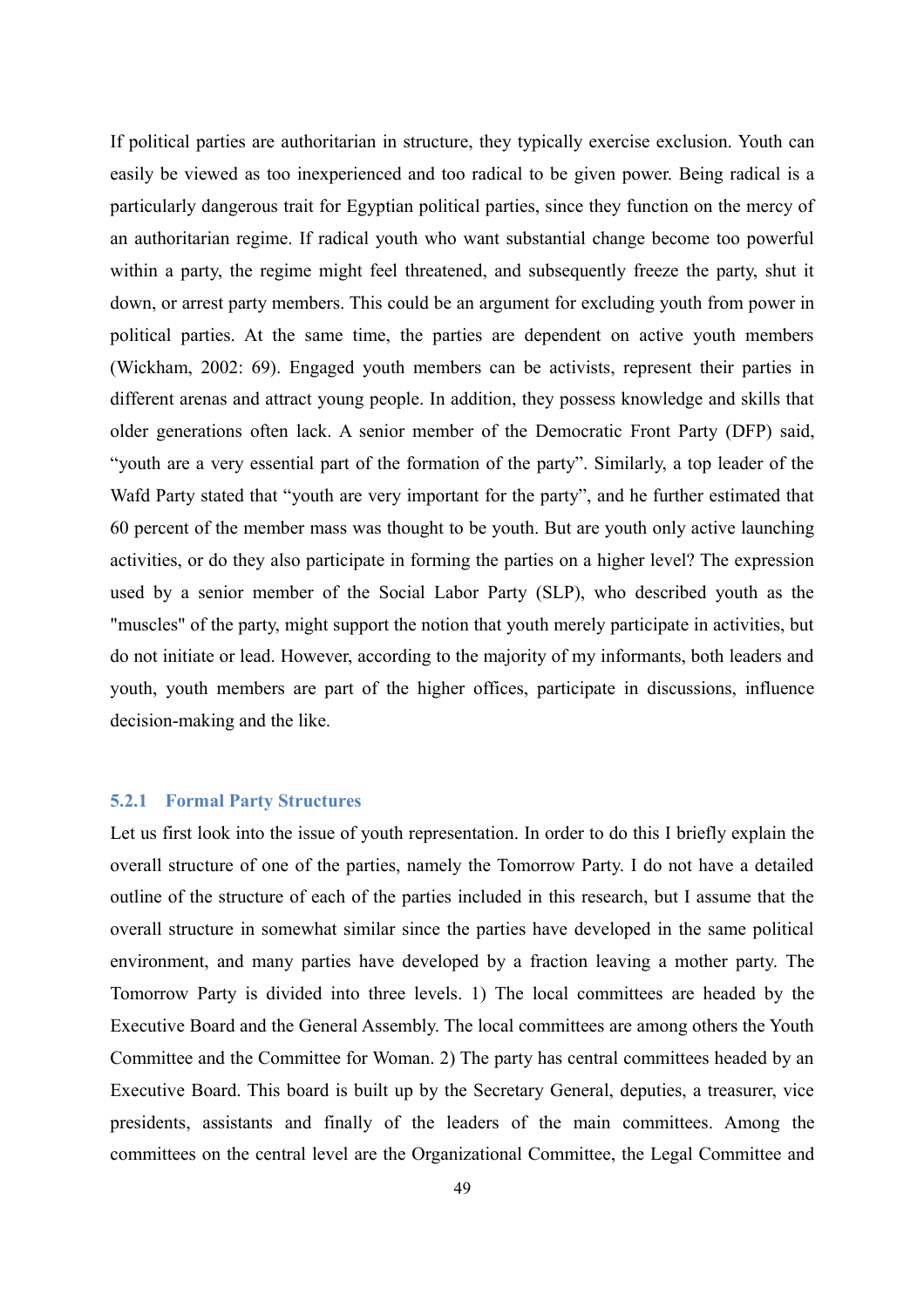the Youth Committee. In the Tomorrow Party, youth members (situated in the local and central youth committee) are not represented by quota neither in the local Executive Board and the General Assembly nor the central Executive Board. However, according to a central figure in the party, youth members can receive seats here if they are active and engaged in the party. In the summer of 2008 youth were, according to him, occupying seats here. 3) Above the central committees and the Executive Board is the General Assembly. This is the highest committee in the party. This assembly elects a Higher Council of 46-90 members, and also the president, and a Council of Wise Men. The Higher Council has five seats reserved for youth members. The council appoints the various members sitting in the central Executive Board. The Council of Wise Men consists of senior members that are above 60 years old that are appointed for life. Their main task is to oversee the party affairs and resolve conflicts when they evolve (all information communicated by party member).

Although the structure of the parties may be quite similar, youth representation differs between the various parties. In the Tomorrow Party we have seen that youth only have reserved seats in the Higher Council. The National Progressive Unionist Party (NPUP) on the other hand, has reserved one seat for the leader of the Youth Union (similar to the youth committees in the Tomorrow Party) in the higher offices at the local level, and 10 seats on the national level (information communicated by party member). In the not licensed Dignity Party there is an internal law stating that each part of the party (committees, board etc.) must leave one third of its seats for youth (information communicated by party member). The Dignity Party is, in my view, a radical party on the Egyptian political scene. It argues for radical changes in the country, and urges for wide civil disobedience as a means to reach that end. In addition, it has a favourable law of representation for youth. In this sense, the party's exclusion from legal political participation is not surprising.

## **5.2.2 The Nature of Leadership**

The descriptions above illustrate that youth have a voice in the upper levels of the parties. However, if the party leadership is authoritarian in its style of ruling, does upper-level youth representation really matter? In my opinion, the answer to this question depends on the style of ruling of the leadership, beyond that of being authoritarian. If the leadership is pragmatic and listen to the concerns of their members before taking a final decision, youth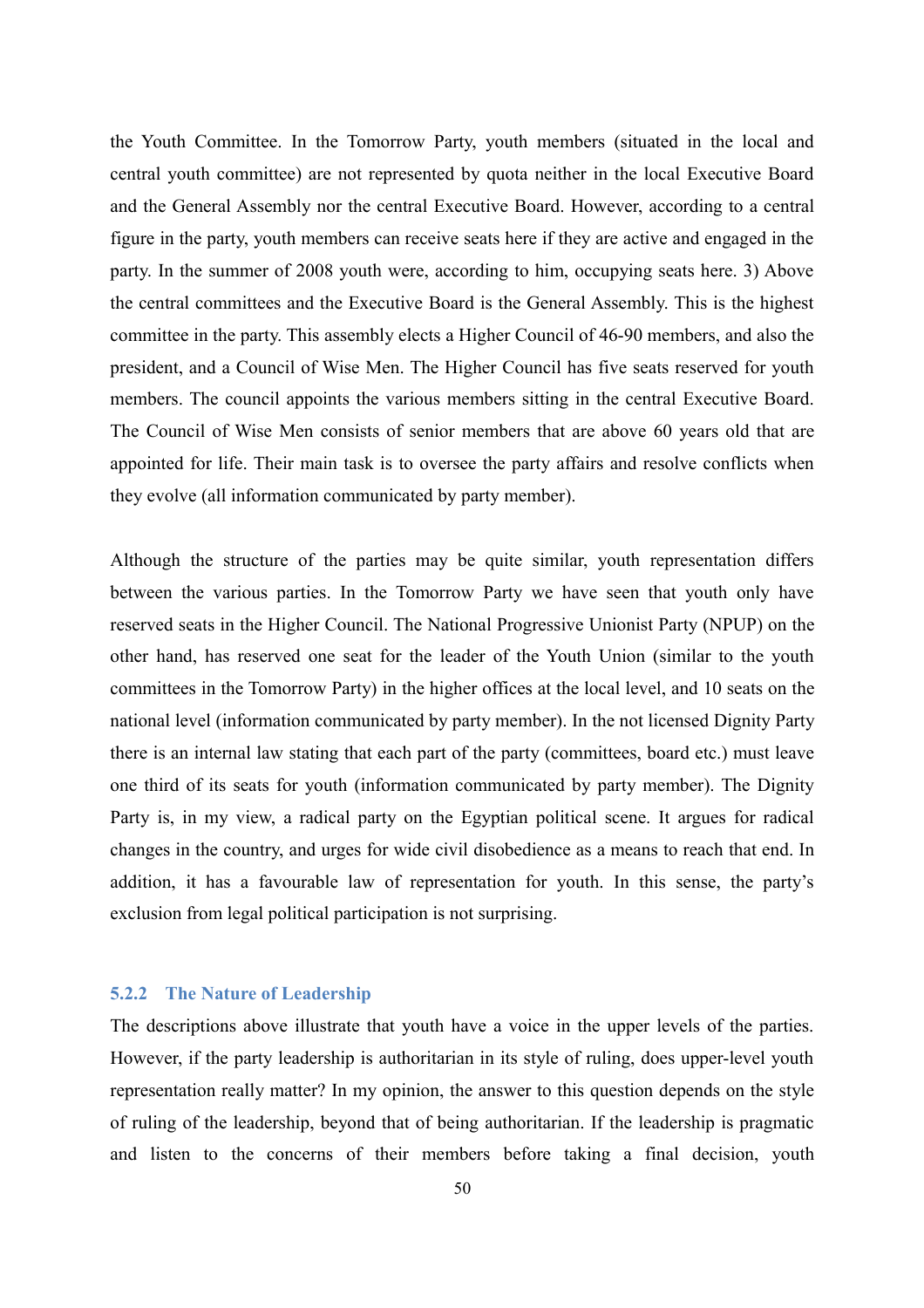representation still matters and therefore has a great value. If however, the leadership is more dogmatic in style, youth representation may have little value on a party level concerning, for example, outcomes of policies and decision-making. In this sense, the level of youth involvement in political parties may vary from one party to another. Moreover, it is not the formal structures of representation and laws that matter here, but rather the subjective feeling and experience of being included. The members of the Wafd Party that I talked with emphasized the positive changes that had taken place after the party got a new chairman, Mahmoud Abaza. He was described as renewing the party, being interested in the internet and subsequently developing its use within the party. Moreover, he was described as having a good relationship with the party's youth members and having a flexible attitude towards them. A central youth member in the party explained that for a long time the elders were the only ones in the leadership positions, but according to him, this had changed over the last two years and youth now play a more important role. These examples illustrate well how important the chairman is for determining the course of the parties, and the integration and inclusion of youth members. In the following I look into how youth members themselves view their own participation in dialogues and decision-making.

#### **5.2.3 Participation: Decision-making and Dialogue**

A central youth member in NPUP, whom I call Mustapha, was satisfied with youth's role in the party. By having one representative in the upper level in the local branch, Mustapha said that the youth union could influence decision-making. He also drew a picture of an active dialogue between the youth union and the rest of the party. These dialogues could also turn into more fierce discussions when a difference of opinion occurred, as Mustapha described, "we [sometimes] have to fight each other". Most of my youth informants had similar opinions on youth involvement as that of Mustapha; they were satisfied with their level of participation in dialogues and decision-making.

Two youth members from the Wafd Party, whom I call Ali and Hassan, were also quite positive regarding youth's role within their party. Ali stated firmly that the youth members of his party have a great influence on the decision-making process. According to Ali, when there is a difference of opinion between youth and leaders, the topic opens up for discussion and the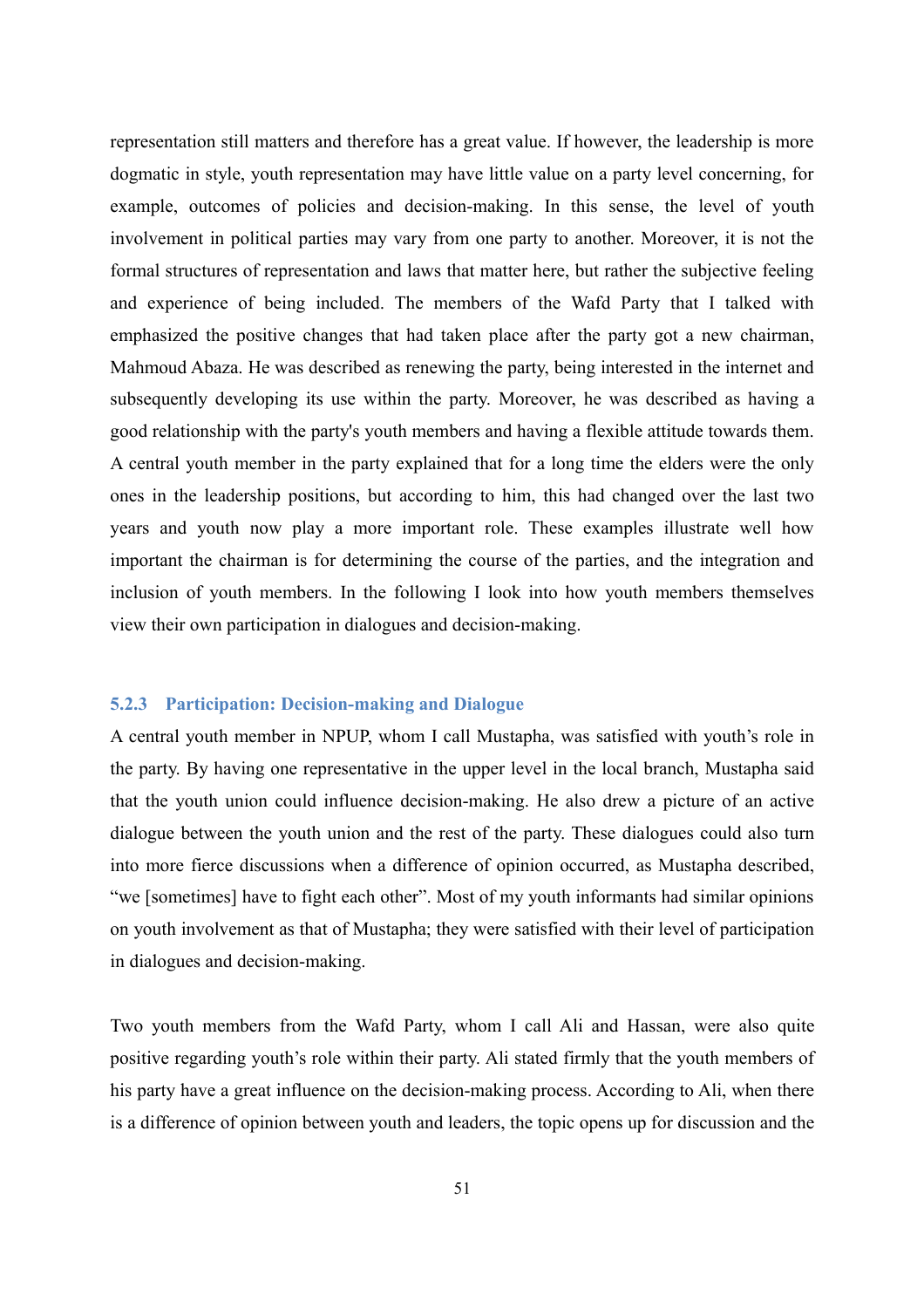camp holding the most convincing argument wins. Hassan was also quite positive to the role of youth within his party, but his opinions were more nuanced. He stated:

Formally youth are not involved in decision-making, but informally I can affect policies. I myself can affect policies taken by the party through lobbying (...) in the Supreme Committee. [They have a] democratic debate about the policies they pass. But you should convince them (...) you should do an effort to do so.

Hassan further presented some interesting statements regarding patron-client structures within the party. He said that youth members are given selected topics to engage with, which often turn out to be topics of less importance. He further explained that actors within the various parties are used as tools. In this sense, members are only receiving the exact information they need in order to do a job, and not the complete information. Members will therefore always come back to those above them in the political hierarchy and subsequently be dependent on them for the completion of political tasks. What Hassan is referring to here is a patron-client relationship. In chapter two this system was described as a trait of the state and the regime. The similarities between the state and the political parties were also made clear. Here then, we find another similarity. Patron-client systems are common in the Middle East, and since the state is, so to speak, built up on such a system, it is not surprising that the parties are engaged in it as well. In a patron-client system youth can easily end up at the bottom of the pyramid because they often have less experience, influence, power and resources.

Two youth members from the Democratic Front Party (DFP) were quite negative towards their leaders and youth's possibilities of influencing the party. They said that youth members were viewed as important for the survival of the party, simply because youth make a party more powerful on the ground. But they made it clear that youth did not participate in decisionmaking. Hussein admitted that the leader of the youth committee met with the party leaders, but as he explained:

They get someone from us, someone we do not like (…). And now if you ask them, they say that we have your representative, talk with your representative (…). He can participate with them in the small office, but we do not know him, we do not know how to [cooperate] with him in decision-making and we do not agree with his mentality and so on.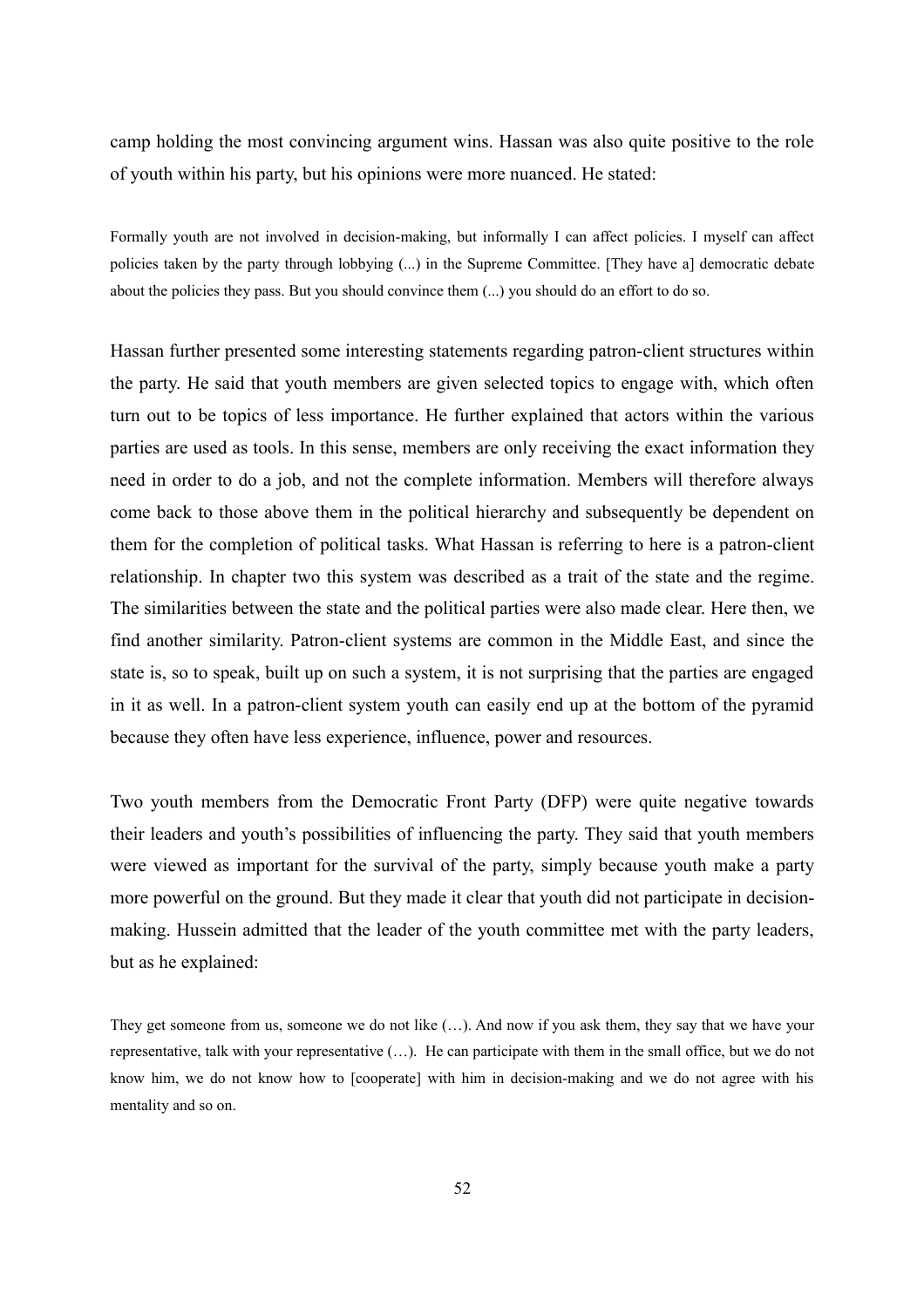Here we see that some youth members find youth representation to be of little value, while as we have already seen, others find it to be sufficient. This can be due to differences between the parties, after all the DFP is a newly established party and one can assume that the youth committee is not as organized as the youth committees in the older parties of NPUP, Wafd and SLP. However, the difference of opinion between various youth members can also be because some expect more from their party than others. The DFP is, as previously stated, a new party. The party is also emphasizing its democratic character (UNDP, informants). Young people that decide to join the party may have high hopes for a democratic organization and subsequently of youth getting a fair share of power and influence. In this sense, the youth members from the DFP may have been disappointed. However, I talked with three youth members from the DFP. I interviewed Omar and Hussein first, and a few days later I interviewed Mahmoud. What is interesting here is that Mahmoud, in stark difference to the other two, was satisfied with youth's role in the party and their ability to influence decisionmaking. It then becomes apparent that the youth in the DFP are not so different from youth in other parties. This illustrates how individual the experiences of inclusion and participation are, and how they may differ between people within the same party. The DFP was the only party where I interviewed as many as three youth members. In the other parties I have only heard one or two views. This indicates that there are deferring views on the topic in focus within the parties as well. This further illustrates that being in contact with one or two youth members from the same party is not sufficient in order to understand the complete picture. However, it gives us an indication of the trends that are present within the parties.

#### **5.2.4 Youth Challenging Authorities**

Hussein from the DFP told me about a recent local election his party had participated in. He said that the youth members had been working hard with the election campaign, and since it was the party's first participation in an election they had agreed on it only being a test. But a few hours before the end of the election day Hussein stated that the leaders decided to pull the party out of the race. According to him, the youth were furious and made a demonstration, and he further explained that: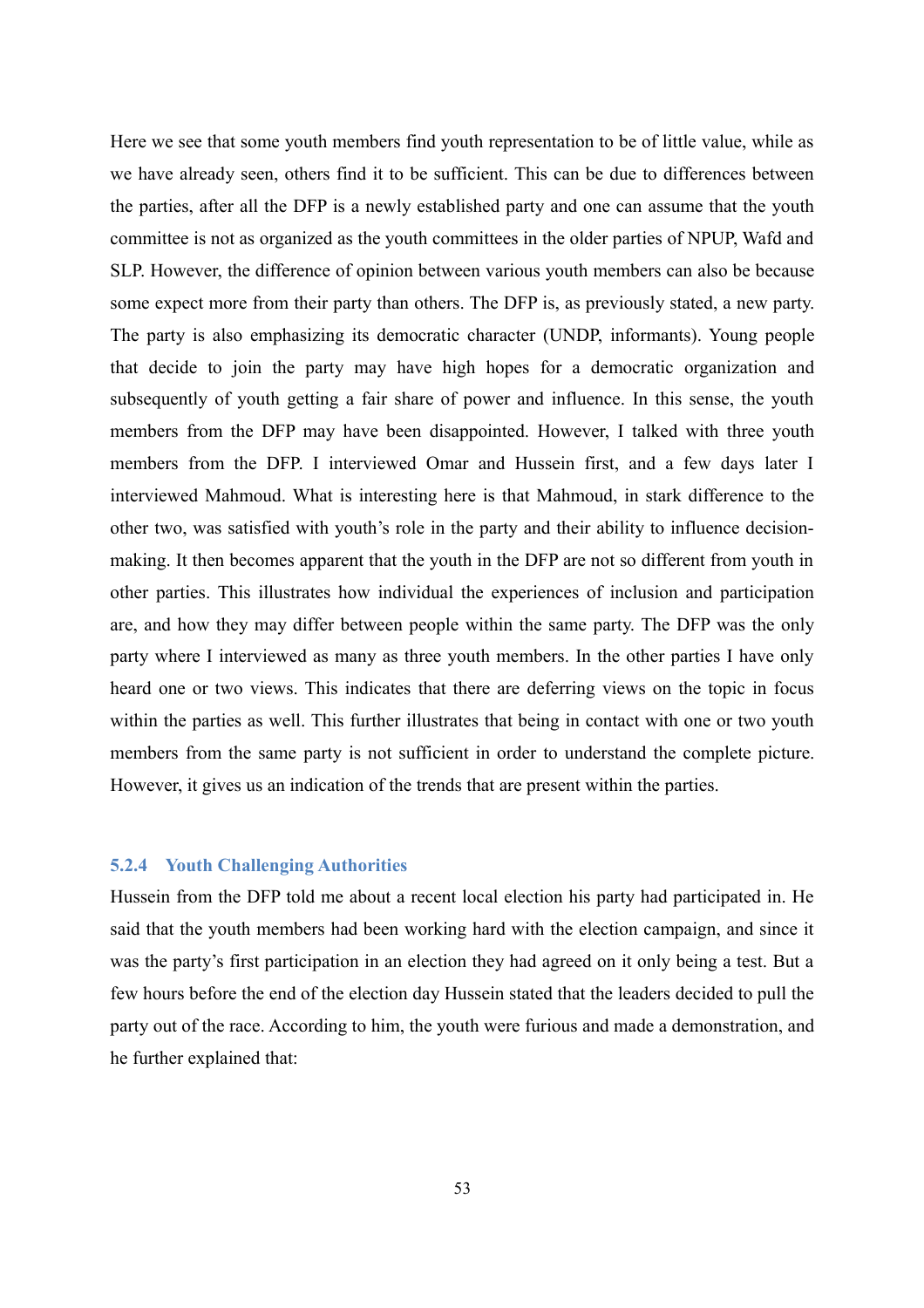I confronted the president of the party (…) [and said that] it is not your decision to make, it is our decision. Never quite again and participate with us in decision-making (...). I have been removed from my appointed titles, I have only kept my elected titles.

Hussein also pointed out that the party had changed the limit for being considered a youth from 35 to 30. In his view, this was done to get rid of the real activists from the youth committee and in that way control it. Because as he said, many youth members are ready to fight for real change and confront the regime, but the party leaders do not want this. Hussein, along with a few other members, which he described as real activists, had just past 30 years of age. As he explained:

Our leaders now need to control the youth activists, so they cast the age to be under 30 and they bring a lovely boy to manage those under 30 boys (…). He doesn't have his own vision (…) he just goes after the directions of the upper level of the party. I was not like that. I take my decisions, I impose my vision (…), I am very much convincing in the Supreme Council so the members there believe in me.

Among my interviewees, Hussein represents a different voice. He represents a break in the line of relatively positive youth, and is therefore an important informant. As I see it, the case of Hussein may suggest that as long as youth keep inside the boundaries drawn by the leadership youth seem to be included, but if they cross the line they become marginalized. Hussein appears to represent something different than his leadership. He wanted to fight for real political change, while the leaders may not want to do so for various reasons. Hussein stated:

We get little real practice because of the lack of political will among some leaders to go an engage in real political action because they want to protect their personal interests. It is very bad because they are very old and they have their personal interests somehow engaged with the government, they are government employees. Somehow a government employee is an opposition leader, a party leader. So we are frozen, no real activities, just demonstrations with a smile, just workshops and training. Just academic issues that are not related to our society.

In Hussein's opinion, his leaders do not fight for real change because they want to protect their own positions. However, it is a fact that if the parties challenge the regime they will be shut down. Whatever reasons a leadership has for engaging in a party, either it being personal enhancement or a true political vision, loosing its party status is never a good option. Hence,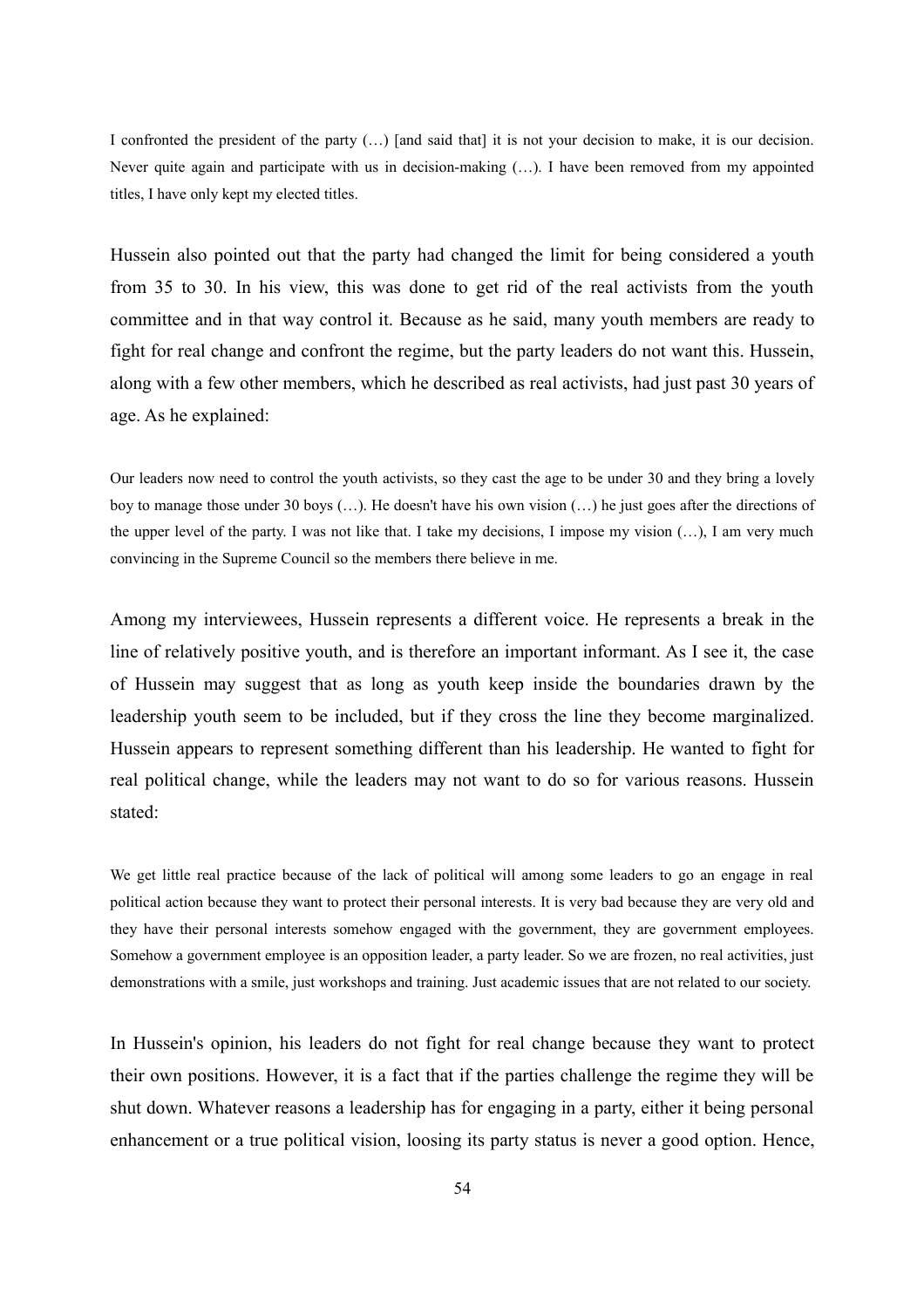the parties are forced to carry forth the boundaries the authoritarian regime has set up, otherwise they will not survive as legal political entities. This illustrates the difficulty of examining the authoritarian parties separately from the authoritarian state.

In this part of the chapter I have suggested that the boundaries drawn by the party leadership, and indirectly by the state, offer some room for manoeuvring. This space gives youth the ability to participate and to be involved. However, it has also been illustrated that this issue both depends on the nature of the leadership and the subjective opinions and expectations of youth themselves. I further suggest that even though there is room for youth involvement there seems to be a firm line that cannot be crossed. The line seems to appear when youth directly challenge and go against their authoritarian leaders. But as long as their views and demands are moderate, the ability to influence and participate seems to be present.

# **5.3 Youth and the Internet**

After interviewing both leaders and youth members in the various parties, I learned that the parties have different relationships to the internet. Some parties seem to be highly engaged with it, while others do not find it particularly useful and therefore do not engage actively in it. Moreover, it seems that regardless of the level of internet use within the various parties, the youth members are the most active in this field. In some parties, youth members are responsible for party web pages, in others, youth members are generally politically active on the internet and directly/indirectly represent their parties. In this part of the chapter, I look into parties' internet use and the role youth members play here, but first I give a brief presentation of the development of the internet in Egypt.

# **5.3.1 Internet in Egypt**

Egypt has been one of the forerunners in the use of internet technology in the Arab region. The internet was first introduced in the country in the early 1990s. Then, it was only available on university campuses. By the late 1990s the Internet Service Providers (ISPs) were allowed in private hands and the internet expansion could begin. It was no longer only a service for students and staff at universities, but could be set up in private homes and in businesses. However, for the average Egyptian the cost of both a computer and internet access was too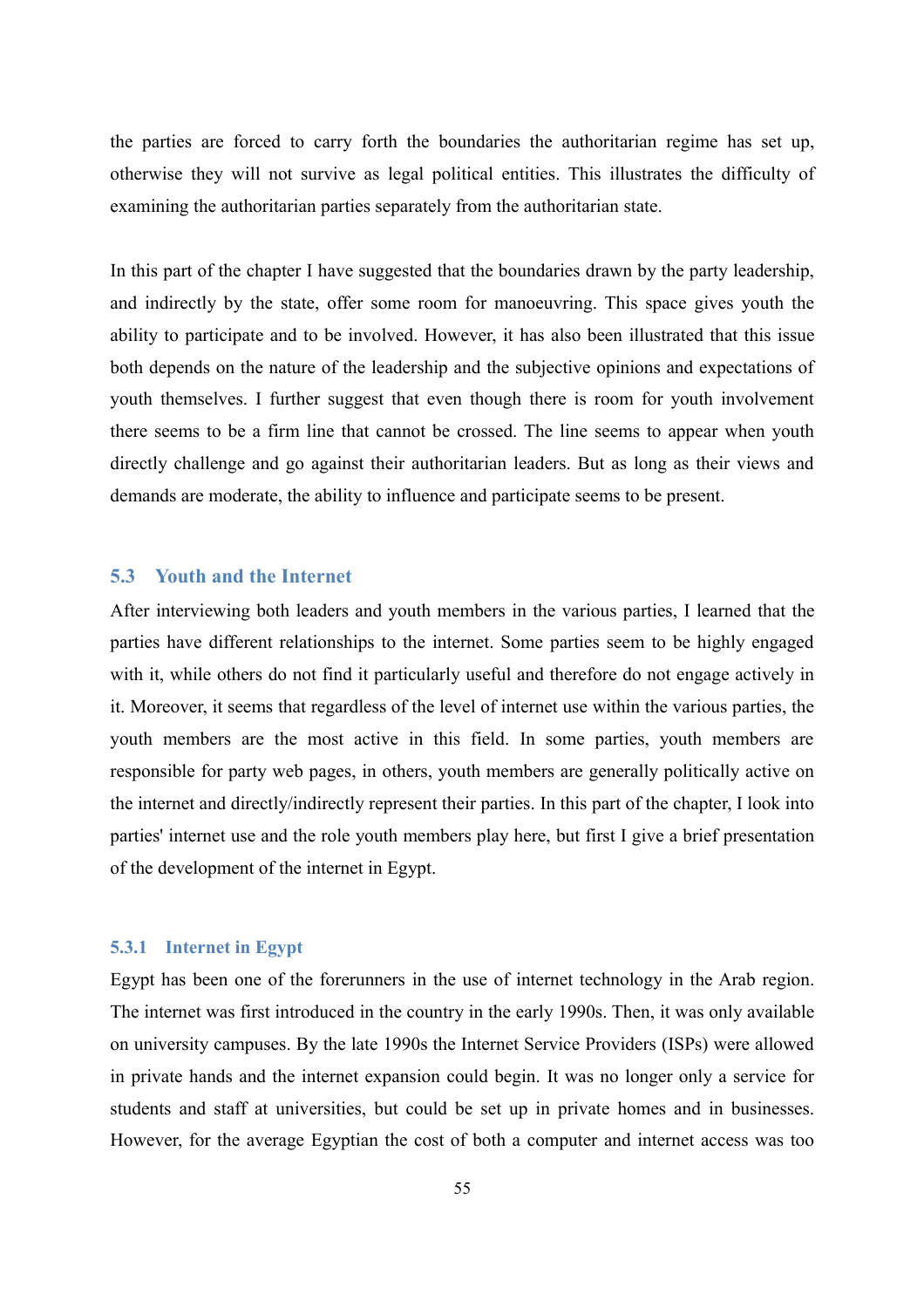high, and only a small minority could take part in the technological expansion. In 2003 Egypt began providing free internet services to its people, and internet cafés are blooming in the big cities (Tandros, 176-77). This has resulted in the internet becoming available to a larger part of the population, but severe poverty and high illiteracy is still challenging this development.

It is interesting that Egypt, an authoritarian state, has had such an encouraging attitude towards its people's internet use. The internet naturally breaks down the state's monopoly on information, and can in that way constitute a threat to its power. This even more so since there is unfiltered access to the internet in Egypt. However, internet activity is heavily monitored by the state (Hofheinz, 2005: 79) and people have been sentenced to prison for publishing writings on the net (The Washington Post, 2007). Expressions of dissent towards the regimes in the region are widespread on the internet, and the various governments have not managed to silence it. There has, on the other hand, been an increase in the use of technology for coordination and communication purposes among opposition groups and civil society activists (Hofheinz, 2005: 80).

In 2003 it was estimated that four percent of the population in the Arab countries were using the internet. With the increase that was taking place the following year, it was suggested that it would rise to 11 percent in 2006. Egypt and Saudi-Arabia have the most internet users in the region. In 2005 they counted for a third of all Arab internet users. Internet use in the region is most widespread among urban, middle and upper class groups. It is further increasing the most among young people aged 20-30 and woman (Hofheinz, 2005: 82). When it comes to young people and the internet Hofheinz has suggested "among the younger, educated elites (...) it is increasingly a fact of life" and "it is today rapidly becoming a factor in the socialization of the younger generation" (Ibid: 83).

It is popular among Arab internet users to engage in debates, in fact "[n]o other language group debates as avidly on the Internet as Arabic speakers" (Hofheinz, 2005: 92). The most popular issues to debate are politics, religion and relations between the sexes. These topics are considered taboos in the region (Ibid). However, on the internet people seem comfortable talking about them. When it comes to politics, Arab internet users are interested in political development and urges for political reform and public participation (Ibid: 89). Considering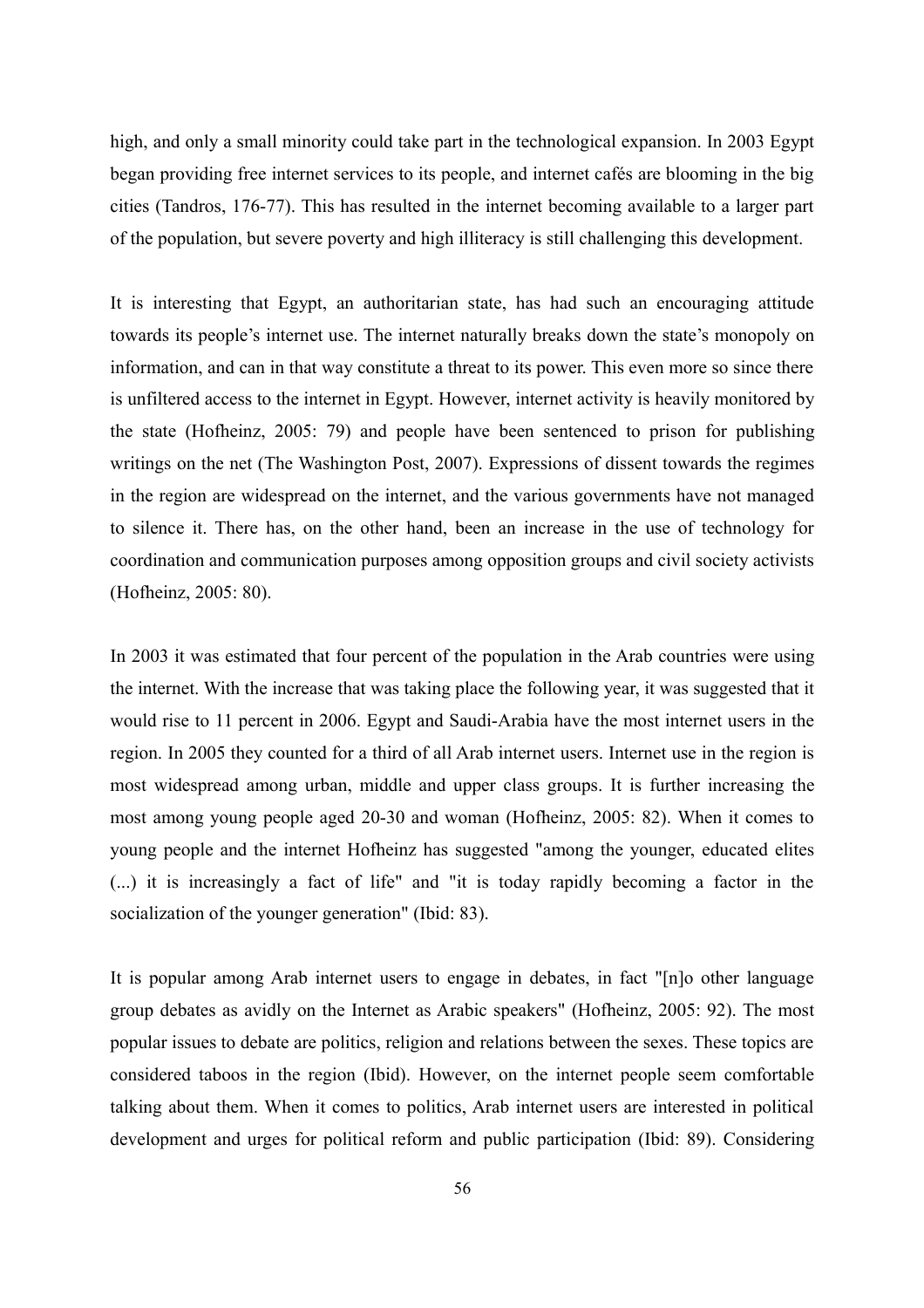people's engagement in politics on the internet it is surprising to hear that the opposition parties in the region are weakly represented here. This seems to be due to the fact that the internet is not widespread enough within the population. In that sense, other communication and information tools are considered more appropriate for both the parties themselves and their followers. Party newspapers, telephone, sms (short message service), fax machines and face-to-face contact are the tools most widely used (Ibid: 84-85). However, concerning Egypt, my data suggests that the picture is more nuanced than that presented by Hofheinz on the whole Arab region, and that internet use among opposition parties seems to be on the rise. I elaborate on this below.

#### **5.3.2 Youth and Internet Use within the Party Framework**

All of the seven parties I have been in touch with were connected to the internet, either by party website and/or party newspaper website. This seems to have been a relatively resent development for some, while for other parties becoming "connected" is an older phenomena. The Wafd Party established a website two years ago, a development that was linked to the change of leadership in 2006. The party has however had an online newspaper for a longer time. In addition to the official sites, Facebook was mentioned by most of my informants, including party leaders, as a relatively useful tool for their party. Facebook is a social utility network where individuals can make their own profile, chat, post writings, post pictures and also create groups and event invitations in which people can join. Many of the parties I was in contact with are represented with a group on Facebook. This could be a specific group for their party or a group that supports their ideology. Popular leaders sometimes also have their own groups. In addition, a few parties have their own chat forums, and within the parties it is also popular for members to have their own Blog (all information communicated by party members). A Blog is a personal web diary where the owner can publish writings and receive comments by readers. According to many youth members, Facebook has taken over for various other internet sites, such as Blogs, chats and the like. This because Facebook is a multi-functional network where various types of activities can be carried out on the very same web page.

Most leaders viewed the internet as important for their organization. The parties use the internet to spread information, find information and also to discuss various topics. Some of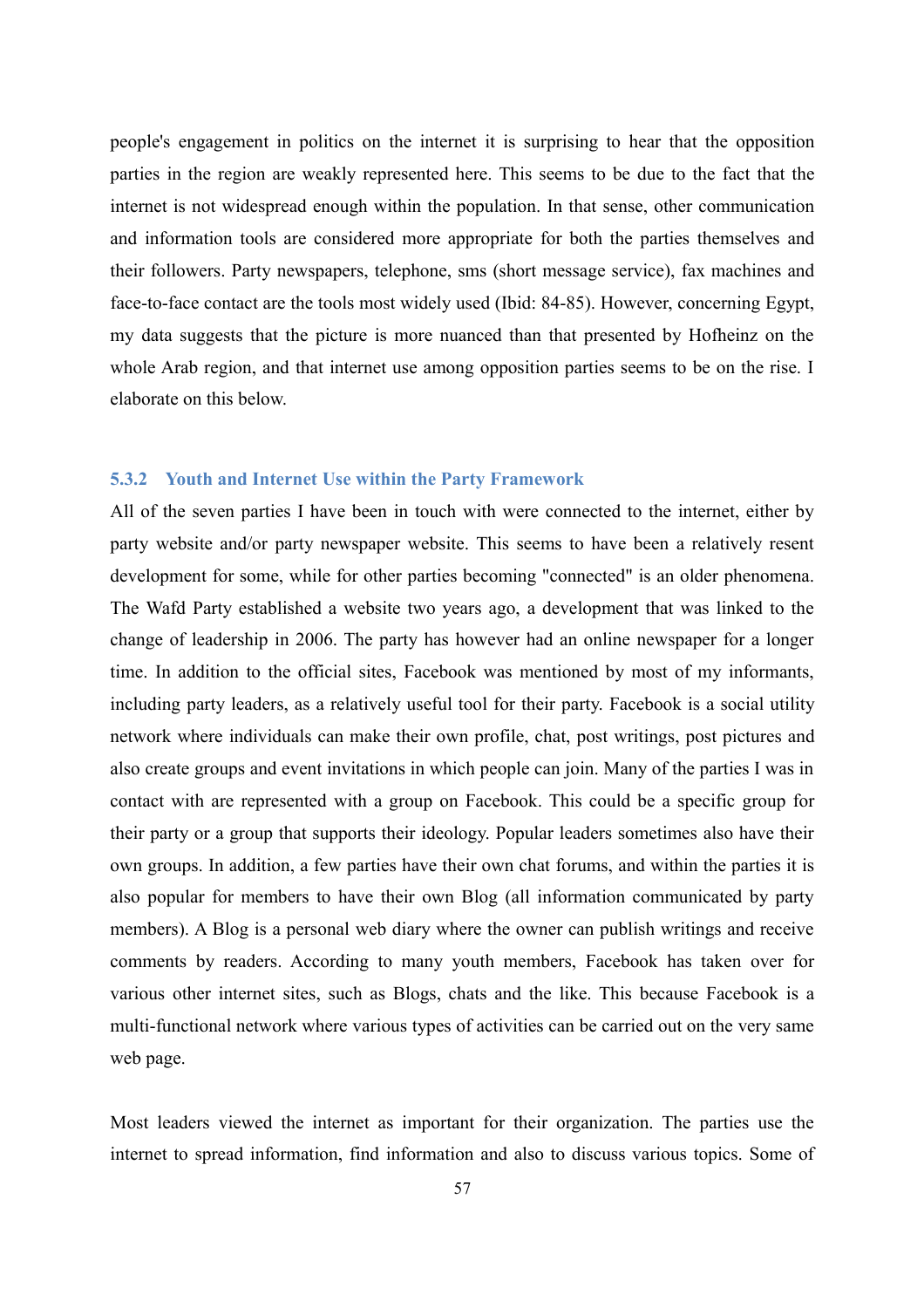the parties have an interactive website in which the reader can leave comments, in this way the flow of information is not only one-way, but rather two way. Discussions, on the other hand, seem to take place on the website Facebook. In the various parties it appeared to be mainly youth who were active on this site, with a few exceptions. One of the leaders of the Tomorrow Party, who had passed 50 years of age, described himself as the only "old" party member active on Facebook. I later found out that he also has a Blog. In general, leaders talked about Facebook in relation to their party in a positive manner. In some of the parties both leaders and youth expressed a satisfaction with all members' sufficiency with computer use in general and the use of internet in particular. While in other parties it was emphasized that youth contributes the most to the parties' work on the internet. In several parties it was stated that 'youth do all/most of the work on the internet'. One of the leaders of the NPUP told me that the old leaders do not know very much about computers and internet and are therefore dependent on the youth members in this area. Of the seven parties, three expressed that they are not dependent on youth to do their formal work on the internet. In the other four parties it was said that youth do all or most of the internet related tasks. The Nasserite Party, represented in this study by one of the leaders and a regular youth member, is the party which expressed the least enthusiasm about the internet. The internet is used to find and spread information, but most of the work is done on an individual basis, not on the more organizational level. However, also here it was made clear that the youth members are doing the existing internet work.

When six out of seven leaders express the view that internet is important for their party that is significant. In my opinion, when related to the information Hofheinz presented in his 2005 article, this can suggest that internet use among political parties in Egypt is on the rise. Hofheinz stated that internet use among Arab political parties was weak on average (p. 85). Considering Egypt's early and widespread internet use, compared to other countries in the region, one could assume that the Egyptian political parties were more active here than parties in other countries. The activity must, however, have been low compared to other parts of the world. According to my informants during interviews conducted in 2008, three years after Hofheinz published his article, it may seem as though the internet has received a more prominent place within the Egyptian opposition parties. Here it is important to emphasize that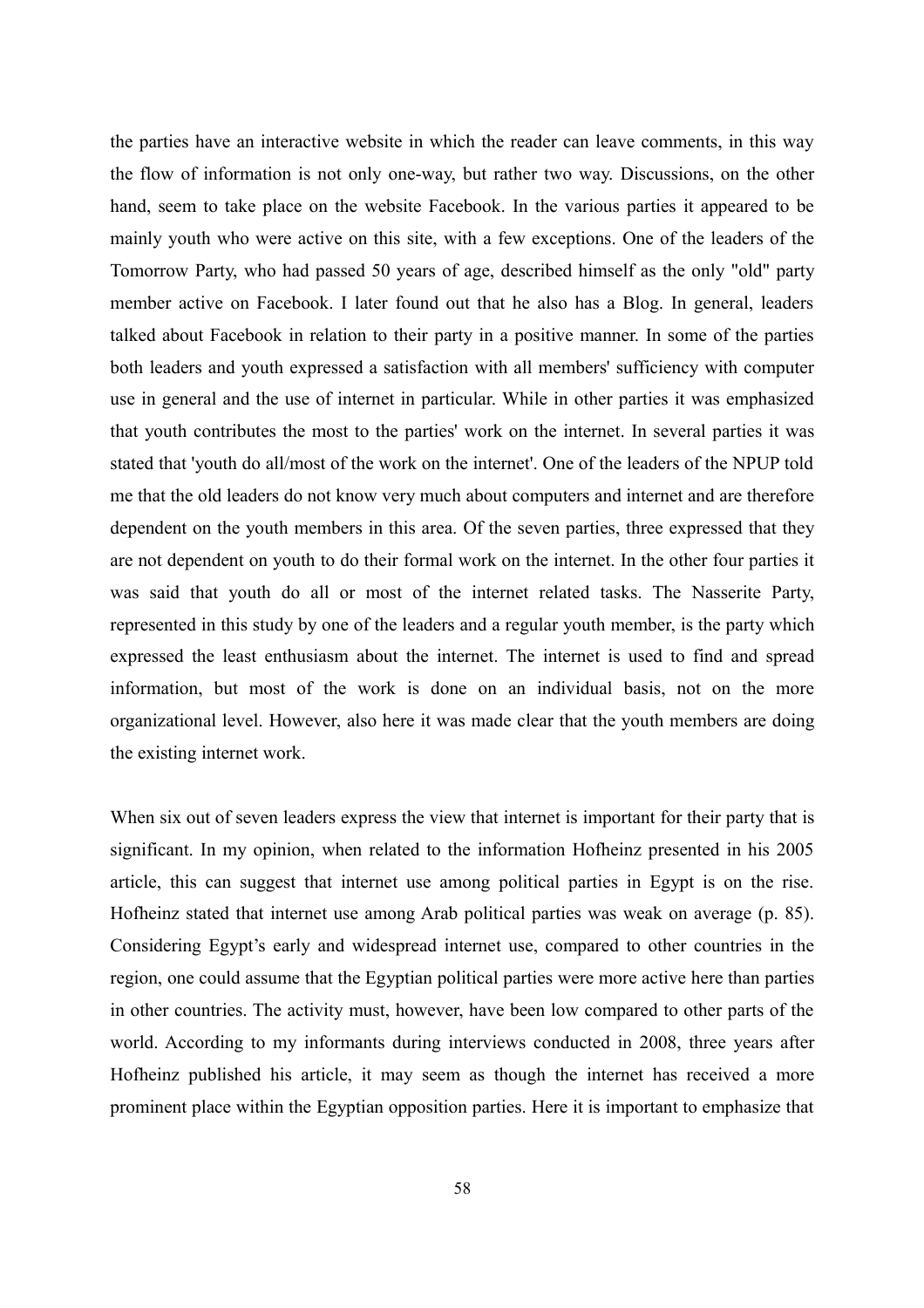this is my view after conducting interviews with a few members belonging to seven different parties.

Hofheinz also explained that sms has been a significantly more popular tool than internet for mobilizing people to political protests in the region. In March 2003 there were mass protests all over the Middle East against the invasion of Iraq. In Egypt, this was the first protest arranged by non-organized political groupings since the famous bread riot in 1977, and sms were said to be instrumental in organizing the protests (Hofheinz, 2005: 85). The  $6<sup>th</sup>$  of April 2008 was also a day of protests and strikes in Egypt. The planning of the strike initially started among factory workers in the industrial city of Mahalla al-Kobra. Facebook activists later engaged in it by creating a group called  $6<sup>th</sup>$  of April. The group ended up with around 70 000 members and seem to have been much of the reason why the protest became as significant as it did (Civil Society and Democratization in the Arab World, 2008, informants). Almost all of my informants mentioned the  $6<sup>th</sup>$  of April Strike with proud and announced that also they had joined in. This incident illustrates that internet mobilization, along with sms, is a mobilization force in Egypt, and can suggest that using internet for political purposes is on the rise in the country.

In many of the Egyptian parties the 6th of April Strike seems to have been an eye opener regarding the importance of the internet. Even though little was achieved in the strike, it managed to mobilize support. As one youth informant from the Dignity Party said:

After the April  $6<sup>th</sup>$  Strike the internet is becoming a priority of importance for most political parties  $(...)$  after the strike they saw that there are some people that they can't do anything about, that have a vision, a paradigm shift, and they now believe that those people can do something.

According to my informants, the regime had attempted to close the  $6<sup>th</sup>$  of April group on Facebook, and after the strike many of the leaders of the group were jailed shortly. This again, illustrates the growing importance of the internet, as one of the leaders of the Dignity Party stated:

After the  $6<sup>th</sup>$  of April Strike we gained a new power in Egypt, the independent Facebook youth. We discovered them, because most of them are not members in any party, they are just independent youth and they are used to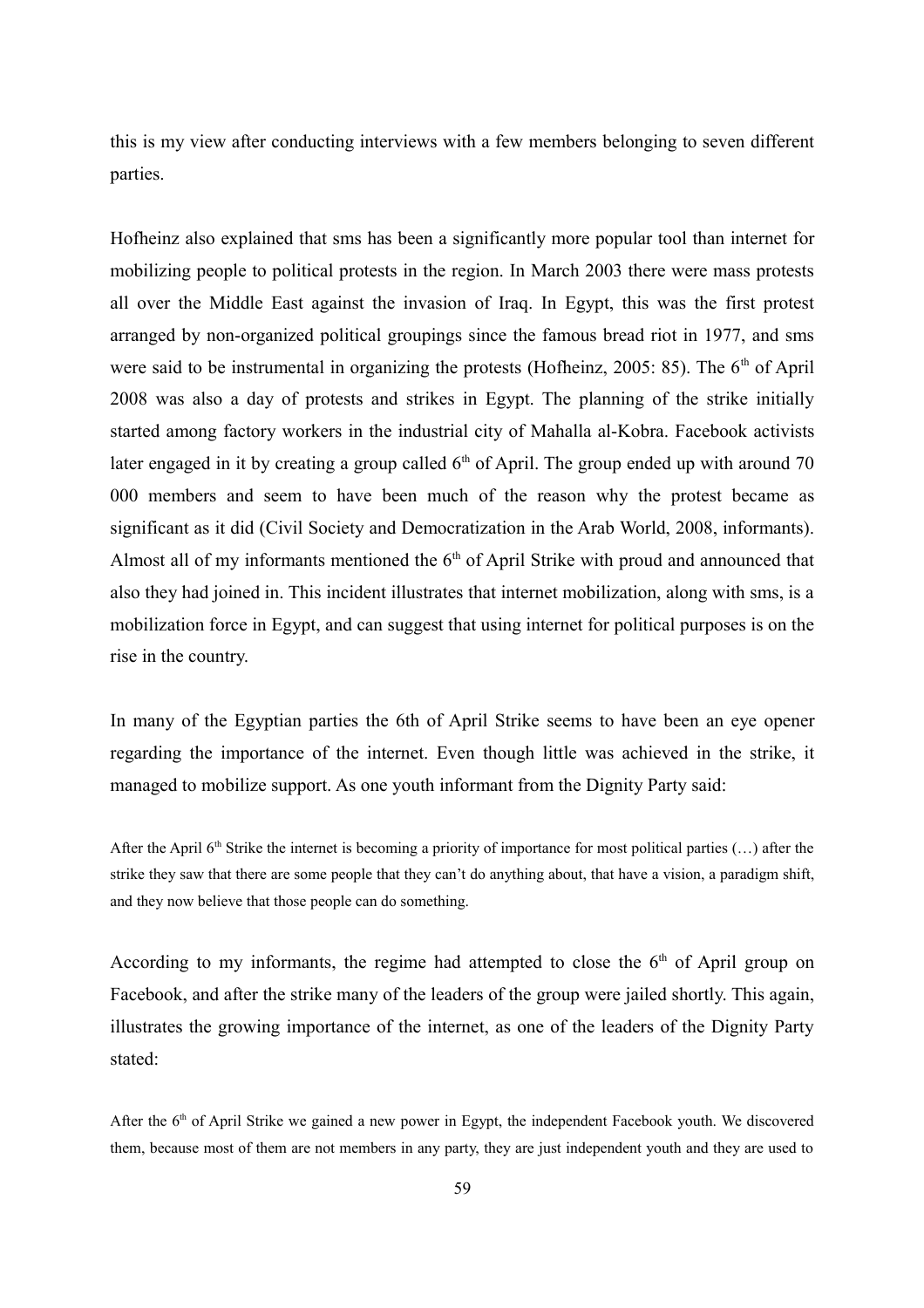using the internet as a tool to exchange some social things. On 6<sup>th</sup> of April they emerged as a new power, a new political power.

The April  $6<sup>th</sup>$  Strike and its related Facebook group seem to have excited and surprised many people, also my informants. The timing of my visit to the country two months after the strike, could possibly have affected my data in the direction of a more positive view of the internet. In this sense, if I had visited Egypt before the strike in April I would maybe have received more modest opinions on the various parties' use of and view on the internet.

#### **5.3.3 Youth and Internet Use in "The Facebook Community"**

In all of the parties I was in contact with, youth were described as the party members most active on the internet. They were politically engaged on different sites such as Facebook and Blogs. A small majority of the party leaders also confirmed that they were dependent on youth to do all, or most of, the internet related party work. This information suggests that the internet is first and foremost an arena for party youth. In the following, I turn from a discussion on the parties' official websites, to discuss the more individual social forums. I mainly look into Facebook since it, according to my informants, is the most popular website to engage in these days.

On Facebook youth have an independent profile. They are in that sense always representing themselves. However, they also represent their parties by creating party groups, groups for their leaders, event invitations, and participate in discussions with the viewpoint of their parties. This has, according to my informants, had some positive effects for the parties, such as attracting new members. Youth engagement on Facebook, however, seems to contribute more to the build up of a politically engaged "Facebook community" than to party specific contributions. Mahmoud, a youth member from the DFP, explained that he had met many Egyptian non-party affiliated political activists on Facebook. They had created groups together and were also working on an internet based political magazine. Mahmoud further said that they were planning on arranging conferences so that they could meet face to face and not just on the internet. In this way, youth that are members of political parties and active on the internet seem to contribute more to the political development of the general society than to the parties they are members of. As one youth member of the Dignity Party explained: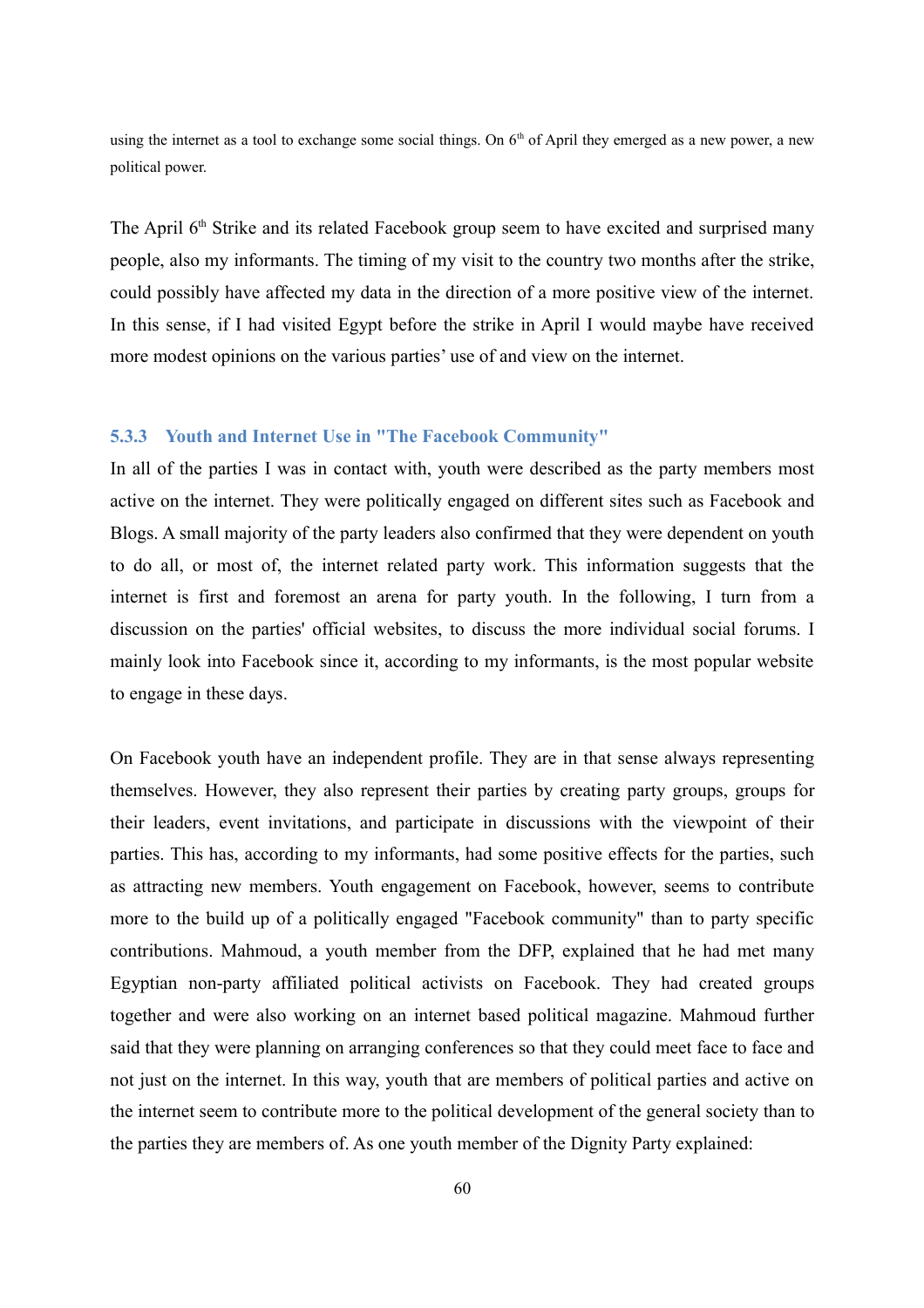Youth have an advantage because they can spread their ideas, their goals and aims to people who are not members of the party (…). Because of this, youth have more influence outside the party because they can affect other people's opinions and attract people to join the movement more than they can effect inside the party.

When older party members do not participate in these social forums they, and subsequently the parties, loose out on the contributions that come forth here. On the other hand, the forums loose out on valuable contributions older and more experienced party members may have. A leader in the Tomorrow Party, whom I call Waleed, told me that he was the only "old" party member active on Facebook. Waleed explained that he had participated in creating three political groups in this network. None of them were specifically related to his party, but rather created for the purpose of stimulating political debate. Waleed expressed a satisfaction with the debates that had evolved, and said he had found the topics to be thought provoking. The example of Waleed illustrates how useful engagement on social forums can be for both party leaders and other people engaging on the sites. It further illustrates that Facebook, initially thought of as a place where youth socialize and have fun, also can be a valuable place for political debates and subsequently for political development.

Youth engagement on the internet seems to have strengthened the relations between youth members within the various parties. The internet makes it easier for members to keep in touch, inform each other and discuss various issues and the like. In this way, internet activism seems to strengthen the relations within the various youth committees. Ali, a youth member in the Wafd Party, said that the internet had affected the various youth committees to a great extent, but it had not resulted in more communication with the leadership. He further said that the leaders are elders and that it is easier to communicate with youth. This brings me to another issue. In some of the parties, like the NPUP, the age gap can be an explanation for the fact that mainly youth members are active on the internet. It was quite clearly stated from both the youth member and the leader that I was in touch with. The youth member said:

Most of the leaders in my party are old people so they don't understand how important the internet is. (...) you know, we have problems in the leftist trend in Egypt, we have no [middle aged members, just] youth from my age 29, 26, 24 and my leaders [that are] 60 and 70, understand me?

And the leader said (with the translation from another party member):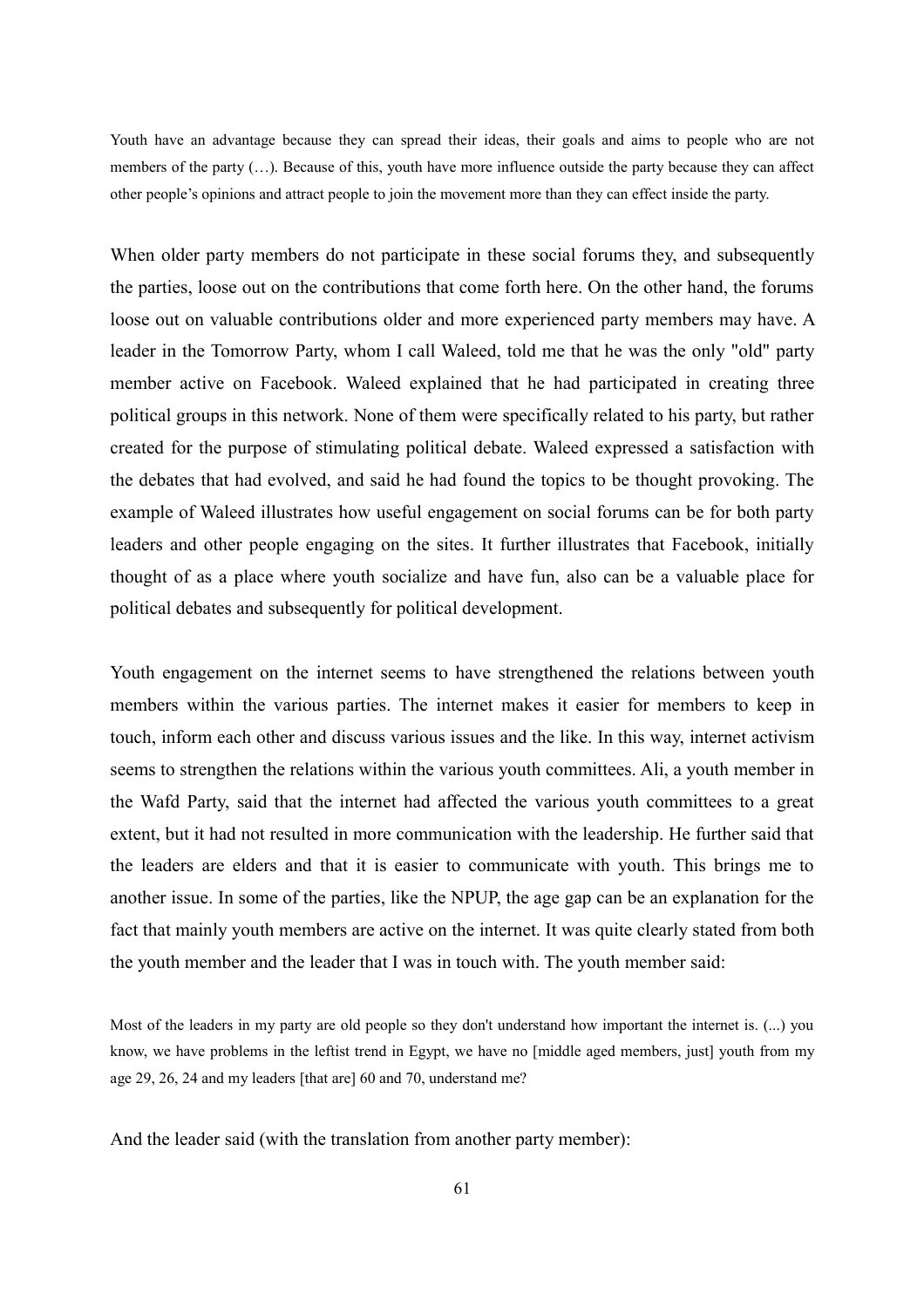The old men that lead the party are not so good with computers so they depend on youth here. Because of that, the youth group does most of the internet work.

In some of the other parties however, the age gap does not seem to be as severe as in the NPUP. A youth member in the DFP said that the leader of his party was "too old" but that others in the leadership were around 40 and 50 years old. He also stated that almost all members used the internet, but that youth were the most active. This can suggest that the age of the leadership makes a difference when it comes to mastering computer related tasks.

Both the leader and the youth members from the Tomorrow Party that I was in contact with told me that their party was built up of relatively young people. The leader, Ayman Nour, was said to be less than 40 when he established the party. Here, almost everyone was said to be able to use the internet, though youth were the most active. These different cases suggest that age matters when it comes to how widely the internet is used within a party. However, no matter the age of the leadership youth members seem to be the true internet activists.

In this part of the chapter, I have presented issues concerning the Egyptian political parties and their internet use. I have suggested that there is a gap in the use of internet between youth members and other members. Youth seem to be the most politically active on the internet. Facebook is a particularly popular forum in which to create political dialogues and discussions, and to simply stay informed. Youth internet activism seems to have benefited the larger internet community and the various youth committees, but since mainly youth members are active on the internet it does not seem to have affected the parties as a whole. I now turn to the process of viewing my data in light of the theoretical framework presented in the preceding chapter.

# **5.4 Can Authoritarianism and Youth Agency be Balanced?**

So far, this chapter has illustrated that youth are involved in the Egyptian opposition parties. A majority of my youth informants said that youth both participate in dialogues and decisionmaking, and are active on the internet doing party specific work on the party website and on Facebook. This may suggest that despite the authoritarian structures within the parties, youth members exercise 'agency'. In chapter four agency was described as the ability actors have to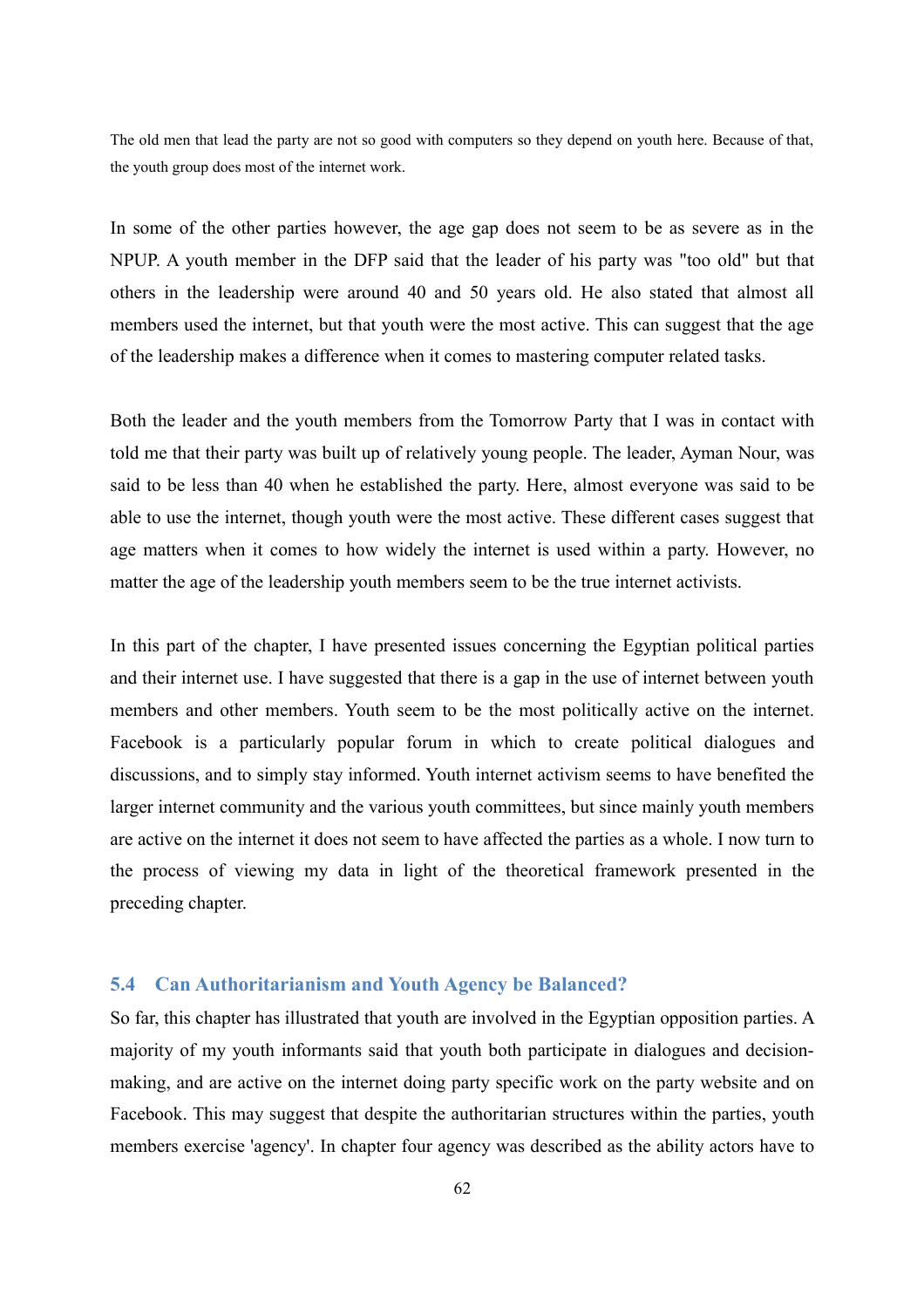affect the social world, and in that way alter the rules and distribution of resources (Scott, 2001: 76). Youth members affect the parties they belong to by being represented in the higher offices and engaging in dialogues and decision-making, in addition when offering their computer skills to the parties. However, if youth members manage to alter the rules and distribution of resources is more uncertain.

#### **5.4.1 Youth and Agency**

Earlier, Mustapha, a youth member from the NPUP, was introduced. In Mustapha's opinion, youth can influence decision-making and participate in dialogues and discussions. The majority of the youth members I spoke with shared Mustapha's view. When he described the relationship between the leaders and the youth members he said:

(…) ][sometimes] we have to fight each other. Maybe we have an opinion, but it's not in the political program (…), something like that we want to make a demonstration, but my party says that it is not a suitable time, so maybe we have to fight each other.

Here it is clear that youth members have some negotiating power since discussions, or fights as the informant described it, do take place. A youth in the Wafd Party said something similar about the process of decision-making within his party:

(…) sometimes there is a difference in the point of views, but this happens during meetings only. Youth try to convince the leaders with their point of view, or the leaders try to convince the youth with their point of view. This is convenient. When a [decision is made] both are committed by the decision. If I succeed in convincing the leader, or the leader by his, we are committed by this.

Both of these examples illustrate that youth have some negotiating power. If they argue well for their opinions their views can win forth in the parties. Their presence and engagement do subsequently affect the parties, in that way youth possess agency. This can be related to Giddens' understanding of power. Giddens sees power as present in the process of interaction and as used to accomplish goals. Related to power in interaction, it suggests that all parties hold power over the other, in that sense power is always two-way (Giddens, 1979: 6). The examples above may then indicate that both leaders and youth members in the Egyptian parties possess power over the other. The leaders are supported by favourable rules and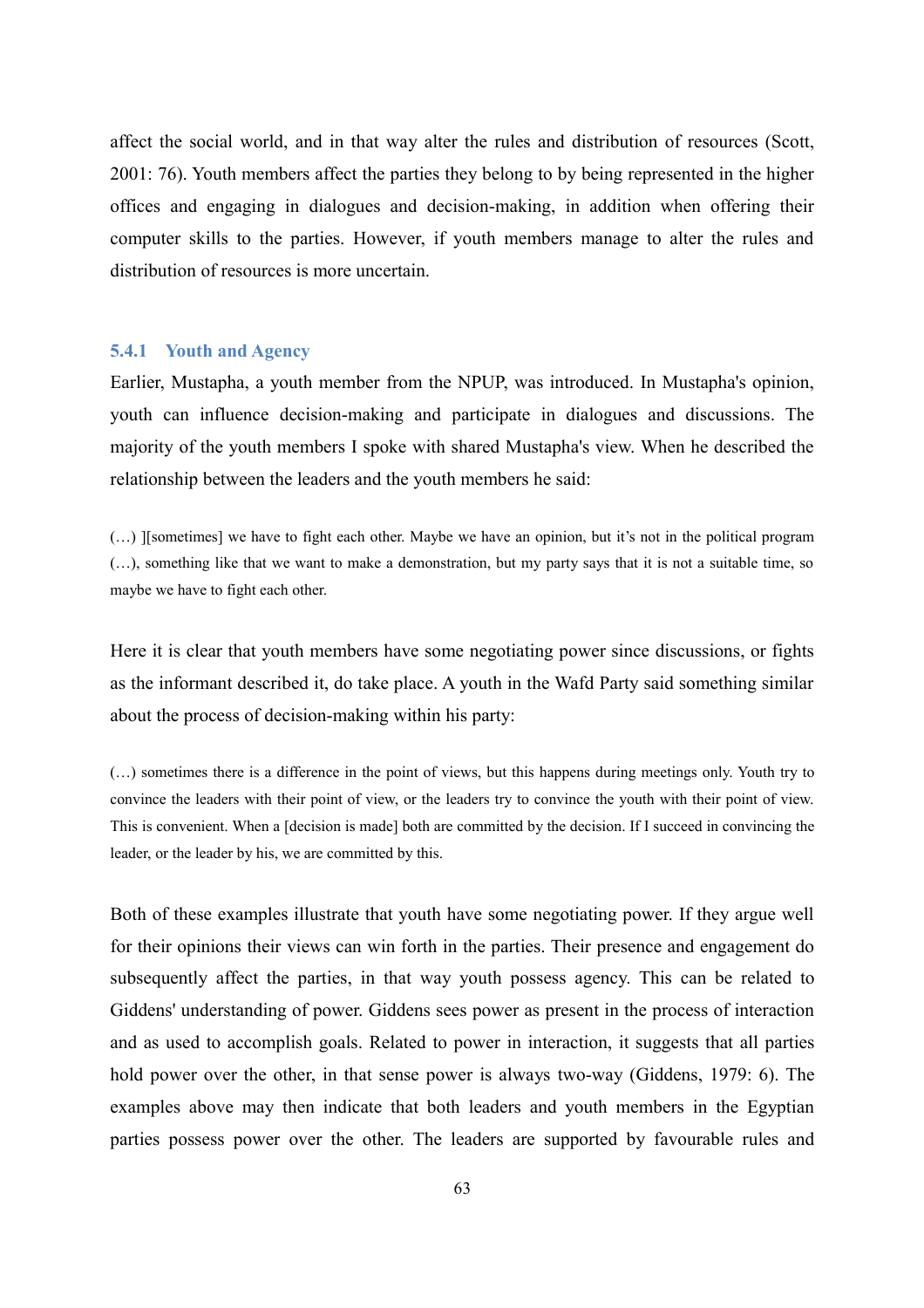various types of resources etc., but this does not mean that party youth are powerless. By being members of the various parties, youth possess power. Members are needed and membership from active youth is important. As I see it, actors must hold some sort of power in order to create agency. These concepts can therefore be viewed as interrelated.

Related to the internet, youth members are, among other things, active doing work on the party web page and on Facebook. On Facebook, youth have created party groups and event invitations and the like, and in that way placed their parties in the "Facebook Community". Their computer skills have further assisted some parties in creating and/or upholding a party web page. This again, illustrates that youth members in the Egyptian opposition parties possess agency, they affect their parties. Giddens has also emphasized the word 'actor'. By this he suggests that actors (individuals or collectives) are not "cultural dopies", but that they are knowledgeable on their society and their own situation (Giddens, 1979: 71). Considering the authoritarian nature of the state, many of the youth members I interviewed said that they were active on the internet because this was the best and the safest way to be politically active in Egypt. A youth member from the Tomorrow Party said (translated by another party member):

The internet is now the main driving force behind the whole society in terms of political activation. And it is the easiest way to communicate and also the safest way, because if you go in a demonstration you're maybe liable to being arrested or harassed by the police or the security forces. So the internet is relatively safer than other channels.

A youth member from the SLP stated (translated by external interpreter):

The youth members use the internet the most. (...). The party got frozen as well as the newspaper, therefore, the use of the internet got more common after the government froze the party. We started to market and advertise for our party through the internet.

Both of these examples illustrate that youth engaged in the Egyptian opposition parties have an understanding of the society they live in. They have chosen to use the internet in relation to politics because it has many advantages compared to other political actions. However, some youth members are also aware of the negative effects of the internet, as Hussein from the DFP stated: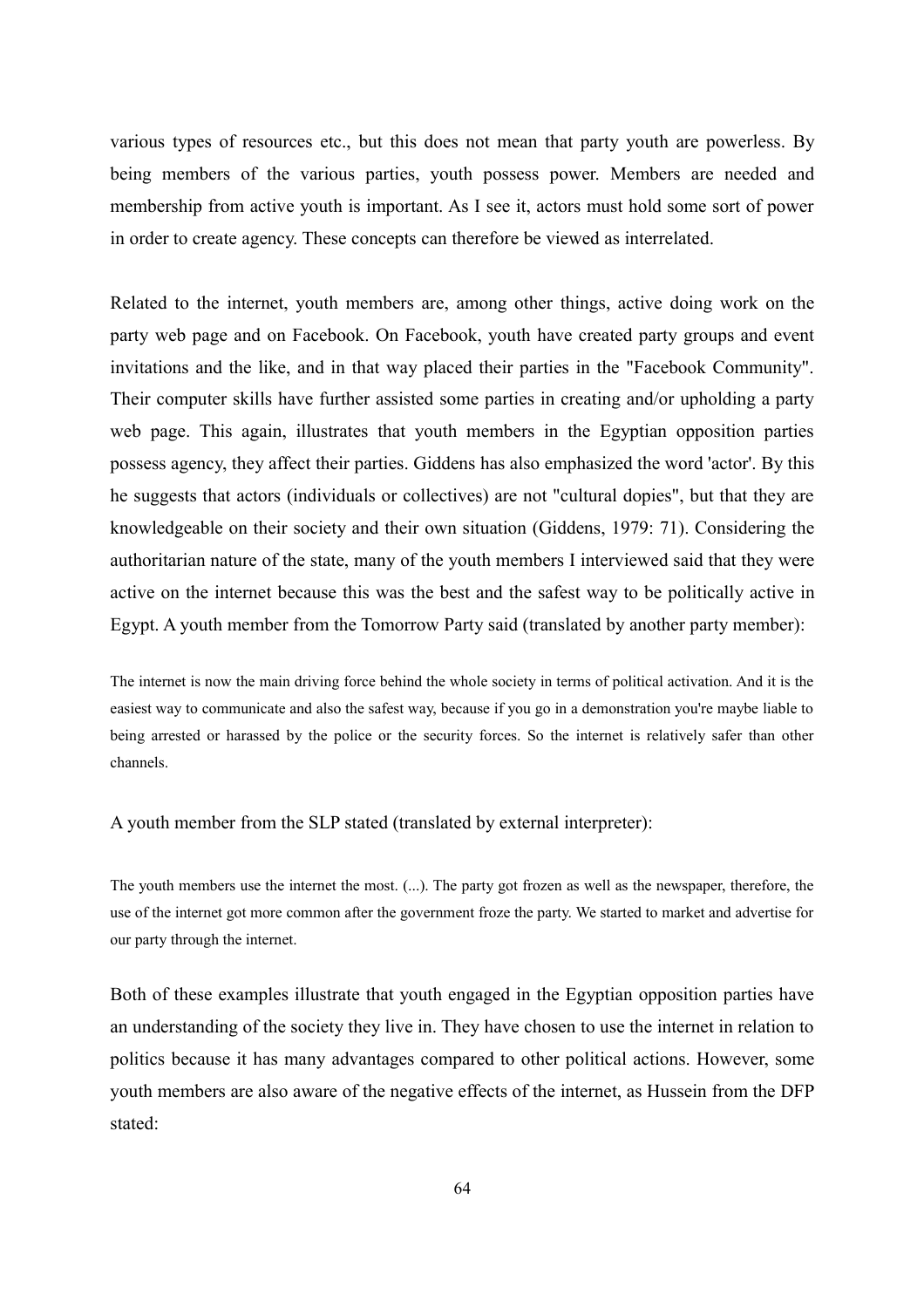[The internet has] helped very much our positioning in a segment of the community, however, it hurt our positioning in another segment (...). We are seen as white collared people with technological things knowing nothing about the ground. Our plan was trying to bridge this gap talking about real cases online.

Moreover, these examples illustrate that the youth members are actors and possess agency. But are these actors with their agency managing to affect the authoritarian parties on a substantial level. This is what I look into in the following.

# **5.4.2 Youth and Social Change**

So far, Egyptian youth participating in the opposition parties have been characterized as actors possessing agency. However, in structuration theory it is understood that the amount of agency differs between people and societies (Scott, 2001: 76). Authoritarian organizations that are part of an authoritarian state may be viewed as challenging individual agency. In this sense, people may possess agency, but it is held back and not able to alter the rules and distribution of resources, and hence create social change.

Egyptian political life is dominated by an organization of patron-client relations. As illustrated in chapter two, the political parties are incorporated into the patron-client system developed by the authoritarian state and holds the president as the ultimate patron. Such a system of patrons and clients is related to the patriarchal system that is dominant in the region (Barakat, 1993: 175). In a patriarchal system the father is the main authority and has the overall responsibility for the family. The family unit has a prominent place in Arab societies and can be described as a "relatively cohesive institution at the centre of social and economic activities" (Ibid: 23). Its strong positioning in society has resulted in a diffusion of the patriarchal system to other social institutions. Thus, at work, in school, and in associations of both religious and political type one finds patriarchal systems with a father figure that "rules over others, monopolizing authority, expecting strict obedience, and showing little tolerance of dissent" (Ibid). Authoritarianism, as described in chapter four, can be understood as highly related to the patriarchal ideology. Hence, authoritarianism is present in the political system, as well as in interpersonal and social relationships. These different social phenomena of patron-client relations, a patriarchal system and authoritarianism seem to be interrelated and mutually reinforcing.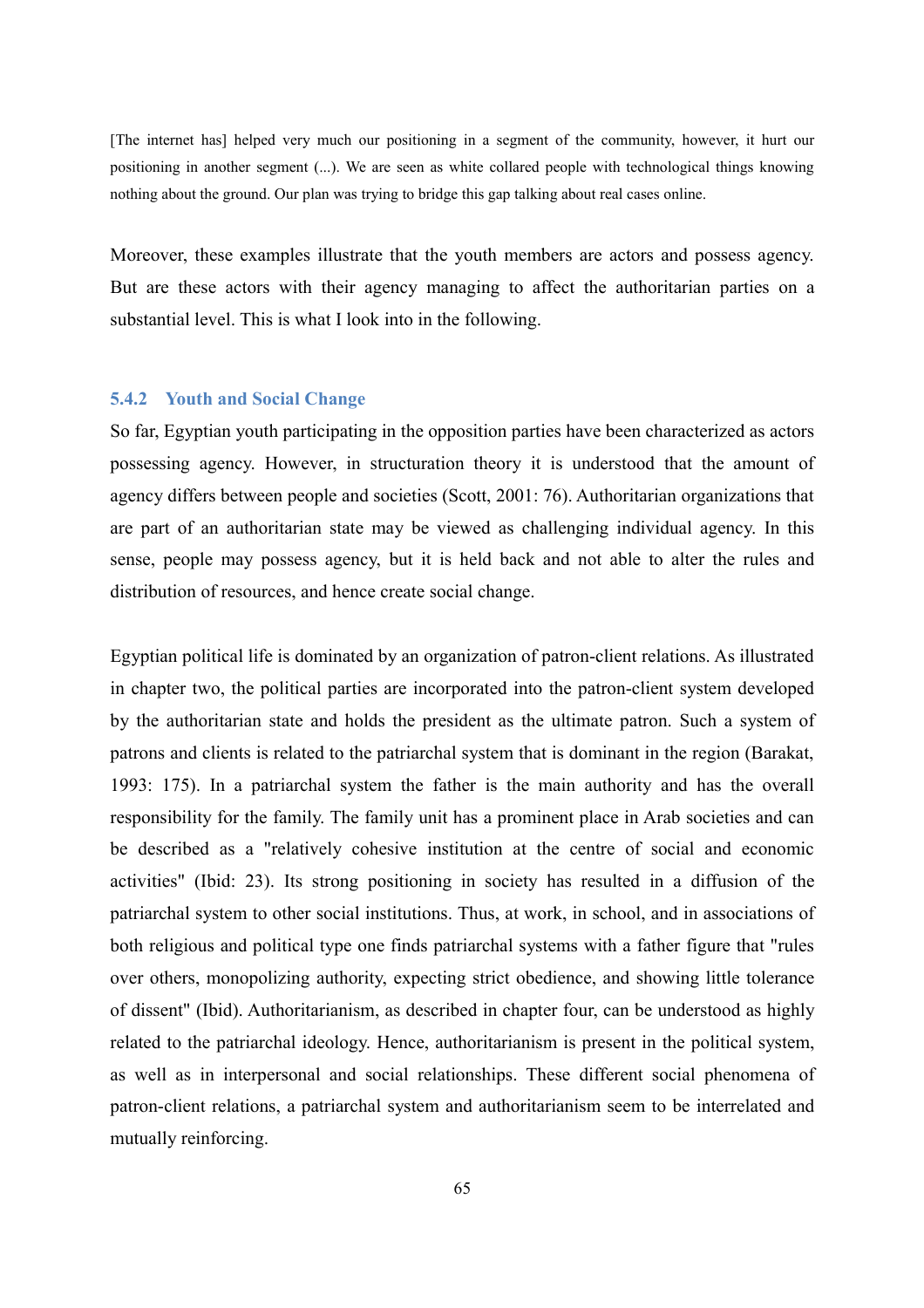These three social phenomena, here referred to as patriarchal traits, are an important part of Egyptian institutions, and they must be viewed as contributing in shaping the rules, norms and cultural beliefs that are present in Egyptian society. They must further be understood as affecting the behaviour of people and organizations, as well as the distribution of resources. As described in chapter two, the authoritarian state has developed unfavourable rules termed exclusionary laws. The opposition parties can also be viewed as having exclusionary laws since the leadership is described as acting dictatorial and the system as being undemocratic (Fahmy, 2002: 95-6). Nicola Pratt, the author of the book *Democracy and Authoritarianism in the Arab World* suggests how authoritarianism does not merely have an economic and institutional dimension, but an equally important cultural dimension (2007). The cultural dimension of authoritarianism means that the people (the dominated) believe in the ideology of authoritarianism itself. An example of this is when workers belonging to an authoritarian system have continued to support the ideology of the reciprocal relationship of authoritarianism when the economic benefits have been withdrawn (Ibid: 10). As described in chapter two, the patron-client system provides people linked to the leadership with economic benefits, while it at the same time ensures continued support for the current system, this is then a reciprocal relationship. Pratt seems to view the cultural beliefs as an element outside the institutions themselves. However, as seen in chapter four, Richard Scott understands the cultural as part of the institutions, just as rules and norms. That is also how I have chosen to understand institutions. The cultural aspect, in addition to the rules and norms, illustrate how deeply existing institutions are entrenched in society, and subsequently how difficult they are to change.

Scott has described the rules, norms and cultural beliefs as the symbolic aspects of social life. As described in chapter four, these cannot alone uphold the institutional structures, but need both social behaviour and material resources (2001: 49). As seen above and in chapter two, Egyptian party leaders must be understood as behaving exclusionary and using the material resources they have gained as leaders and as participants in the patron-client system of the regime to uphold the authoritarian structures. In addition, the cultural beliefs have resulted in an acceptance of the patriarchal traits. When such an institutional system, which clearly supports the leadership and the current organizational structures, is dominant in the Egyptian opposition parties one might be sceptical towards youth agency and social change.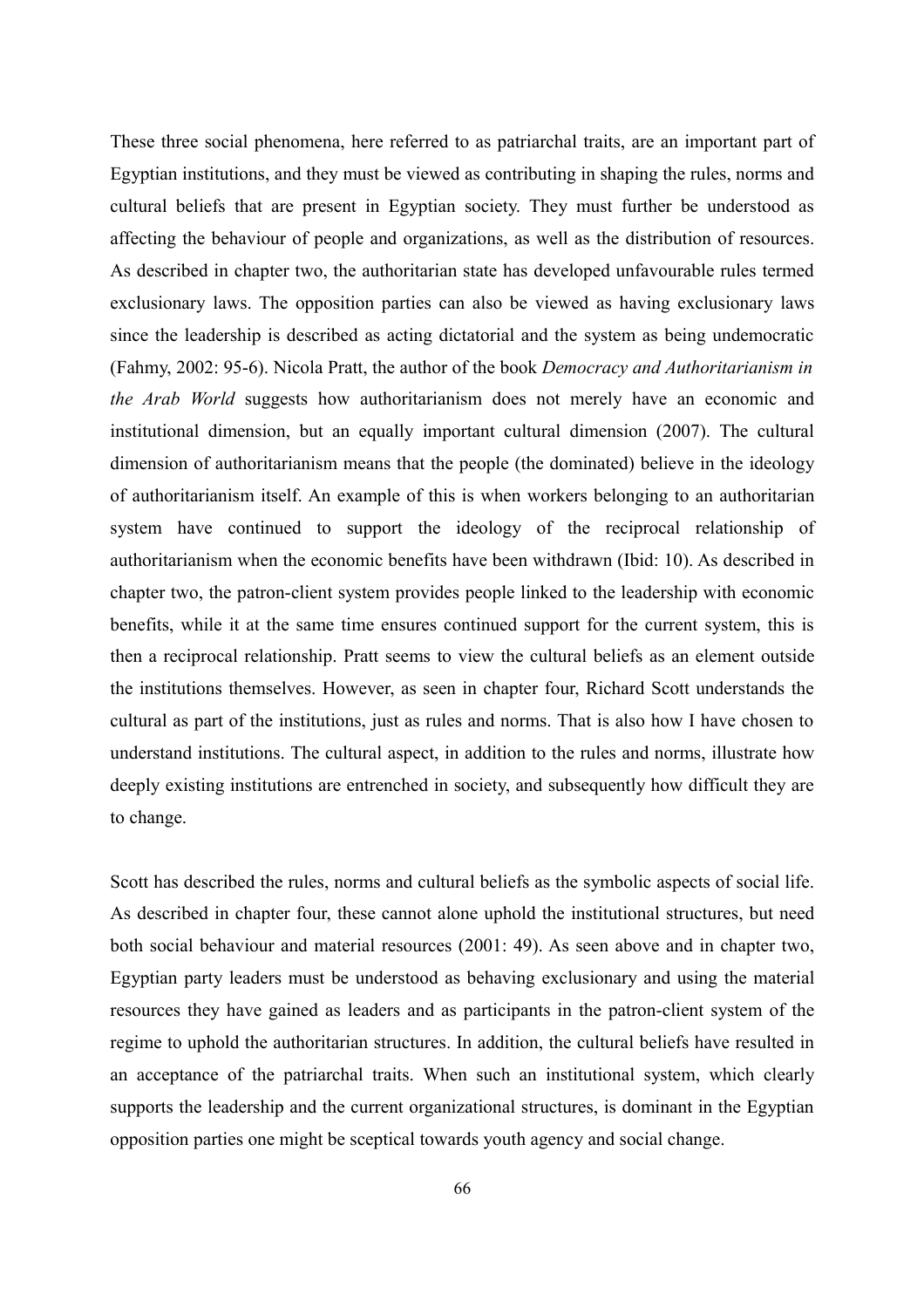As illustrated above, youth members possess agency to the point that they affect their parties by their presence and by their initiatives, as for example through their internet activism. However, I do not see that youth members manage to affect the parties to the point where they alter the rules and the distribution of resources. As I see it, this is because the institutional structures of patriarchal traits are too strong. The patriarchal traits are used to control people and social entities. Actors are therefore limited in their possibilities of affecting the organization they are part of. Hence, the possibilities for social change in authoritarian parties may not be as probable as in non-authoritarian organizations. For example, when Hussein in the DFP was sanctioned because of his opinions on the election pullout, the party secured internal unity but missed an opportunity for critical debate. Such a debate could have resulted in crucial organizational changes, instead a youth member was partially excluded and the status quo was preserved.

Mustapha from the NPUP told me that he and his fellow youth members for a long time had been arguing for their party to take on a more active internet approach. Their suggestions were met with rejections by the leadership. According to Mustapha, the leaders could not understand how the internet could be used for political work, in their eyes computers were only for pleasure. The leaders had only recently started to understand the importance of the internet, but Mustapha stated that he was not yet satisfied, as he said:

They started to understand us, but it is not enough. For example, they bring someone [to the party] and he doesn't understand anything about the internet, he just knows how to send e-mails, he doesn't use the internet like an activist (...). Give us computers with internet access because now we use the internet from our homes. So for example, I stay at my party all day (...) but I have to wait until I come home to use the internet (...). I don't want them [the leadership] to make planning for us, we can make it. But I want them to give us green light to do it.

There are probably many reasons why leaders are sceptical towards the internet. As stated earlier, the leaders of the NPUP were characterized as old by a youth member and the party was further explained as having a generation gap. Older people might not understand the importance of the internet because they are not familiar with it. Many of the parties are also known to have a tight budget. Investing in computers to the youth union may therefore not be prioritised. However, the fact that the leaders had previously been negative towards it, and allegedly changed their opinions after the April 6th Strike is interesting. It suggests that the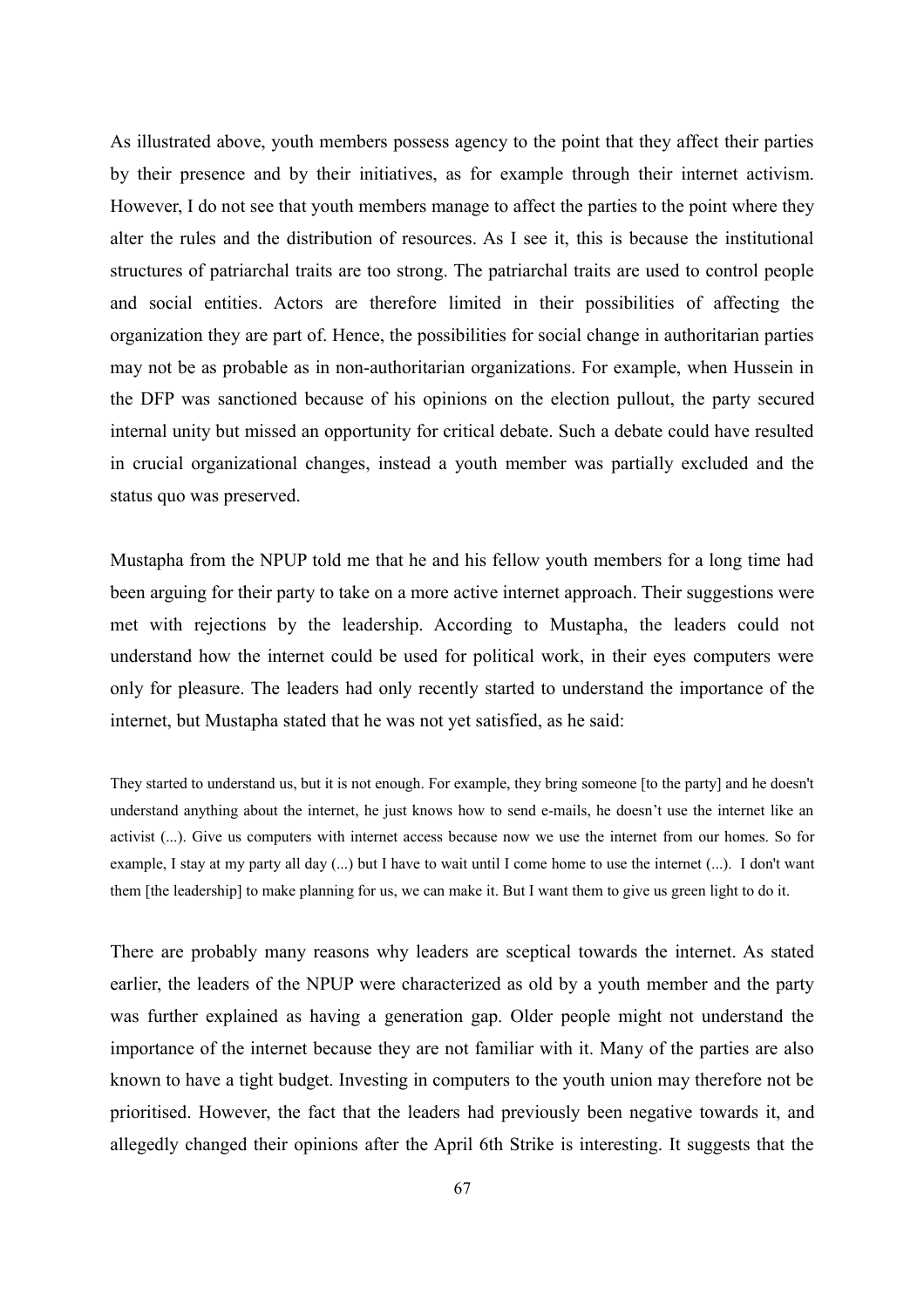advocacy of the party's own youth members were not taken seriously, but rather, a countrywide demonstration was needed for the leaders to understand. As Mustapha explained:

Now they are sure that they were wrong and we were right. Because now they [understand] that many people, many youth use the internet. I don't know if you know what happened in Egypt on April 6th through the internet, through Facebook? So the leaders started to ask us why we don't use the internet. And we said, we told you five years ago to support us, but you refused.

This example suggests that youth members are actors and possess agency, but that their agency, at the same time, is not allowed to come forth within the parties, and subsequently affect and change the organizations. Earlier, the power present in interaction was elaborated on. It was then suggested that both party leaders and youth members possess power. However, Giddens also views power as used to accomplish goals. This can be related to rules and resources. The leaders of the various opposition parties are clearly more powerful than their fellow youth members. Subsequently, the leaders can mobilize resources and take advantage of favourable rules in order to accomplish goals. The goals might be related to ensuring a continuation of the status quo. The great inequality in power between youth and leadership may then seem to devalue the importance of power as present in interaction. Related to the Egyptian parties and the larger picture of continuity and change one might question if such power has any value at all.

Maye Kassem and others have described the Egyptian institutions as well as the political opposition parties as weak (2004: 81-2). How can such weak entities mange to hold back individual and collective agency? As I see it, a possible answer may be the weak state- weak society cycle presented by Fahmy. This is a negative cycle where parts of society influence each other to stay weak. Even though actors possess agency the forces of the cycle are proving too difficult to penetrate, and "the system is preserved in a state of equilibrium" (Fahmy, 2002, 257). Another solution may be that the parties are weak institutions, but that the various parts that make up the institutional structures are strong. In this sense, the patriarchal structures, the patron-client relations as well as the authoritarian ideology and structure may be strong. These social phenomena have a long history in the Middle East region and are deeply rooted in society.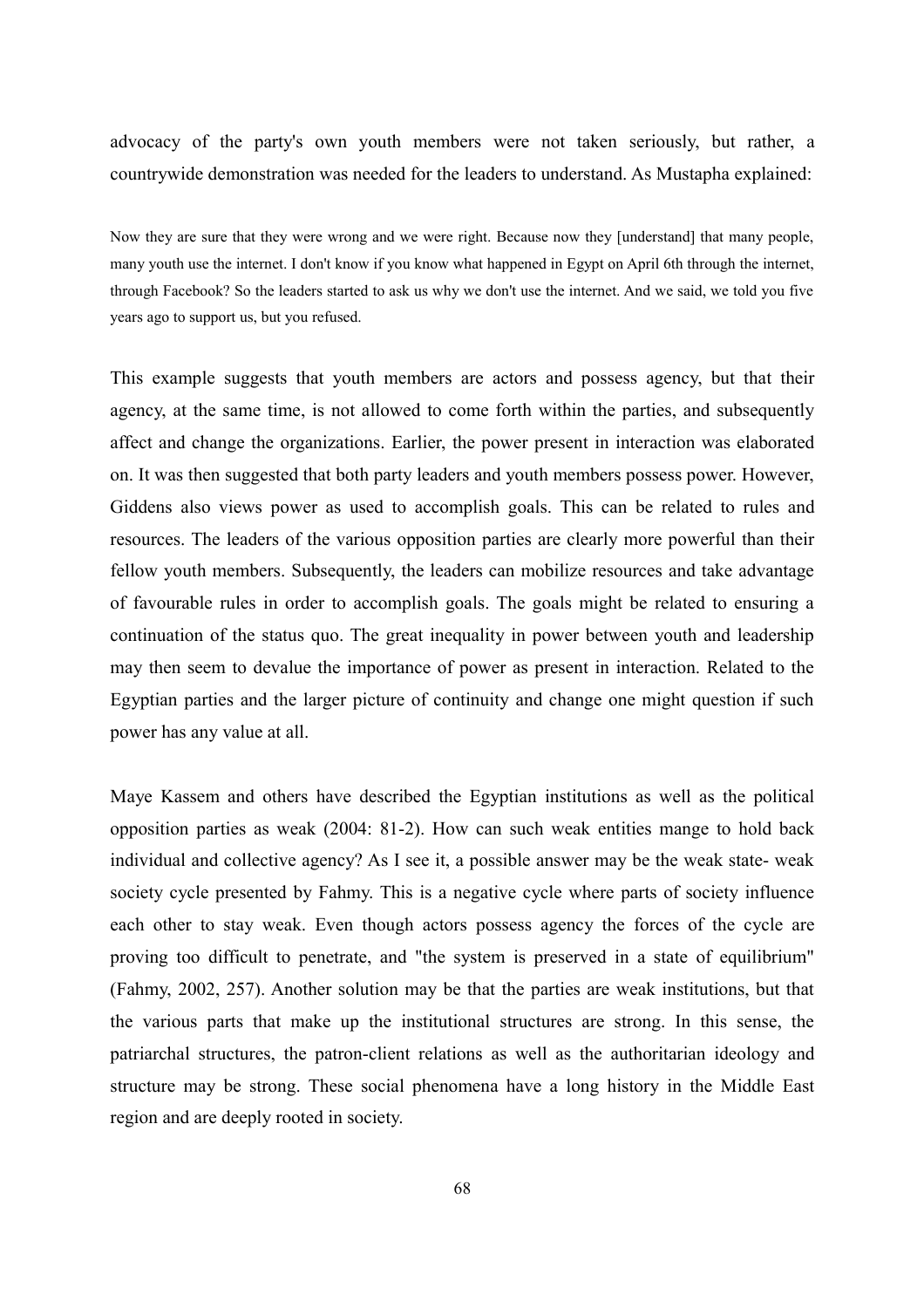In the previous chapter, James Slevin was introduced. He has suggested how the internet can affect modern organizations. Among other things, internet integration may result in greater vertical integration of an organization (Slevin, 2000: 128). Concerning the Egyptian opposition parties, an authoritarian political structure may suggest hierarchical distance within an organization, but if the internet is used actively by all segments of an organization it might result in increased vertical integration. On the internet, hierarchies are set aside and users act on an equal ground. In my opinion, vertical integration may, among other things, lead to a higher level of youth involvement. This is because people can more easily be in touch with one another, and a diffusion of information can take place. In addition, the internet is a place for dialogues and discussions. Regarding the Egyptian parties, if such a development takes place that could result in youth occupying a larger space from where to exercise involvement. This because the internet offers youth a larger room in which to act, to present their concerns, and to be heard.

As seen above in 5.3, mainly youth are active on the internet. In a few parties it was stated that other members also are able to master the technology and the parties are therefore not dependent on youth in order to be visible on the internet. In others, it was expressed a dependency on youth in this arena. Facebook is a place for dialogues and discussions, and in general for a more informal relationship between people. The fact that youth members are almost exclusively represented here rids the parties of a unique possibility for greater communication and subsequently a closer relationship between members.

As suggested in 5.3, youth internet activism seems to have benefited the larger internet community and the various youth committees, but does not seem to have lead to any party specific advantages in the direction of better vertical integration, and subsequently to higher youth involvement. This is my evaluation based on information received from informants stating that youth members are significantly more politically active on the internet than other members, and that other member often lack knowledge on computer and internet use. The internet engagement found among youth members seems to be valued within the parties as a tool to attract members, but it is still mainly a "youth activity" and can therefore not, as I see it, have resulted in better vertical integration of the parties. In my opinion, if the internet is to lead to higher vertical integration within an organization, all levels of the organization must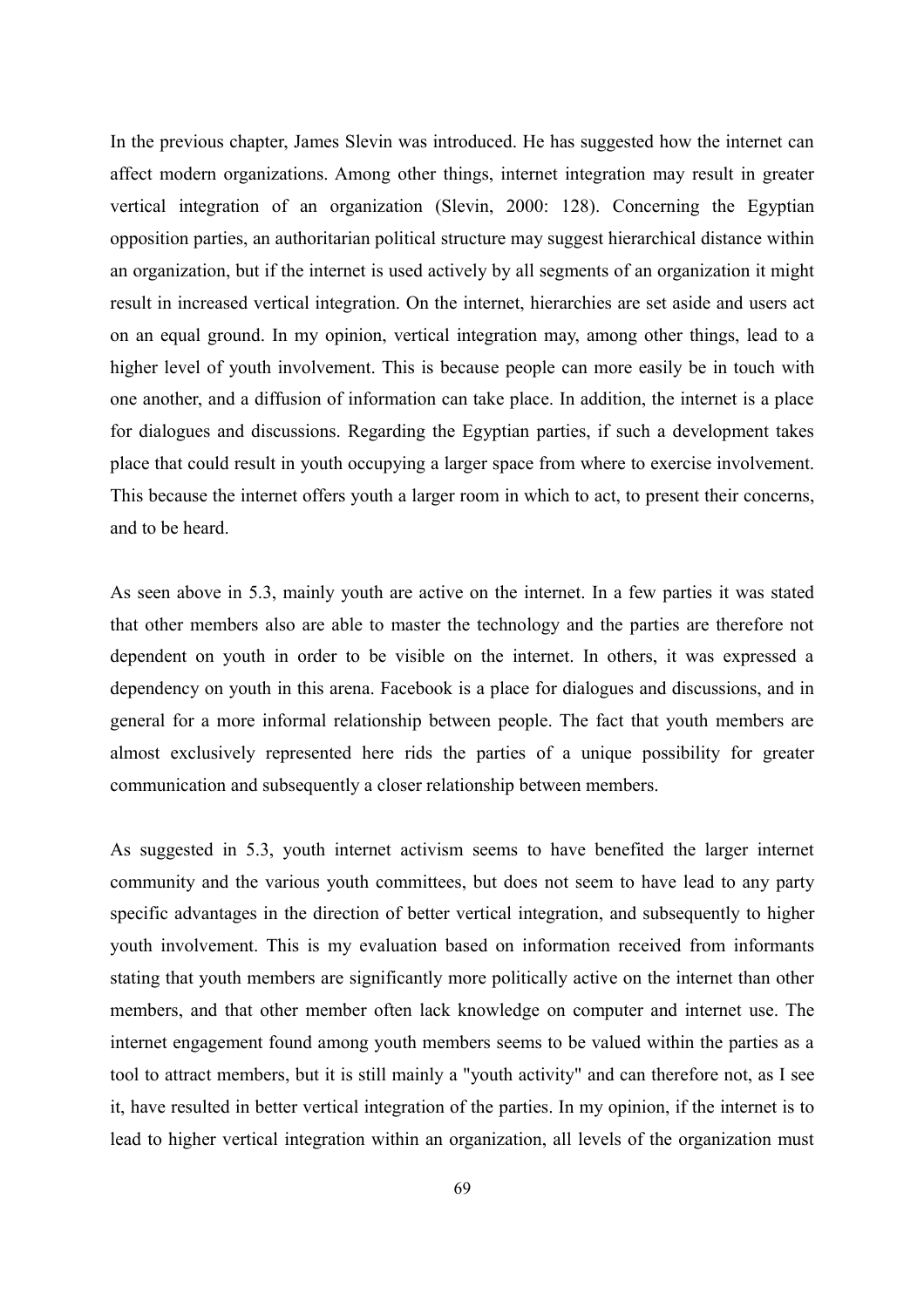be engaged in it. This does not seem to have taken place within the Egyptian opposition parties. However, because of the authoritarian nature of the parties, one might wonder if the parties will ever become better vertically integrated.

A vertically integrated party structure is a contradiction to the existing social traits in the parties. I am here thinking of the patriarchal structures, patron-client relations and authoritarianism. For example, the patron-client relations are a vertically organized system of actors, which does not build on integration, equality and mutual respect. Rather, it is a system based on hierarchy, distance and inequality, in the sense that some actors should be more powerful than others. It is further the stronger part in the relationship that dictates and decides. This would suggest that increased vertical integration of the Egyptian political parties is not something authoritarian leaders would prefer. Hence, vertical integration, which could result in higher youth involvement, will most likely be challenged by party leaders and supposedly by the authoritarian regime. As I see it, youth representation in the formal party structures and their participation in dialogues and decision-making, in addition to youth engagement on the internet contributes to youth involvement and participation. However, in both cases the effects of their involvement are restrained. Concerning the formal party structures, this seems to be done deliberately by the leadership, while concerning the internet, it seems more of a natural outcome of the difference in interests and skills between youth and older members.

Giddens' structuration theory emphasizes continuity and change. Continuity can be understood as represented by the social structures present in society and change by the agency of actors. In Gidden's theory agency and social change seem to be closely related, in the sense that if agency is present, social change will naturally follow. However, as seen above, in the Egyptian case agency seems to be present among youth members, but social change is not the outcome, at least not until now. The social structures of patriarchal traits, the institutional arrangements as well as the weak state- weak society cycle seem to suppress the initiatives for change within the political parties. Hence, as I see it, the theory of structuration is not completely suitable for understanding the forces of continuity and change within authoritarian parties in Egypt and supposedly in the Arab world. But the theory contributes with some important tools for analyzing youth agency; it also gives an understanding of their importance in the parties and the possibilities that actually are present.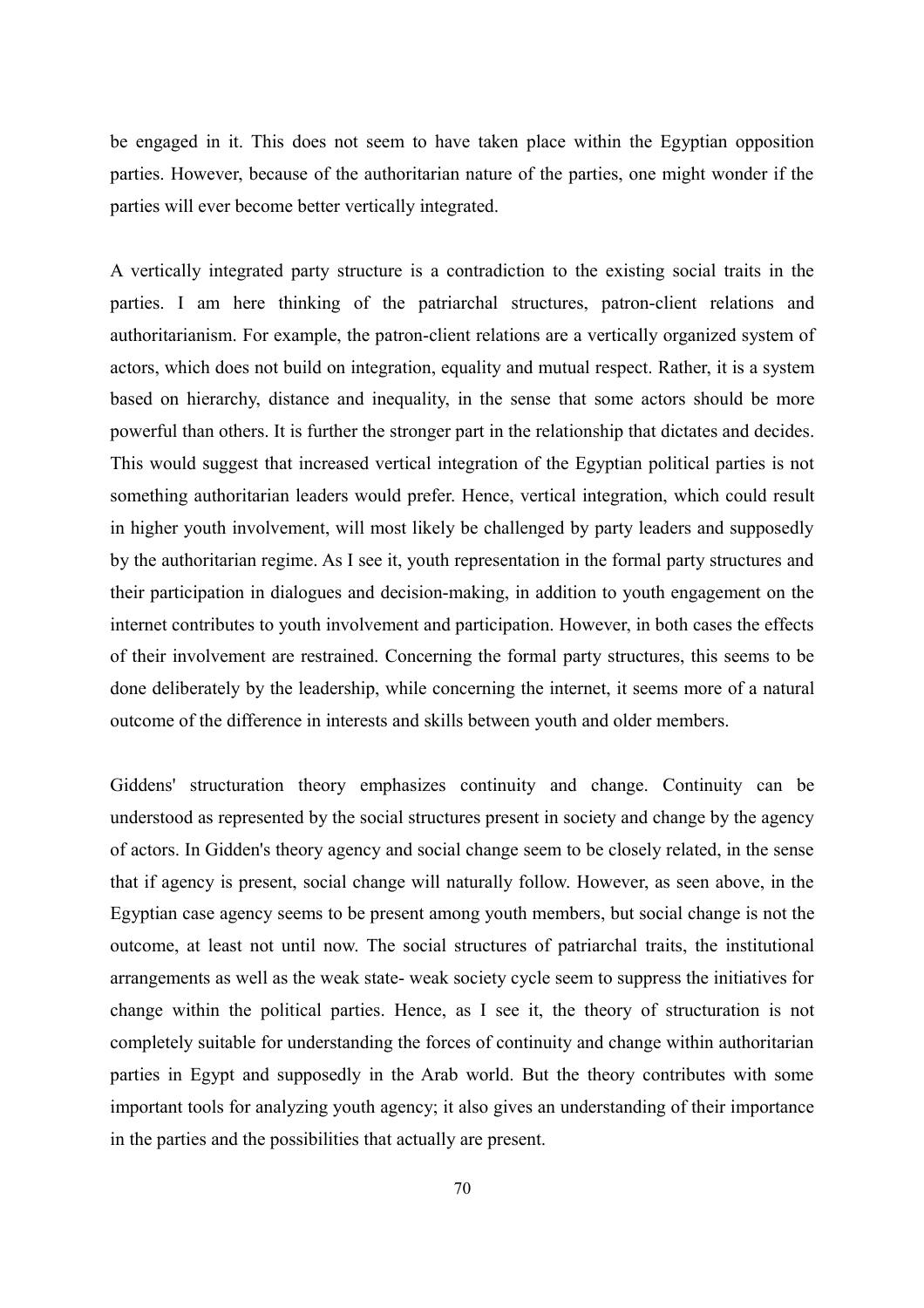Even though internet use does not seem to have lead to any party specific advantages that could affect young people's role within the parties, it does not mean that the youth themselves do not individually take advantage of their own internet activism. By being politically engaged on the internet, youth manage to get a hold of much information. Considering the nature of the state this is information that is difficult to receive without using the world-wide web. Since youth also have many dialogues and discussions on the internet it may suggest that by being active on the internet youth improve their dialogue and discussion skills. Eventually, this may result in youth becoming better political actors, which can possibly give them a better place from where to negotiate their position within the parties.

This study illustrates the gloomy state of negative peace that exists in Egypt. The state represses its people, and political parties that are supposed to fight such acts finds its leaders following the same strategies; repressing its members. The fact that both the state and society are characterised as weak and caught in a cycle that reinforces their weakness further darkens the prospects for a development towards positive peace. In a weak state with a weak society "the establishment of life-affirming and life-enhancing values and structures" (Barash, 2000: 2) seem distant. However, this study has also illustrated how youth involvement and youth agency is practiced to some extent through their involvement in the party hierarchy and their knowledge of and engagement with new technology such as computers and the internet. These are positive signs in promoting positive peace.

## **5.5 Conclusion**

This chapter has focused on youth members in the Egyptian opposition parties. First, it has been made clear that youth are represented in the upper levels of the parties, though the location and number of youth representatives differ between the various parties. Youth also seem able to participate in decision-making and dialogues. However, a few youth members were of the opinion that youth were excluded from decision-making. The story of one youth member suggests that youth are included as long as they keep inside the boundaries drawn up by the leadership (and indirectly by the authoritarian state), and marginalized if they cross the line. Second, internet use is rising in popularity among Arab youth. This is a trend that can also be found among youth in the Egyptian opposition parties. Youth members seem to be highly politically active on the internet, elder party members however, seem to be lagging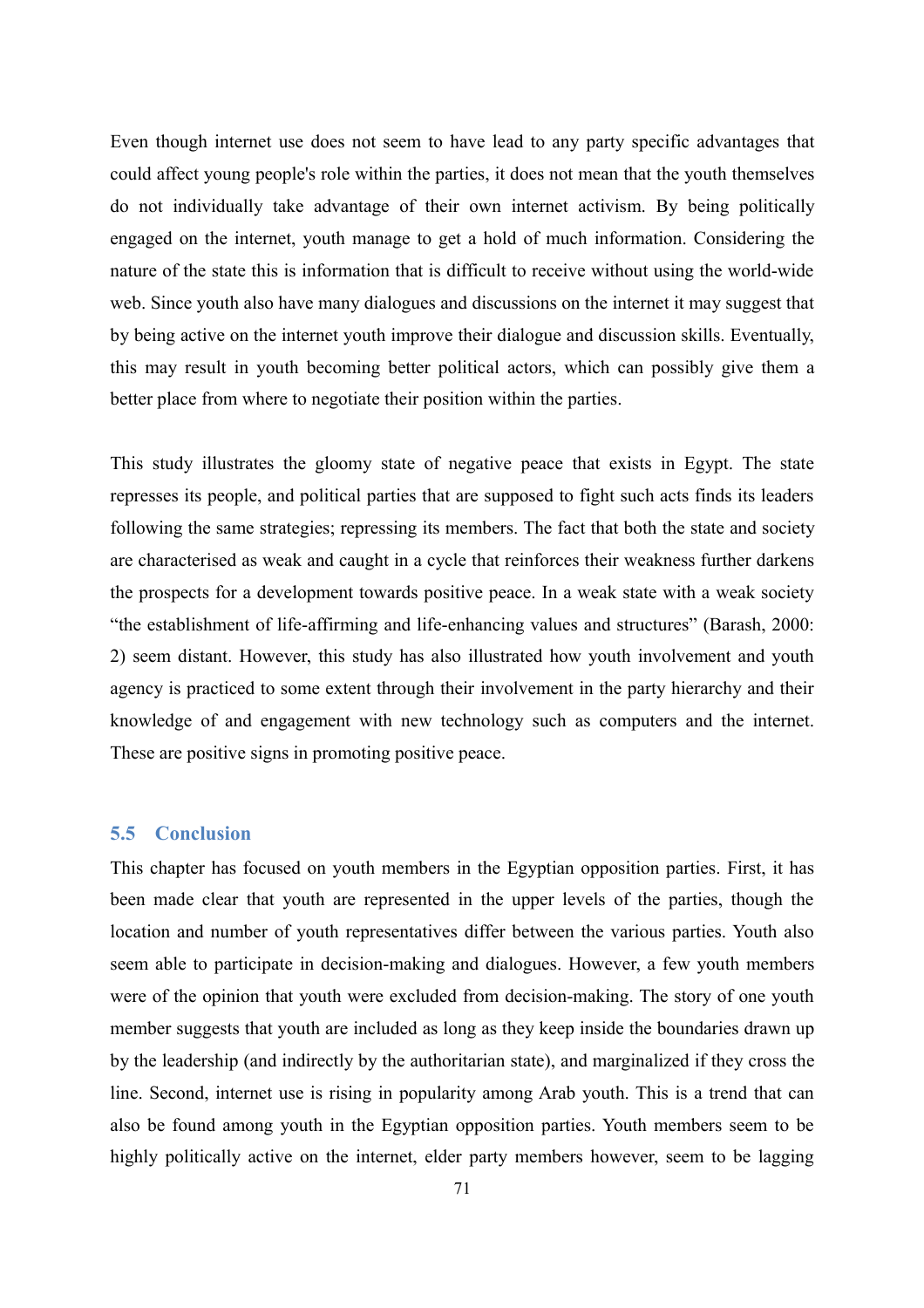behind. This may suggest that internet engagement among youth members have contributed to the political development of the general society as well as strengthened the relations between the youth members in and between the parties, but not to a vertically integrated party structure. In order for the latter to take place, all segments of a party need to become active users. Third, in total this information indicates that youth members in the Egyptian opposition parties are actor and possess agency. However, the institutional/societal structures present in society and in the political parties, can be understood as holding a lid on the effects of youth's agency. Hence, substantial organizational change that could be initiated by youth is not taking place. This again, strengthens the weak state- weak society model and the understanding of Egypt as in a state of negative peace.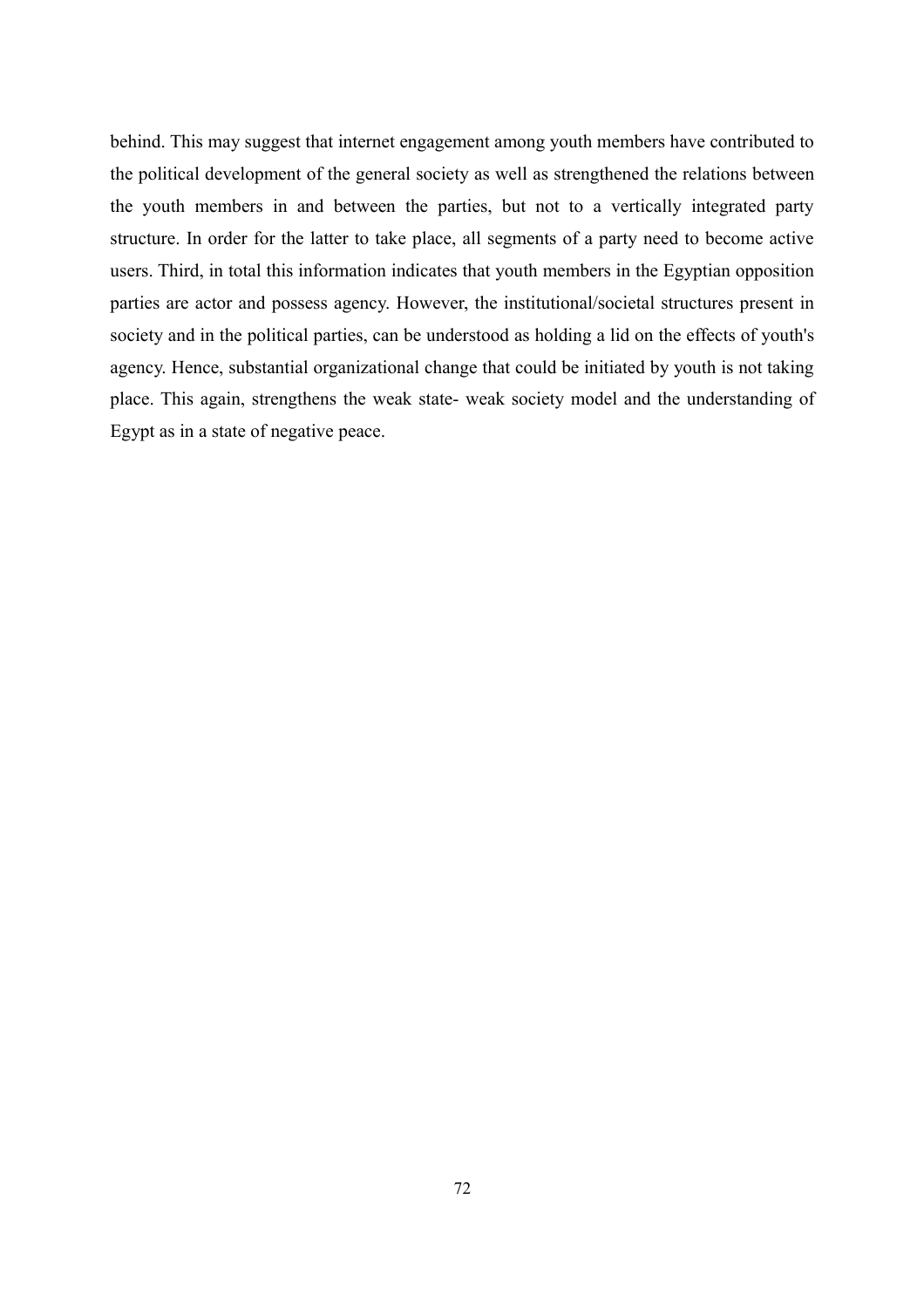# **6 CONCLUDING REMARKS**

I have analysed the role young people hold in the political opposition parties in Egypt. The parties, as well as the state, are authoritarian in structure. I have focused on youth participation and involvement through a few selected arenas: 1) Young people's access to formal positions in the party hierarchy, and subsequently youths' subjective feeling of participating in dialogues and decision-making. 2) The internet as an arena for youth participation in party politics and as an arena for developing the party organization. These areas of inquires may shed light on the current situation of negative peace in Egypt and the prospects for change.

Previous research has illustrated that the opposition parties lack democratic structures and that the leadership acts dictatorial (Fahmy, 2002: 95-6, Stacher, 2004: 219, Albrecht, 2005: 383, Kassem, 2004: 77-9). The role of youth has been described as merely contributing with practical skills on the ground level (Wickham, 2002: 69). The research I have completed illustrates that party leadership is characterized by dominance and authoritarianism, although many youth members are satisfied with their level of involvement, influence, and representation in the party hierarchy. My research also suggests that internet use among the Egyptian opposition parties is on the rise, but the field is controlled by the youth members. This gives youth an additional arena of influence and a possibility to develop their political skills. However, it has so far not lead to organizational changes in the direction of vertical integration, changes that could result in a larger space for youth involvement.

The results of the research indicate that there are arenas present for youth to act politically. However, I suggest that the authoritarian party structures block young people's chances of influencing the parties on a more substantial level. Authoritarian structures, patron-client relations and patriarchal structures contribute to preserving the status quo. On a state level, this condition contributes to the preservation of a situation of negative peace and to a continuation of the weak state- weak society cycle.

This study has been small in scope, and not comprehensive in order to completely understand the role young people hold in the Egyptian opposition parties. How youth members directly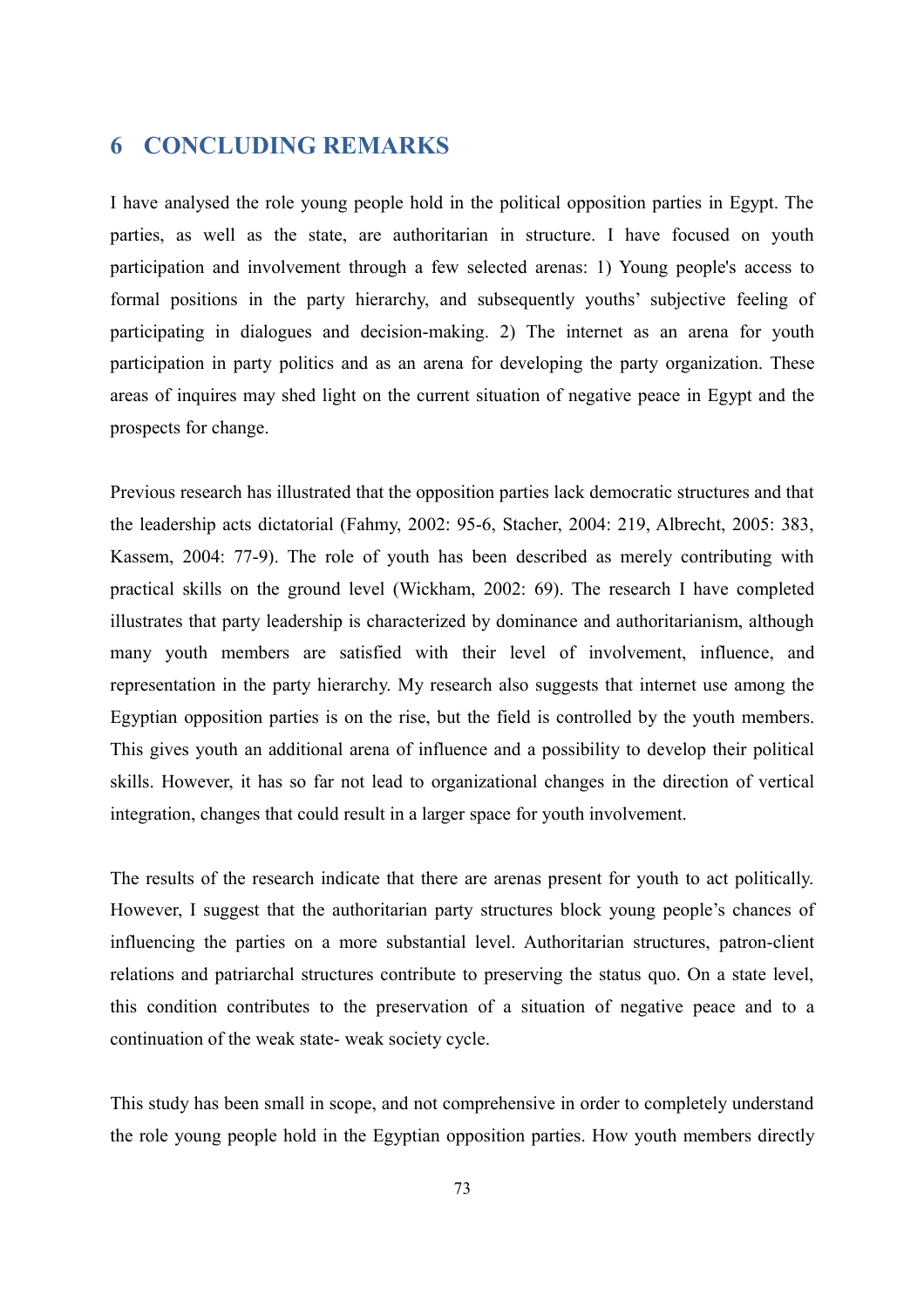affect party politics has not been explored in the thesis, nor has the issue of how youth engage in the political plays of fractions, alliance building and patron-client relations. Future research on these topics would result in a more comprehensive understanding of the role held by youth members, and subsequently to a better understanding of the possibilities and restraints faced by youth in Egyptian politics.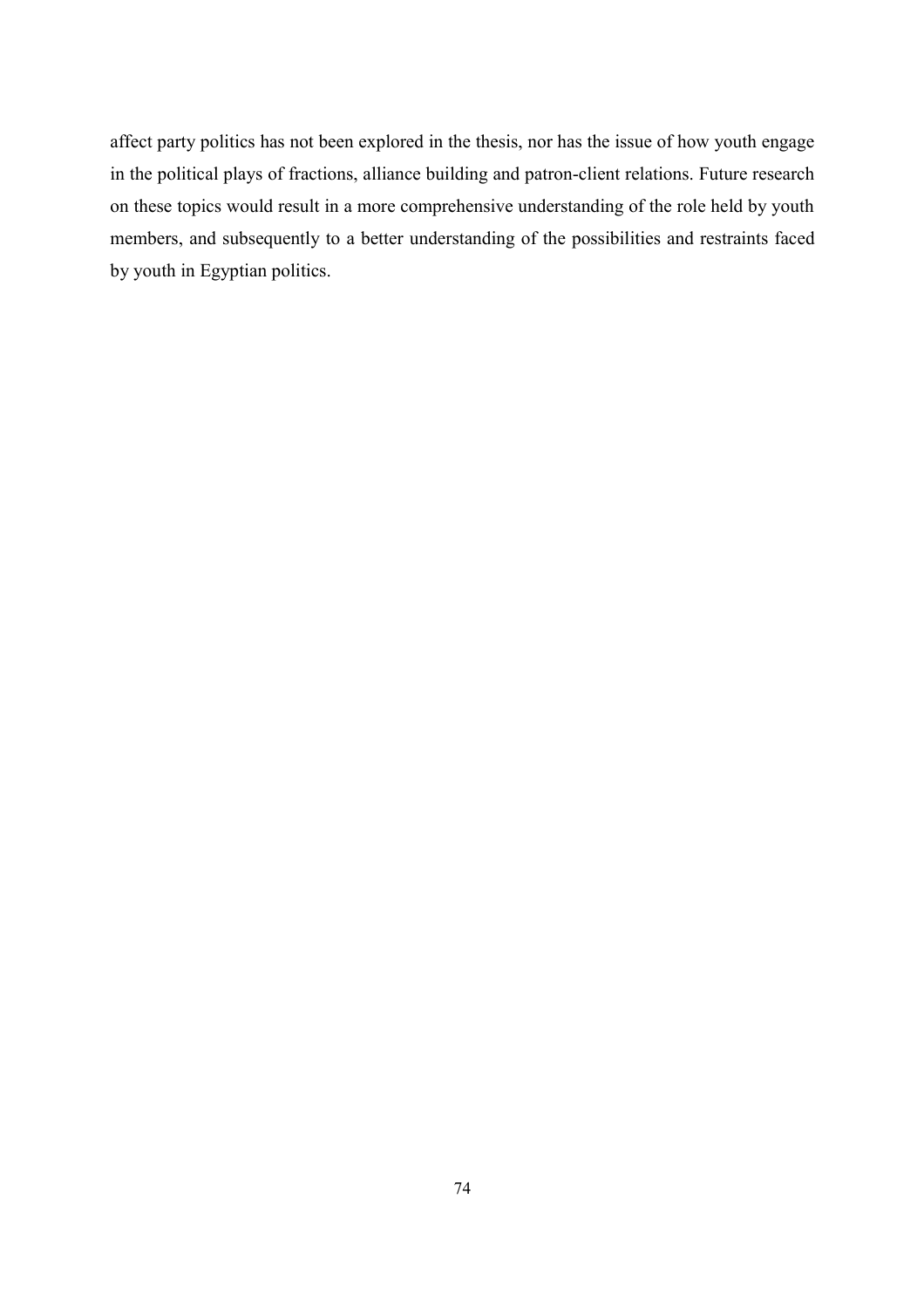## **Bibliography**

#### **BOOKS AND ARTICLES**

Albrecht, Holger, "How can opposition support authoritarianism? Lessons from Egypt", in *Democratization* Vol. 12, No. 3, June 2005.

Assad, Ragui and Barsoum, Ghada, "Youth Exclusion in Egypt", in *The Middle East Youth Initiative Working Paper* No. 2, September 2007.

Barakat, Halim (1993). *The Arab World. Society, Culture and State.* California: University of California Press.

Barash P. David (ed.) (2000). *Approaches to Peace*. New York: Oxford University Press.

Brooker, Paul (2000). *Non-Democratic Regimes*. New York: St. Martin's Press.

Burnet, Robert and Marshall, P. David (2003). *Web Theory*. London: Routledge.

Cleveland, L. William (2004). *A History of the Modern Middle East*. The United States of America: Westview Press.

Fahmy, S. Ninette (2002). *The Politics of Egypt. State-Society Relationship*. Great Britain: RoutledgeCurzon.

Giddens, Anthony (1979). *Central Problems in Social Theory*. Great Britain: The Macmillan press Ltd.

Glesne, Corrine (2006). *Becoming Qualitative Researchers, Third Edition*. The United States of America: Pearson.

Hofheinz, Albrecht "The Internet in the Arab World: Playground for Political Liberalization", in *Internationale Politik und Gesellschaft* No. 3, 2005.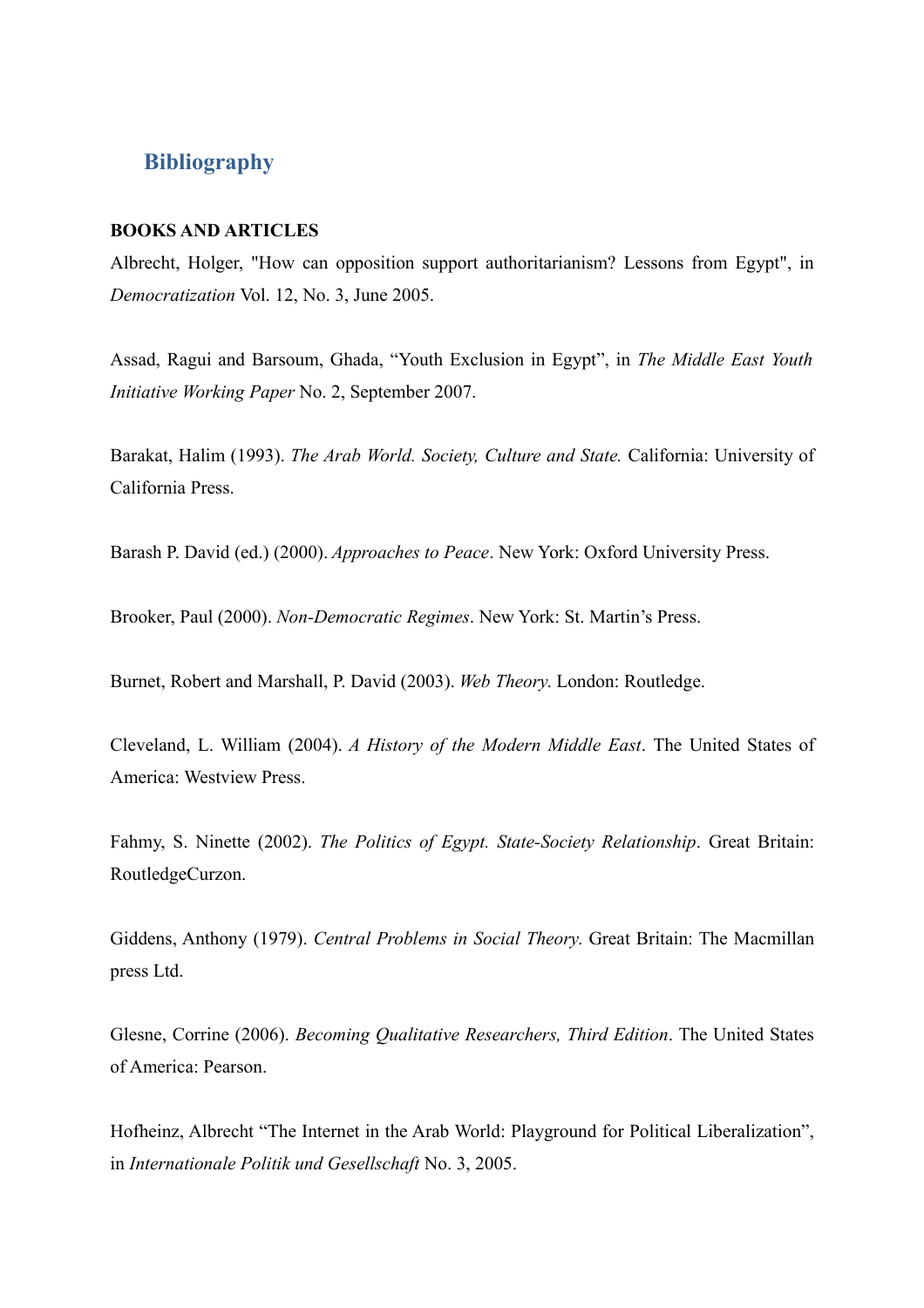Holiday, Adrian (2007). *Doing and Writing Qualitative Research, Second Edition*. London: Sage Publications.

Kassem, Maye (2004). *Egyptian Politics. The Dynamic of Authoritarian Rule*. United States of America: Lynne Rienner Publishers, Inc.

Leatherman, Janie and Webber A. Julie (eds.) (2005). *Charting Transnational Democracy.* The United States of America: Pelgrave Macmillian.

Linz J. Juan (2000). *Totalitarian and Authoritarian Regimes*. United States of America: Lynne Rienner Publishers, Inc.

Miall, Hugh (2007). *Emergent Conflict and Peaceful Change*. Great Britain: Palgrave Macmillan.

Pratt, Nicola (2007). *Democracy and Authoritarianism in the Arab World*. United States of America: Lynne Rienner Publishers, Inc.

Ramsbotham, Oliver; Woodhouse, Tom and Miall, Hugh (2005). *Contemporary Conflict Resolution*. Third Edition. Cambridge: Polity Press.

Ritchie, Jane and Lewis, Jane (eds.) (2003). *Qualitative Research Practice. A Guide for Social Science Students and Researchers*. London: Sage Publications.

Scott, C. James, "Patron-Client Politics and Political Change in Southeast Asia", in *The American Political Science Review* Vol. 66, No. 1, March 1972.

Scott, W. Richard (2001). *Institutions and Organizations*. United States of America: Sage Publications, Inc.

Silverman, David (2005). *Doing Qualitative Research*. London: Sage Publications.

Slevin, James (2000). *The Internet and Society*. Great Britain: Polity Press.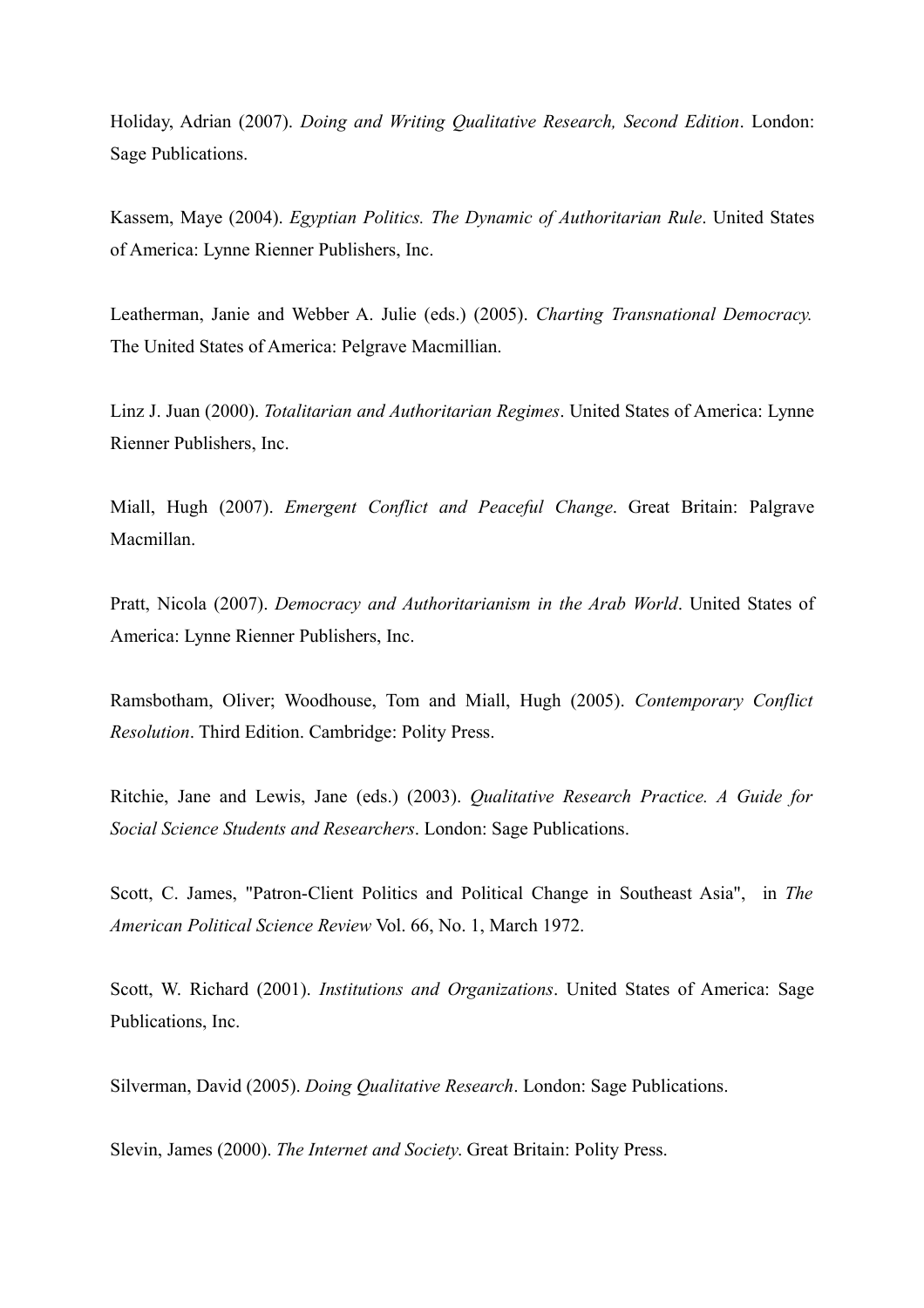Stacher, A. Joshua "Parties Over: The Demise of Egypt's Opposition Parties", in *British Journal of Middle Eastern Studies* Vol. 31, No. 2, November 2004.

Wickham, Carrie Rosefsky (2002). *Mobilizing Islam: Religion, Activism, and Political Change in Egypt*. United States of America: Colombia University Press.

#### **NEWSPAPER ARTICLES**

Al-Ahram Weekly, 1995, No. 243. Accessed: 12.02.2009. <http://weekly.ahram.org.eg/archives/parties/wafd/libanner.htm>

Al- Ahram Weekly, 2005, No. 728. Accessed: 29.04.2009 <http://weekly.ahram.org.eg/2005/728/eg2.htm>

Al-Ahram Weekly, 2006, No. 815. Accessed: 12.02.2009. <http://weekly.ahram.org.eg/2006/815/eg1.htm>

Al-Ahram Weekly, 2008, No. 910. Accessed: 12.02.2009. <http://weekly.ahram.org.eg/2008/910/eg2.htm>

The Washington Post. Accessed 29.04.2009. <http://www.washingtonpost.com/wp-dyn/content/article/2007/02/22/AR2007022200269.html>

#### **INTERNET SITES**

Egyptian State Information Service 1. Accessed: 13.02.2009. <http://www.sis.gov.eg/En/Politics/Parties/Parties/041102000000000004.htm>

Egyptian State Information Service 2. Accessed: 13.02.2009. <http://www.sis.gov.eg/En/Politics/Parties/Parties/041102000000000007.htm>

United Nations Development Programme. Accessed: 13.02.2009. <http://www.arabparliaments.org/countries/allparties.asp>